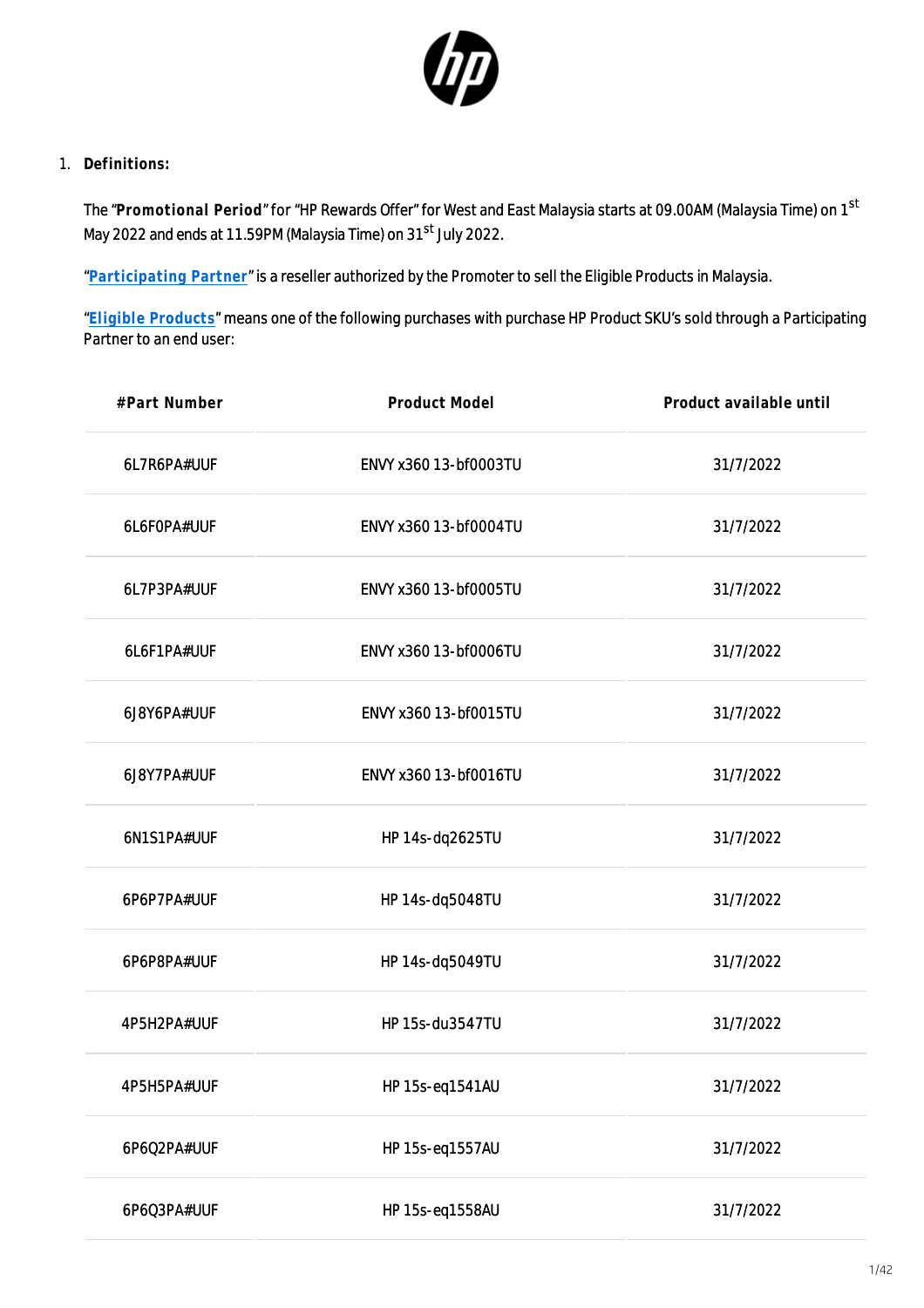

| 6N1S2PA#UUF | HP 15s-fq2669TU              | 31/7/2022 |
|-------------|------------------------------|-----------|
| 6P6Q5PA#UUF | HP 15s-fq5114TU              | 31/7/2022 |
| 6P6Q6PA#UUF | HP 15s-fq5115TU              | 31/7/2022 |
| 181B9AA#UUF | HP 22-df0212d PC             | 31/7/2022 |
| 3V1K8PA#UUF | HP 22-df0215d                | 31/7/2022 |
| 5U221PA#UUF | HP 24-cb0011d All-in-One PC  | 31/7/2022 |
| 5U222PA#UUF | HP 24-cb0012d All-in-One PC  | 31/7/2022 |
| 695G6PA#UUF | HP 24-cb0026d All-in-One PC  | 31/7/2022 |
| 695S7PA#UUF | HP 27-cb1002d All-in-One PC  | 31/7/2022 |
| 699V7PA#UUF | HP 27-cb1004d All-in-One PC  | 31/7/2022 |
| 485B7PA#UUF | HP All-in-One 22-df0024d PC  | 31/7/2022 |
| 4S9P6PA#UUF | HP All-in-One 22-df0216d PC  | 31/7/2022 |
| 48J50PA#UUF | HP All-in-One 24-df0010d PC  | 31/7/2022 |
| 4R560PA#UUF | HP All-in-One 24-df0017d PC  | 31/7/2022 |
| 1V7B9AA#UUF | HP All-in-One 24-df0020d PC  | 31/7/2022 |
| 1V7L0AA#UUF | HP ALL-IN-ONE 24-DF0059D A/P | 31/7/2022 |
| 48J51PA#UUF | HP All-in-One 24-df1026d PC  | 31/7/2022 |
| 4S708PA#UUF | HP All-in-One 24-df1039d PC  | 31/7/2022 |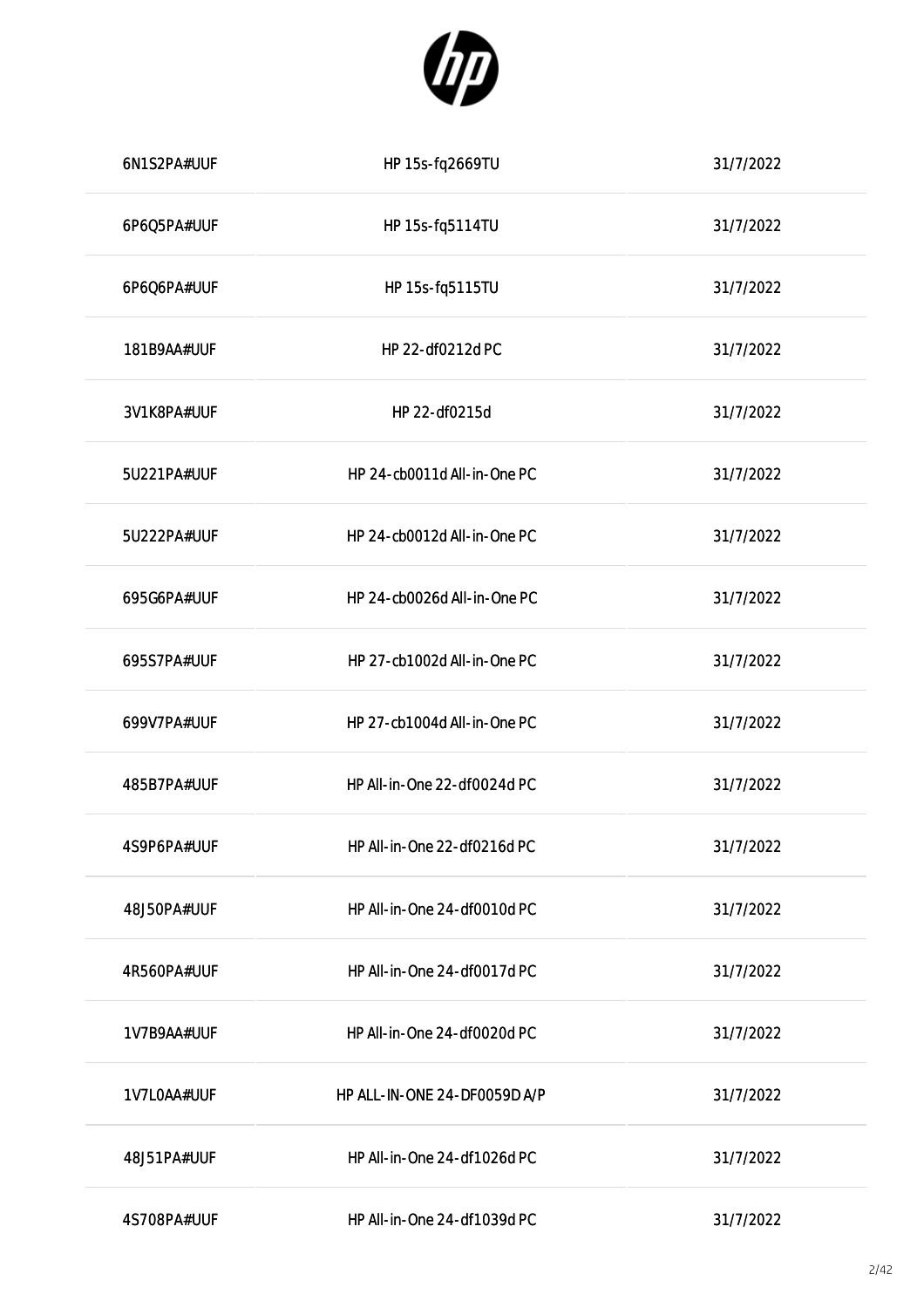

| 22U27AA#UUF | HP All-in-One 24-df1133d PC | 31/7/2022 |
|-------------|-----------------------------|-----------|
| 485F6PA#UUF | HP All-in-One 24-dp0211d PC | 31/7/2022 |
| 4S710PA#UUF | HP All-in-One 24-dp0215d PC | 31/7/2022 |
| 4R6K6PA#UUF | HP All-in-One 24-DP0417D    | 31/7/2022 |
| 486M5PA#UUF | HP All-in-One 27-dp1012d PC | 31/7/2022 |
| 22U38AA#UUF | HP All-in-One 27-dp1119d PC | 31/7/2022 |
| 140A2AA#UUF | HP DESKTOP M01-D0204D A/P   | 31/7/2022 |
| 1V7M1AA#UUF | HP Desktop M01-F1072d PC    | 31/7/2022 |
| 22T96AA#UUF | HP Desktop M01-F1202d PC    | 31/7/2022 |
| 496J5PA#UUF | HP Desktop M01-F1203d PC    | 31/7/2022 |
| 695G8PA#UUF | HP Desktop M01-F2010D       | 31/7/2022 |
| 69G46PA#UUF | HP Desktop M01-F2012d       | 31/7/2022 |
| 6YOR7PA#UUF | HP Desktop M01-F3000d       | 31/7/2022 |
| 6Y0R8PA#UUF | HP Desktop M01-F3001d       | 31/7/2022 |
| 6Y0R9PA#UUF | HP Desktop M01-F3002d       | 31/7/2022 |
| 6J966PA#UUF | <b>HP ENVY 16-h0005TX</b>   | 31/7/2022 |
| 6J967PA#UUF | <b>HP ENVY 16-h0006TX</b>   | 31/7/2022 |
| 6J968PA#UUF | <b>HP ENVY 16-h0007TX</b>   | 31/7/2022 |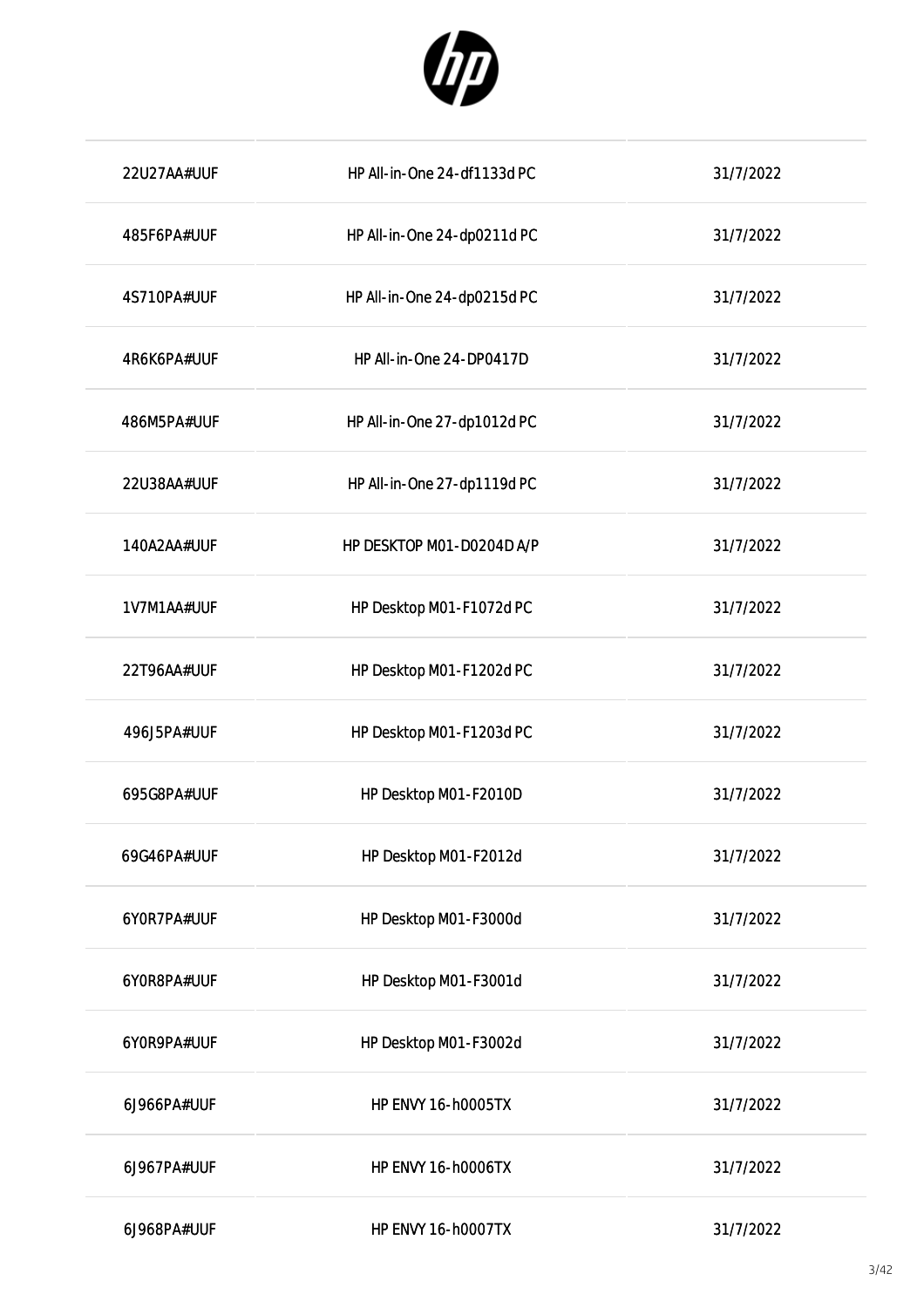

| 50N82PA#UUF | HP ENVY All-in-One 34-c0000d PC  | 31/7/2022 |
|-------------|----------------------------------|-----------|
| 8AZ44PA#UUF | HP ENVY LAPTOP 13-AQ1001TX       | 31/7/2022 |
| 3N937PA#UUF | HP ENVY Laptop 13-ba0007TX       | 31/7/2022 |
| 2K0A4PA#UUF | HP ENVY LAPTOP 13-BA1010TX       | 31/7/2022 |
| 2K0A5PA#UUF | HP ENVY Laptop 13-ba1011TX       | 31/7/2022 |
| 2K0A6PA#UUF | HP ENVY Laptop 13-ba1012TX       | 31/7/2022 |
| 2K0A8PA#UUF | HP ENVY Laptop 13-ba1013TX       | 31/7/2022 |
| 30R32PA#UUF | HP ENVY Laptop 14-eb0008TX       | 31/7/2022 |
| 195S6PA#UUF | HP ENVY Laptop 15-EP0009TX A/P   | 31/7/2022 |
| 195K7PA#UUF | HP ENVY LAPTOP 15-EP0010TX A/P   | 31/7/2022 |
| 58N12PA#UUF | HP ENVY x360 13-ay1012AU         | 31/7/2022 |
| 58N13PA#UUF | HP ENVY x360 13-ay1013AU         | 31/7/2022 |
| 6L7P7PA#UUF | HP ENVY x360 13-bf0007TU         | 31/7/2022 |
| 6J8Y5PA#UUF | HP ENVY x360 13-bf0008TU         | 31/7/2022 |
| 4E3Y1PA#UUF | HP ENVY x360 Convert 13-bd0507TU | 31/7/2022 |
| 4E3Y2PA#UUF | HP ENVY x360 Convert 13-bd0508TU | 31/7/2022 |
| 2J9Z6PA#UUF | HP ENVY X360 CONVERT13-AY0122AU  | 31/7/2022 |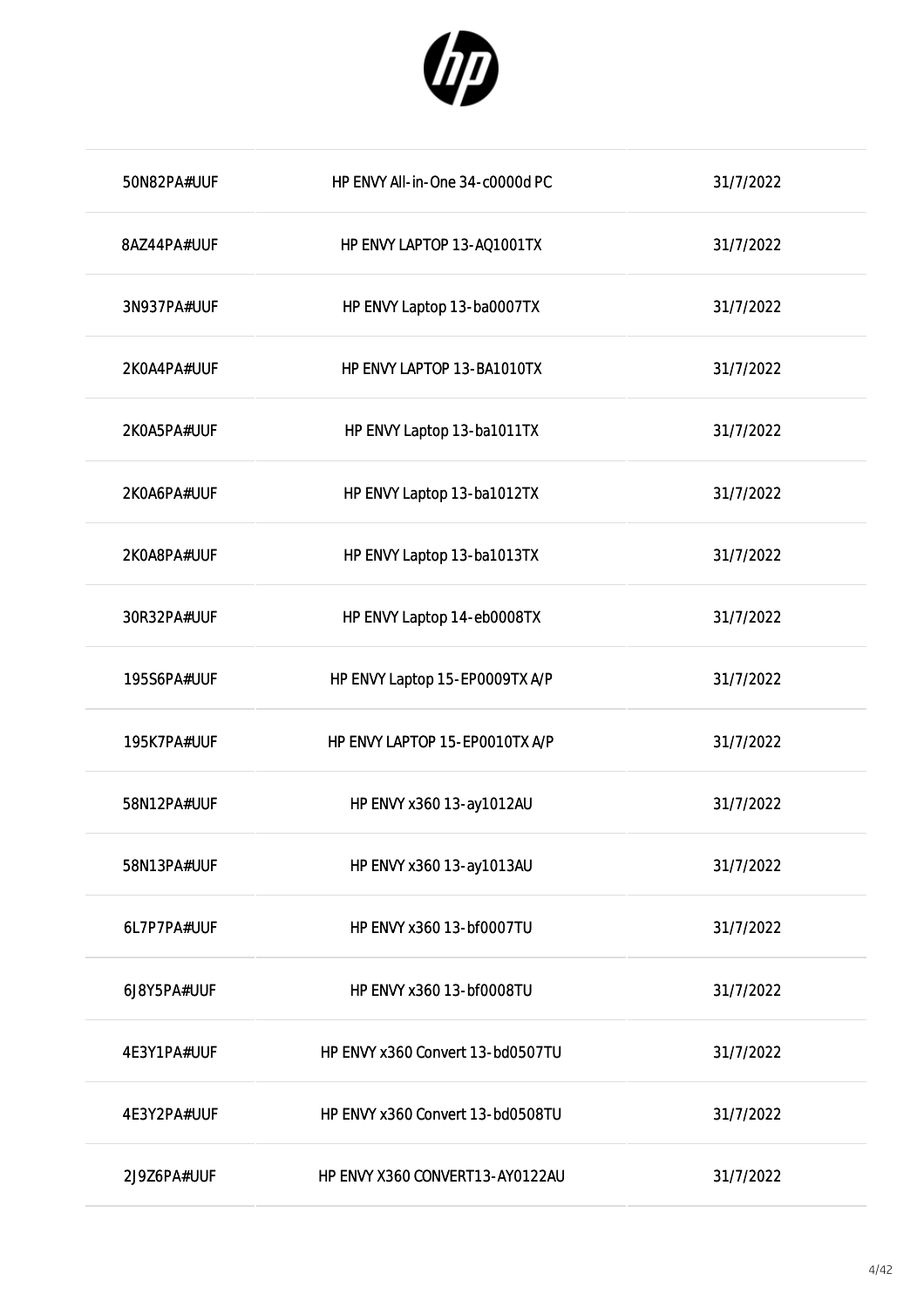

| 3G294PA#UUF | HP ENVY x360 Convertible 13-ay0043AU | 31/7/2022 |
|-------------|--------------------------------------|-----------|
| 7EW79PA#UUF | HP Laptop 14s-cf1058TX               | 31/7/2022 |
| 1V848PA#UUF | HP Laptop 14s-cf2024TU               | 31/7/2022 |
| 1V851PA#UUF | HP Laptop 14s-cf2038TX               | 31/7/2022 |
| 2Q9Y0PA#UUF | HP Laptop 14s-cf2040TX               | 31/7/2022 |
| 2Q9Y1PA#UUF | HP Laptop 14s-cf2041TX               | 31/7/2022 |
| 169Q3PA#UUF | HP Laptop 14s-cf3023TX               | 31/7/2022 |
| 169Q7PA#UUF | HP Laptop 14s-cf3043TU               | 31/7/2022 |
| 38H80PA#UUF | HP Laptop 14s-dq2509TU               | 31/7/2022 |
| 38J47PA#UUF | HP Laptop 14s-dq2513TU               | 31/7/2022 |
| 38H97PA#UUF | HP Laptop 14s-dq2515TU               | 31/7/2022 |
| 6COG8PA#UUF | HP Laptop 14S-DQ2617TU               | 31/7/2022 |
| 3V7K7PA#UUF | HP Laptop 14s-dq3000TU               | 31/7/2022 |
| 3V7K8PA#UUF | HP Laptop 14s-dq3001TU               | 31/7/2022 |
| 24W17PA#UUF | HP Laptop 14s-fq0058AU               | 31/7/2022 |
| 25U26PA#UUF | HP Laptop 14s-fq0069AU               | 31/7/2022 |
| 2R0R8PA#UUF | HP Laptop 14s-fq0074AU               | 31/7/2022 |
| 2R0R9PA#UUF | HP Laptop 14s-fq0075AU               | 31/7/2022 |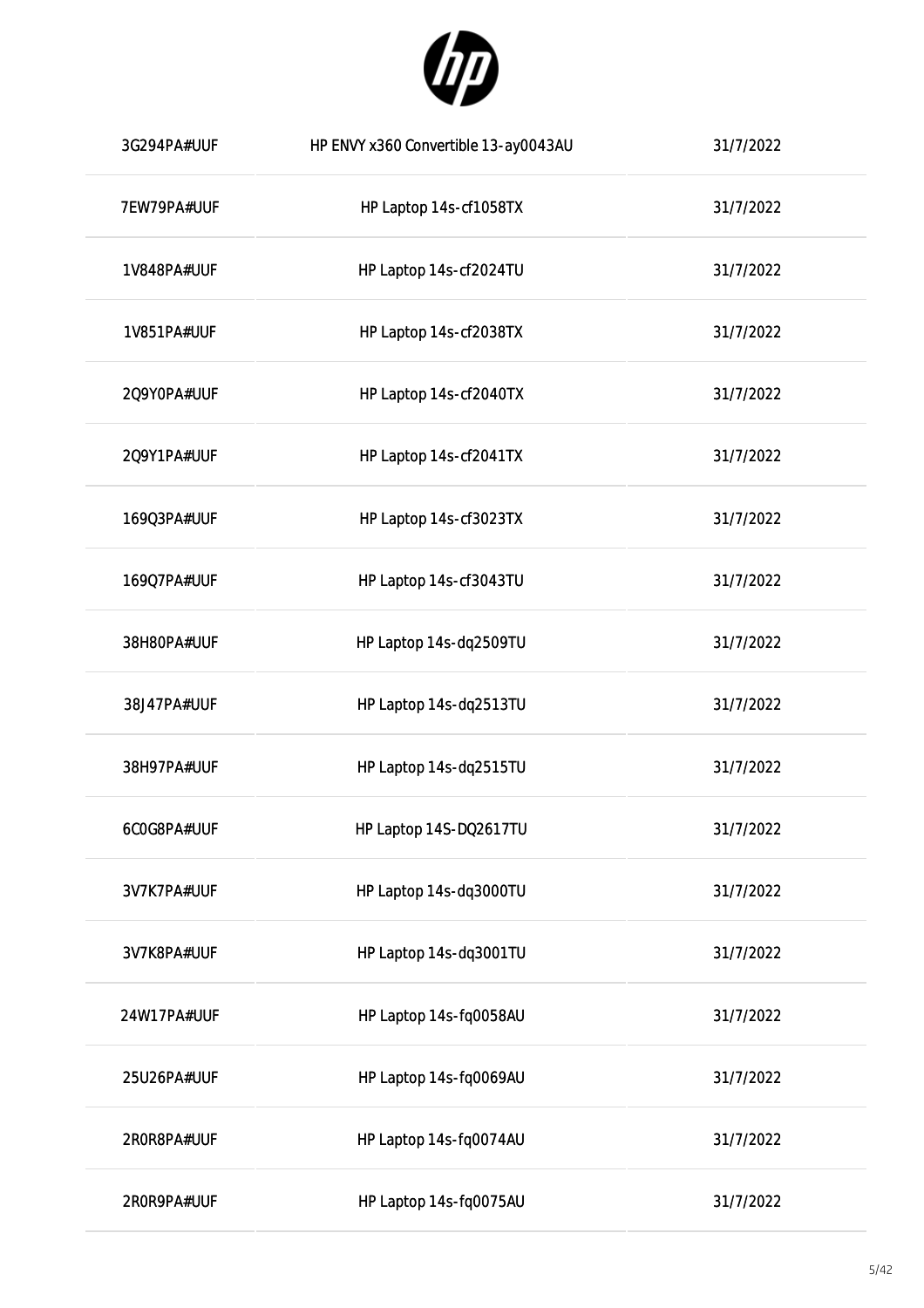

| 2Q9Z8PA#UUF | HP Laptop 14s-fq0076AU | 31/7/2022 |
|-------------|------------------------|-----------|
| 2Q9Z9PA#UUF | HP Laptop 14s-fq0077AU | 31/7/2022 |
| 467R8PA#UUF | HP Laptop 14s-fq1043AU | 31/7/2022 |
| 467Q4PA#UUF | HP Laptop 14s-fq1044AU | 31/7/2022 |
| 467Q7PA#UUF | HP Laptop 14s-fq1047AU | 31/7/2022 |
| 467Q8PA#UUF | HP Laptop 14s-fq1048AU | 31/7/2022 |
| 1V842PA#UUF | HP Laptop 15s-du1074TX | 31/7/2022 |
| 2ROC1PA#UUF | HP Laptop 15s-du1081TX | 31/7/2022 |
| 2R0C2PA#UUF | HP Laptop 15s-du1082TX | 31/7/2022 |
| 3L1H2PA#UUF | HP Laptop 15s-du1510TU | 31/7/2022 |
| 3N2R0PA#UUF | HP Laptop 15s-du1511TU | 31/7/2022 |
| 171A7PA#UUF | HP Laptop 15s-du2027TX | 31/7/2022 |
| 171A8PA#UUF | HP Laptop 15s-du2028TX | 31/7/2022 |
| 2R0COPA#UUF | HP Laptop 15s-du2131TU | 31/7/2022 |
| 2R0B5PA#UUF | HP Laptop 15s-du3023TX | 31/7/2022 |
| 2R0B6PA#UUF | HP Laptop 15s-du3024TX | 31/7/2022 |
| 9WF24PA#UUF | HP LAPTOP 15S-EQ0068AU | 31/7/2022 |
| 3N935PA#UUF | HP Laptop 15s-eq1017AU | 31/7/2022 |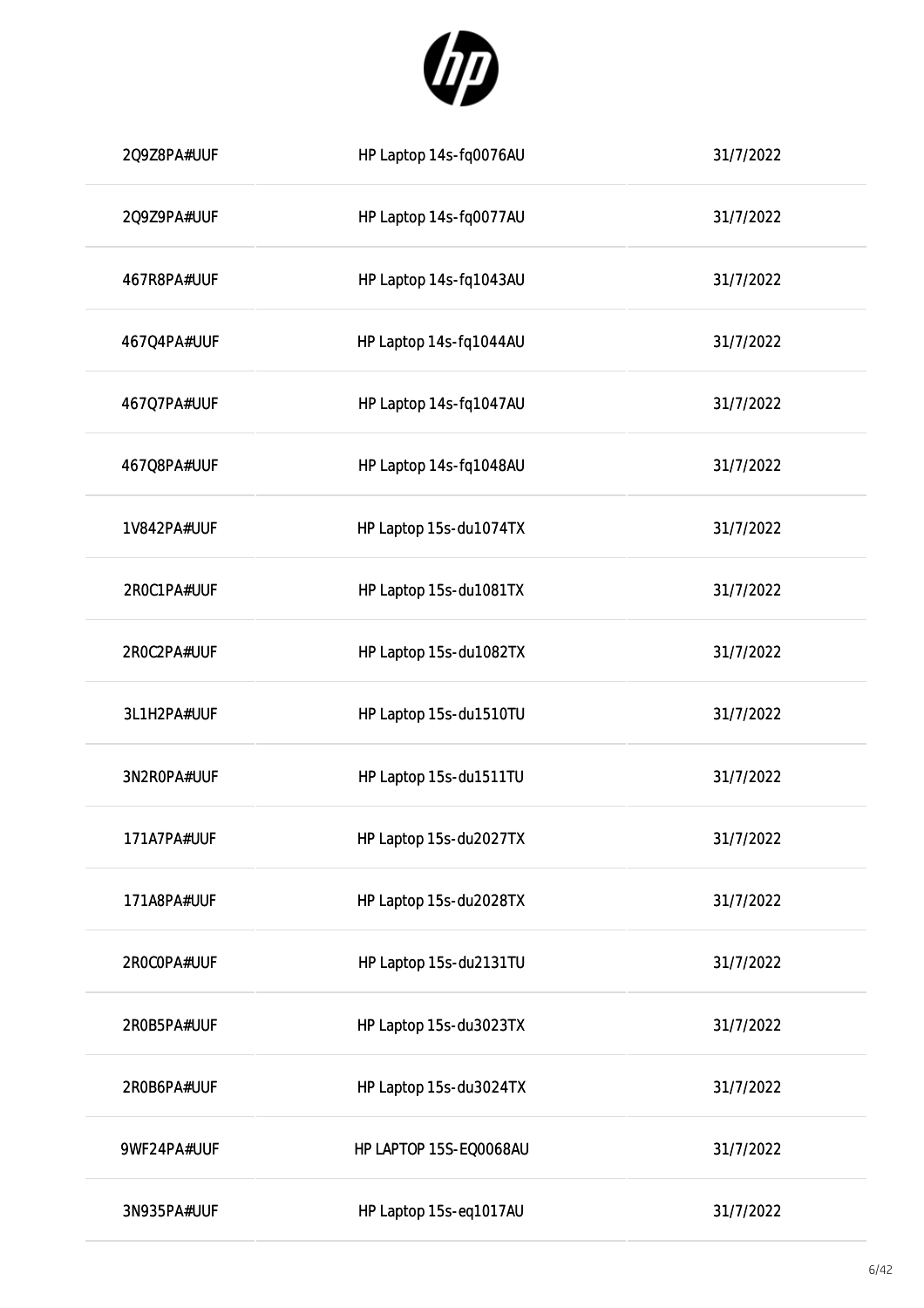

| 3N949PA#UUF | HP Laptop 15s-eq1018AU | 31/7/2022 |
|-------------|------------------------|-----------|
| 231V5PA#UUF | HP Laptop 15s-eq1149AU | 31/7/2022 |
| 2R0B0PA#UUF | HP Laptop 15s-eq1179AU | 31/7/2022 |
| 2S8P9PA#UUF | HP Laptop 15s-eq1180AU | 31/7/2022 |
| 2S8T5PA#UUF | HP Laptop 15s-eq1181AU | 31/7/2022 |
| 467R2PA#UUF | HP Laptop 15s-eq2070AU | 31/7/2022 |
| 467R5PA#UUF | HP Laptop 15s-eq2072AU | 31/7/2022 |
| 467R6PA#UUF | HP Laptop 15s-eq2073AU | 31/7/2022 |
| 38J27PA#UUF | HP Laptop 15s-fq2507TU | 31/7/2022 |
| 38H82PA#UUF | HP Laptop 15s-fq2508TU | 31/7/2022 |
| 38H83PA#UUF | HP Laptop 15s-fq2511TU | 31/7/2022 |
| 38H84PA#UUF | HP Laptop 15s-fq2512TU | 31/7/2022 |
| 38R22PA#UUF | HP Laptop 15s-fq2513TU | 31/7/2022 |
| 38R23PA#UUF | HP Laptop 15s-fq2514TU | 31/7/2022 |
| 6C0G9PA#UUF | HP Laptop 15S-FQ2658TU | 31/7/2022 |
| 181B1AA#UUF | HP M01-F1071d PC       | 31/7/2022 |
| 695G4PA#UUF | HP PAV 24-ca1012d      | 31/7/2022 |
| 695G5PA#UUF | HP PAV 24-ca1013d      | 31/7/2022 |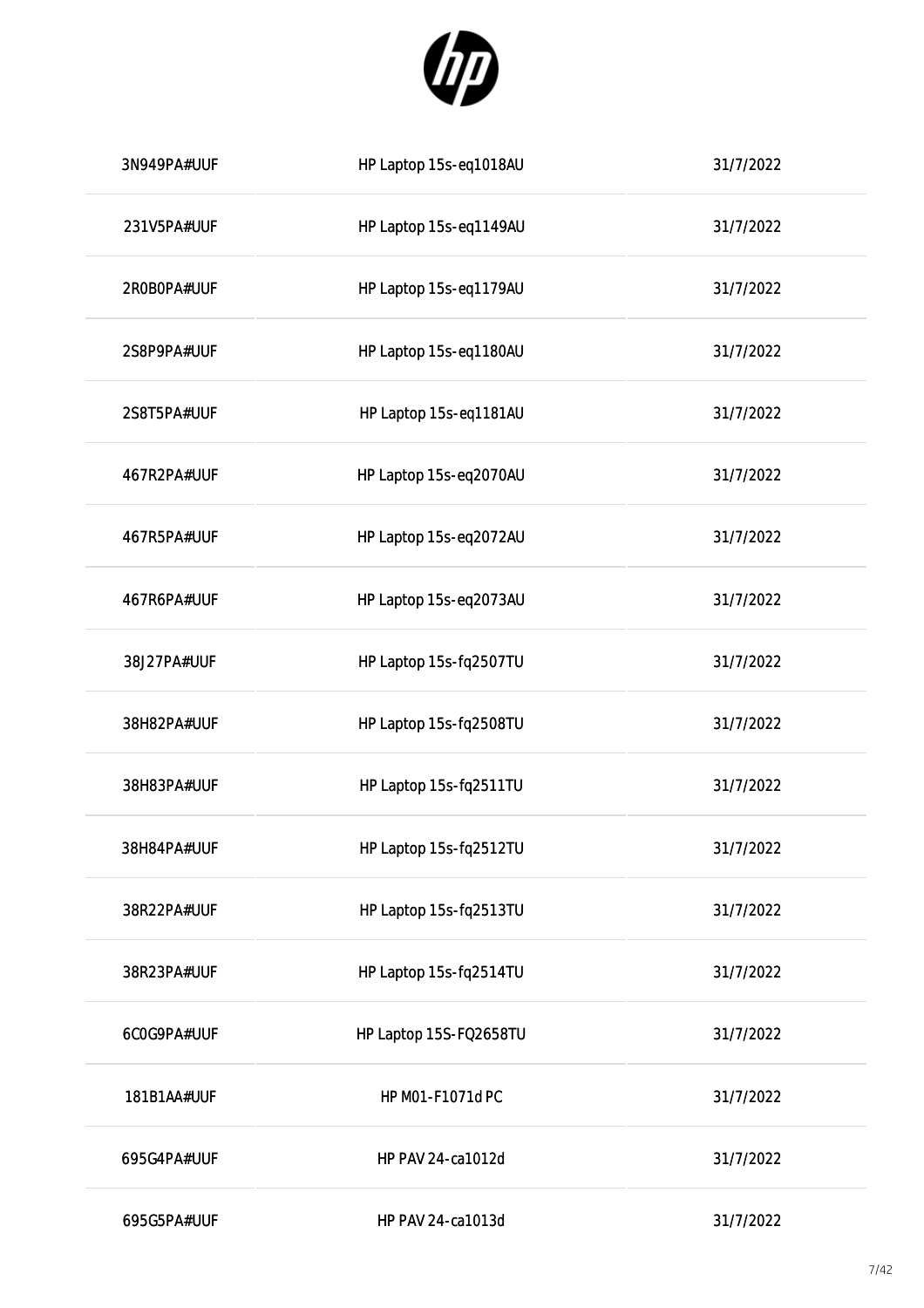

| 695G7PA#UUF | <b>HP PAV 27-ca1006d</b>         | 31/7/2022 |
|-------------|----------------------------------|-----------|
| 470W5PA#UUF | HP Pav Gaming Laptop 15-dk2024TX | 31/7/2022 |
| 1P5W8PA#UUF | HP Pav Gaming Laptop 15-ec1060AX | 31/7/2022 |
| 3G6G9PA#UUF | HP Pav Gaming Laptop 15-ec2023AX | 31/7/2022 |
| 3Z7S2PA#UUF | HP PAV GAMING TG01-2001d         | 31/7/2022 |
| 3Z7S3PA#UUF | HP PAV GAMING TG01-2002d         | 31/7/2022 |
| 3Y3Y2PA#UUF | HP PAV GAMING TG01-2003d         | 31/7/2022 |
| 52V51PA#UUF | HP PAV GAMING TG01-2015d         | 31/7/2022 |
| 8BX35PA#UUF | HP PAV X360 CONVERT 14-DH1011TX  | 31/7/2022 |
| 5R9S6PA#UUF | HP Pavilion 13-bb1003TU          | 31/7/2022 |
| 5R9S7PA#UUF | HP Pavilion 13-bb1004TU          | 31/7/2022 |
| 58G04PA#UUF | HP Pavilion 14-dv1004TX          | 31/7/2022 |
| 58G05PA#UUF | HP Pavilion 14-dv1005TX          | 31/7/2022 |
| 58G06PA#UUF | HP Pavilion 14-dv1006TX          | 31/7/2022 |
| 58G07PA#UUF | HP Pavilion 14-dv1007TX          | 31/7/2022 |
| 5D6M3PA#UUF | HP Pavilion 14-dv1027TU          | 31/7/2022 |
| 5D6M4PA#UUF | HP Pavilion 14-dv1028TU          | 31/7/2022 |
| 6C2Z7PA#UUF | HP Pavilion 14-dv2004TX          | 31/7/2022 |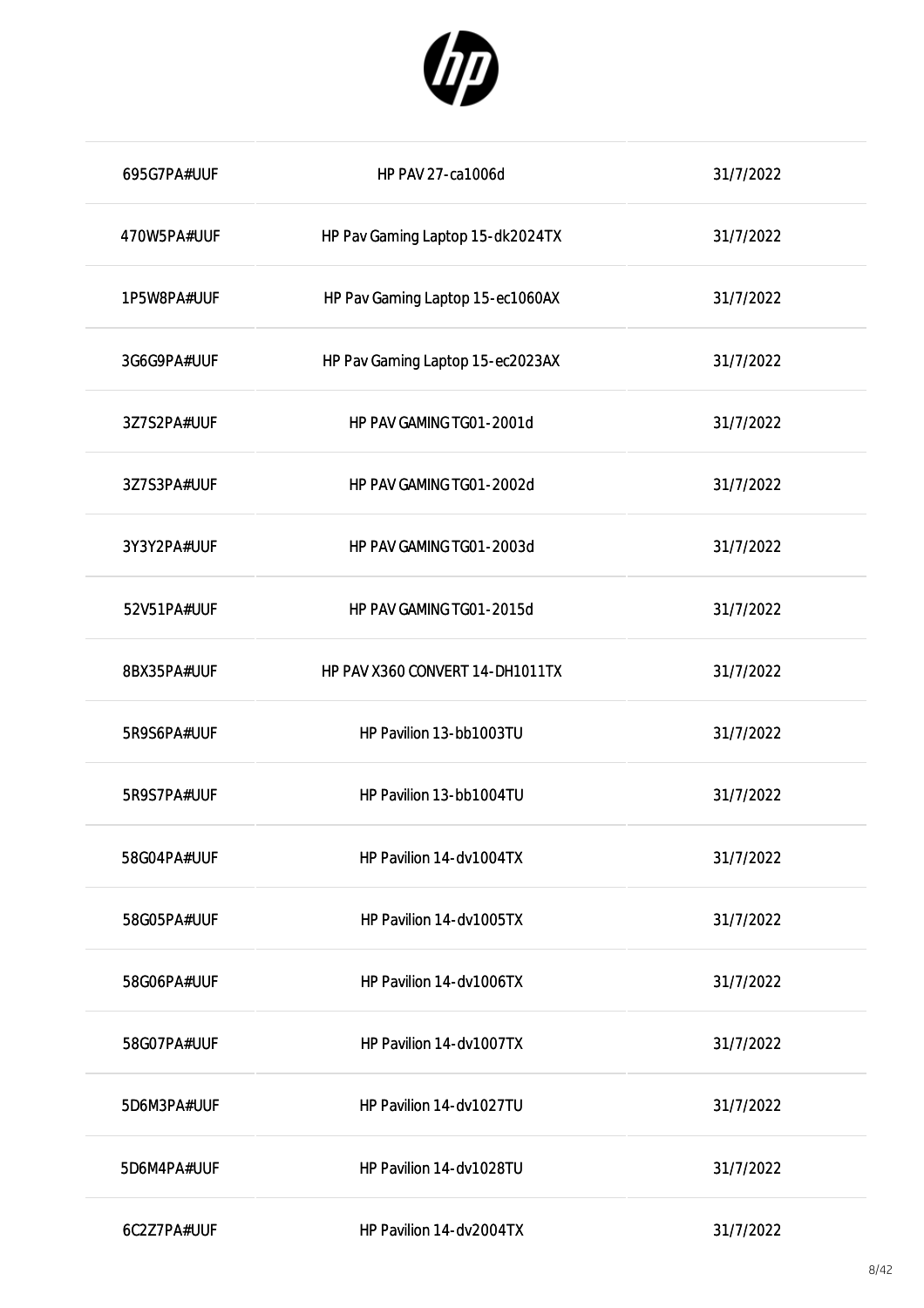

| 6C2Z8PA#UUF | HP Pavilion 14-dv2005TX | 31/7/2022 |
|-------------|-------------------------|-----------|
| 6C2Z9PA#UUF | HP Pavilion 14-dv2006TX | 31/7/2022 |
| 6C300PA#UUF | HP Pavilion 14-dv2007TX | 31/7/2022 |
| 6J9G0PA#UUF | HP Pavilion 14-dv2026TU | 31/7/2022 |
| 6J9G1PA#UUF | HP Pavilion 14-dv2027TU | 31/7/2022 |
| 6J9G2PA#UUF | HP Pavilion 14-dv2028TU | 31/7/2022 |
| 6J9G3PA#UUF | HP Pavilion 14-dv2029TU | 31/7/2022 |
| 6J9G4PA#UUF | HP Pavilion 14-dv2030TU | 31/7/2022 |
| 6J9G5PA#UUF | HP Pavilion 14-dv2031TU | 31/7/2022 |
| 6H9D1PA#UUF | HP Pavilion 14-eh0003TX | 31/7/2022 |
| 6H9D2PA#UUF | HP Pavilion 14-eh0004TX | 31/7/2022 |
| 5D6M5PA#UUF | HP Pavilion 15-eg1030TU | 31/7/2022 |
| 5D6M6PA#UUF | HP Pavilion 15-eg1031TU | 31/7/2022 |
| 5D6M7PA#UUF | HP Pavilion 15-eg1032TU | 31/7/2022 |
| 6C301PA#UUF | HP Pavilion 15-eg2004TX | 31/7/2022 |
| 6C302PA#UUF | HP Pavilion 15-eg2005TX | 31/7/2022 |
| 6C303PA#UUF | HP Pavilion 15-eg2006TX | 31/7/2022 |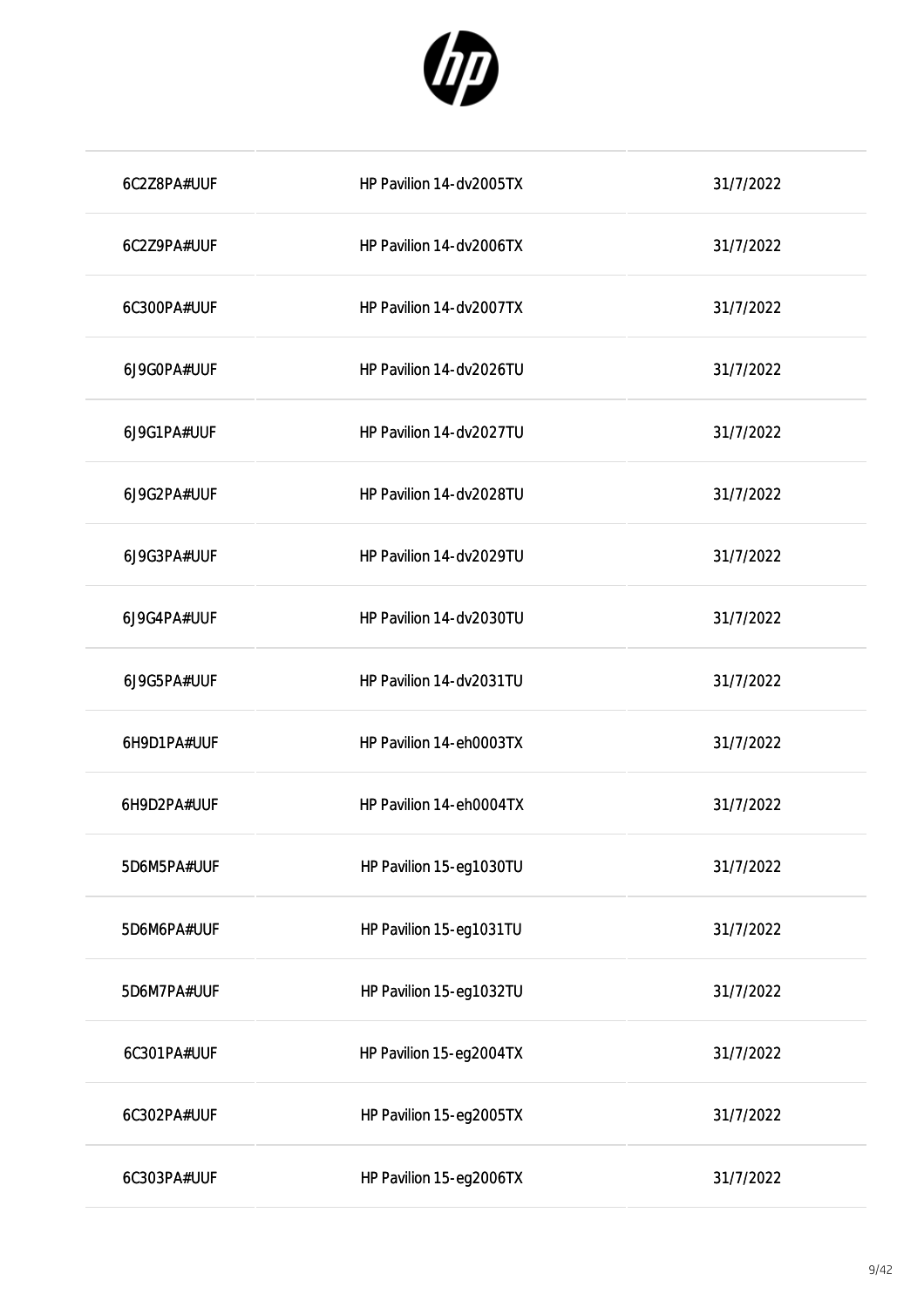

| 6C304PA#UUF | HP Pavilion 15-eg2007TX               | 31/7/2022 |
|-------------|---------------------------------------|-----------|
| 6C305PA#UUF | HP Pavilion 15-eg2008TX               | 31/7/2022 |
| 6C307PA#UUF | HP Pavilion 15-eg2009TX               | 31/7/2022 |
| 6U7R4PA#UUF | HP PAVILION AERO LAPTOP13-BE1054AU    | 31/7/2022 |
| 6U7V4PA#UUF | HP PAVILION AERO LAPTOP13-BE1055AU    | 31/7/2022 |
| 6U7X7PA#UUF | HP PAVILION AERO LAPTOP13-BE1056AU    | 31/7/2022 |
| 6W1S5PA#UUF | HP PAVILION AERO LAPTOP13-BE1058AU    | 31/7/2022 |
| 181B5AA#UUF | HP Pavilion AiO 24-k0105d A/P         | 31/7/2022 |
| 48H78PA#UUF | HP Pavilion AiO 24-k1001d PC          | 31/7/2022 |
| 48J44PA#UUF | HP Pavilion AiO 24-k1003d PC          | 31/7/2022 |
| 1V5X3AA#UUF | HP Pavilion AiO 27-d0605d PC          | 31/7/2022 |
| 181B7AA#UUF | HP Pavilion AiO 27-d0714d A/P         | 31/7/2022 |
| 48H79PA#UUF | HP Pavilion AiO 27-d1007d PC          | 31/7/2022 |
| 2Y2Z3PA#UUF | HP Pavilion Gaming Laptop 15-dk1133TX | 31/7/2022 |
| 2Y2Z5PA#UUF | HP Pavilion Gaming Laptop 15-dk1135TX | 31/7/2022 |
| 2R7Y7PA#UUF | HP Pavilion Laptop 13-bb0065TU        | 31/7/2022 |
| 484J6PA#UUF | HP Pavilion Laptop 13-be0028AU        | 31/7/2022 |
| 484J7PA#UUF | HP Pavilion Laptop 13-be0029AU        | 31/7/2022 |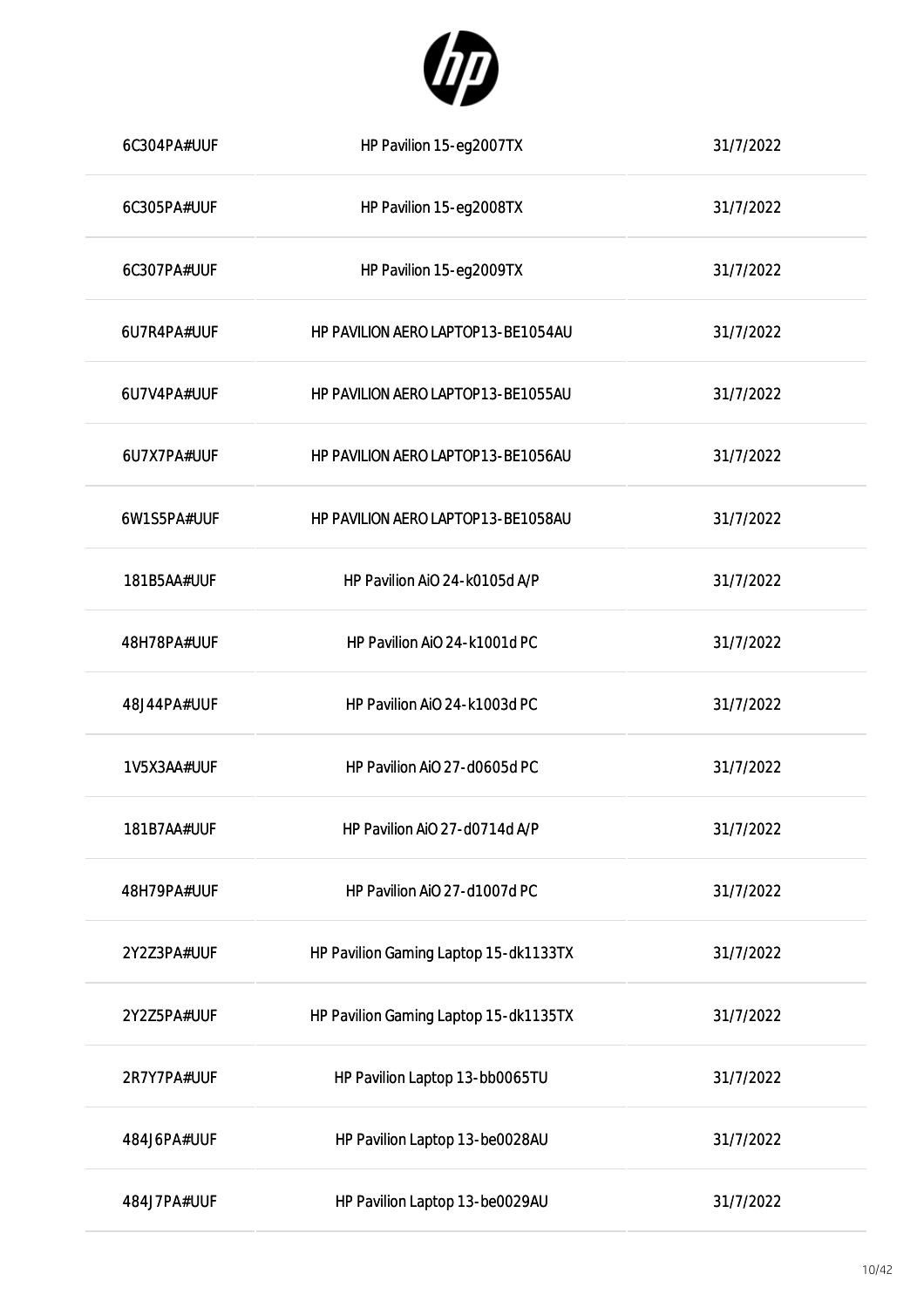

| 484J8PA#UUF | HP Pavilion Laptop 13-be0040AU | 31/7/2022 |
|-------------|--------------------------------|-----------|
| 484J9PA#UUF | HP Pavilion Laptop 13-be0044AU | 31/7/2022 |
| 484K0PA#UUF | HP Pavilion Laptop 13-be0045AU | 31/7/2022 |
| 484K1PA#UUF | HP Pavilion Laptop 13-be0046AU | 31/7/2022 |
| 4D8J0PA#UUF | HP Pavilion laptop 13-be0047AU | 31/7/2022 |
| 4D8J1PA#UUF | HP Pavilion laptop 13-be0048AU | 31/7/2022 |
| 4D8J2PA#UUF | HP Pavilion laptop 13-be0049AU | 31/7/2022 |
| 2R8A2PA#UUF | HP Pavilion Laptop 14-dv0070TX | 31/7/2022 |
| 2R8A3PA#UUF | HP Pavilion Laptop 14-dv0071TX | 31/7/2022 |
| 2R8A4PA#UUF | HP Pavilion Laptop 14-dv0072TX | 31/7/2022 |
| 2R8A6PA#UUF | HP Pavilion Laptop 14-dv0073TX | 31/7/2022 |
| 2R8A8PA#UUF | HP Pavilion Laptop 14-dv0075TX | 31/7/2022 |
| 10277PA#UUF | HP Pavilion Laptop 15-cs3134TX | 31/7/2022 |
| 10278PA#UUF | HP Pavilion Laptop 15-cs3135TX | 31/7/2022 |
| 2R8B3PA#UUF | HP Pavilion Laptop 15-eg0106TX | 31/7/2022 |
| 2R8B4PA#UUF | HP Pavilion Laptop 15-eg0107TX | 31/7/2022 |
| 2R8B6PA#UUF | HP Pavilion Laptop 15-eg0109TX | 31/7/2022 |
| 2R8B8PA#UUF | HP Pavilion Laptop 15-eg0111TX | 31/7/2022 |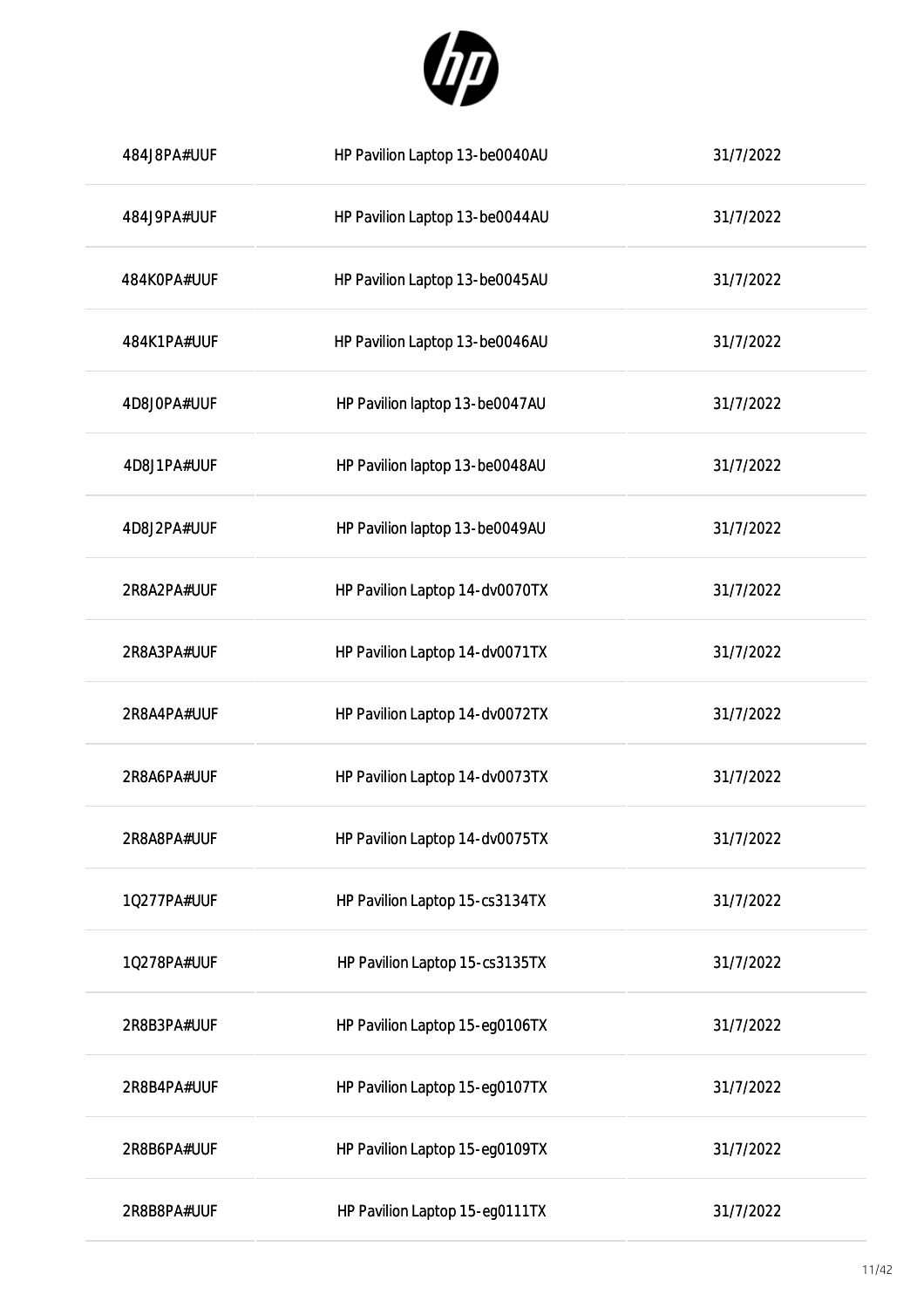

| 6P6P9PA#UUF | HP Pavilion Laptop 15-eg2013TU           | 31/7/2022 |
|-------------|------------------------------------------|-----------|
| 6P6Q0PA#UUF | HP Pavilion Laptop 15-eg2014TU           | 31/7/2022 |
| 6P6Q1PA#UUF | HP Pavilion Laptop 15-eg2015TU           | 31/7/2022 |
| 1V844PA#UUF | HP Pavilion x360 Convertible 14-dh1056TX | 31/7/2022 |
| 3S100PA#UUF | HP Pavilion x360 Convertible 14-dh1165TU | 31/7/2022 |
| 58G11PA#UUF | HP Pavilion15-eg1016TX                   | 31/7/2022 |
| 58G12PA#UUF | HP Pavilion15-eg1017TX                   | 31/7/2022 |
| 58G13PA#UUF | HP Pavilion15-eg1018TX                   | 31/7/2022 |
| 58G14PA#UUF | HP Pavilion15-eg1019TX                   | 31/7/2022 |
| 58G15PA#UUF | HP Pavilion15-eg1020TX                   | 31/7/2022 |
| 58G16PA#UUF | HP Pavilion15-eg1021TX                   | 31/7/2022 |
| 1V7L8AA#UUF | HP Slim Desktop S01-af1108d PC           | 31/7/2022 |
| 1V7L9AA#UUF | HP SLIM DESKTOP S01-PF1165D              | 31/7/2022 |
| 1V7M0AA#UUF | HP SLIM DESKTOP S01-PF1166D              | 31/7/2022 |
| 48K05PA#UUF | HP Slim Desktop S01-pF1187d PC           | 31/7/2022 |
| 48K71PA#UUF | HP Slim Desktop S01-pF1189d PC           | 31/7/2022 |
| 48K72PA#UUF | HP Slim Desktop S01-pF1190d PC           | 31/7/2022 |
| 7XD65AA#UUF | HP Slim S01-aD0106d DT PC A/P            | 31/7/2022 |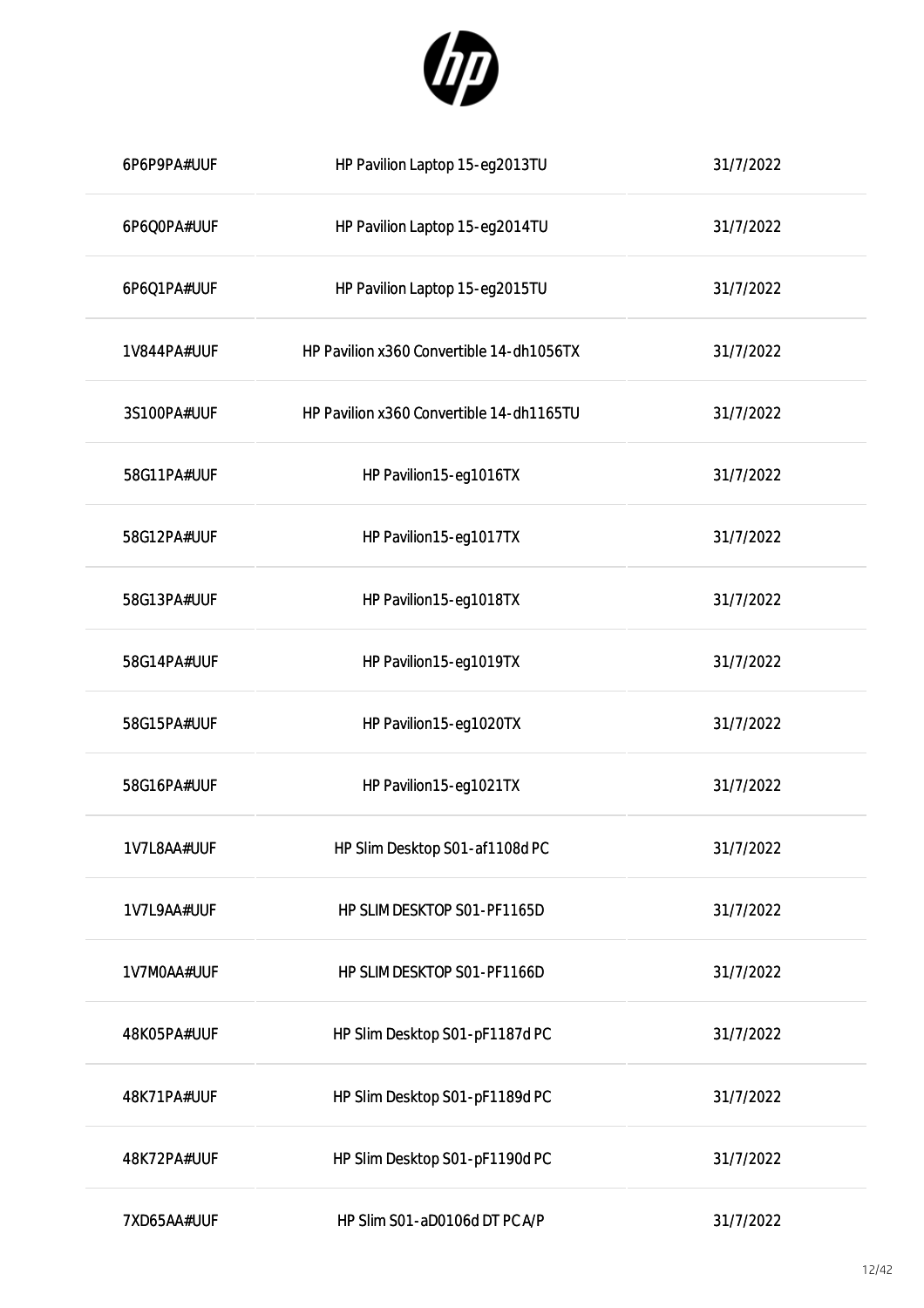

| 5R9W7PA#UUF | HP Slim S01-aF0003d              | 31/7/2022 |
|-------------|----------------------------------|-----------|
| 5U224PA#UUF | HP Slim S01-aF0015d              | 31/7/2022 |
| 181G1AA#UUF | HP SLIM SO1-AF0205d              | 31/7/2022 |
| 9AQ90AA#UUF | HP Slim S01-pF0312d PC           | 31/7/2022 |
| 1V7F3AA#UUF | HP Slim S01-pf1162d PC           | 31/7/2022 |
| 5Z7X8PA#UUF | HP Slim S01-pF2007d              | 31/7/2022 |
| 6YOU6PA#UUF | HP Slim S01-pF2038d              | 31/7/2022 |
| 6YOU7PA#UUF | HP Slim S01-pF2039d              | 31/7/2022 |
| 6YOU8PA#UUF | HP Slim S01-pF2040d              | 31/7/2022 |
| 6YOU9PA#UUF | HP Slim S01-pF2041d              | 31/7/2022 |
| 6YOVOPA#UUF | HP Slim S01-pF2042d              | 31/7/2022 |
| 6Y0V2PA#UUF | HP Slim S01-pF2043d              | 31/7/2022 |
| 6Y0W8PA#UUF | HP Slim S01-pF2044d              | 31/7/2022 |
| 6Y0W9PA#UUF | HP Slim S01-pF2045d              | 31/7/2022 |
| 5Z7X9PA#UUF | HP Slim S01-pF2188d              | 31/7/2022 |
| 6D842PA#UUF | HP Spectre x360 14-ef0000TU      | 31/7/2022 |
| 6D843PA#UUF | HP Spectre x360 14-ef0001TU      | 31/7/2022 |
| 4E3Y0PA#UUF | HP Spectre x360 Conv 13-aw2532TU | 31/7/2022 |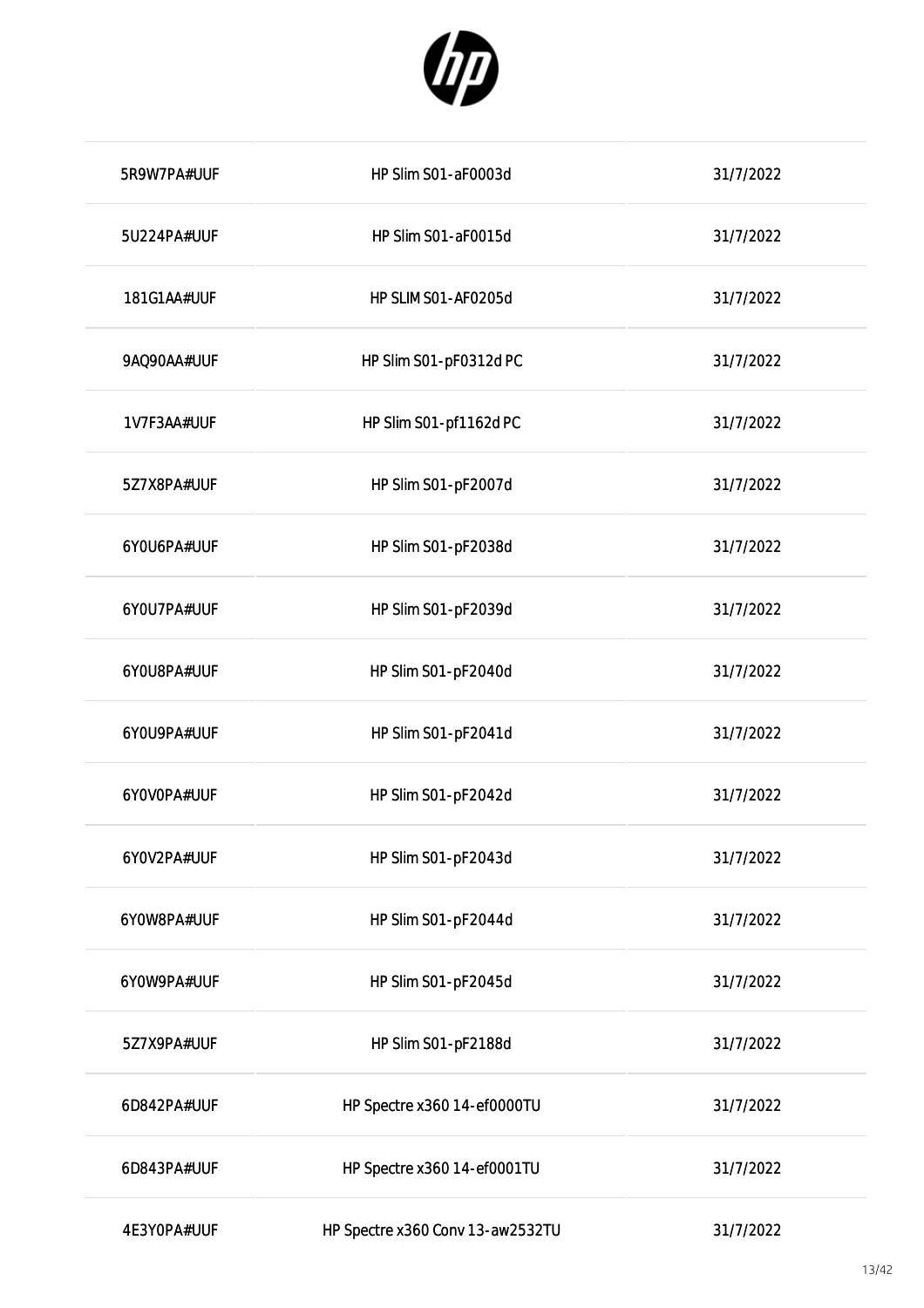

| 2J9Z8PA#UUF | HP Spectre x360 Convertible 13-aw2099TU | 31/7/2022 |
|-------------|-----------------------------------------|-----------|
| 2J9Z9PA#UUF | HP Spectre x360 Convertible 13-aw2100TU | 31/7/2022 |
| 2Z2C9PA#UUF | HP Spectre x360 Convertible 14-ea0053TU | 31/7/2022 |
| 2Z2E6PA#UUF | HP Spectre x360 Convertible 14-ea0054TU | 31/7/2022 |
| 58G08PA#UUF | HP Spectre x36014-ea1021TU              | 31/7/2022 |
| 58G09PA#UUF | HP Spectre x36014-ea1022TU              | 31/7/2022 |
| 58G10PA#UUF | HP Spectre x36014-ea1023TU              | 31/7/2022 |
| 3G6H0PA#UUF | OMEN 25L Desktop GT12-1002d PC          | 31/7/2022 |
| 1A6A6PA#UUF | OMEN by HP Laptop 15-dh1018TX           | 31/7/2022 |
| 1P6N2PA#UUF | OMEN by HP Laptop 15-dh1067TX           | 31/7/2022 |
| 4N0T4PA#UUF | OMEN by HP Laptop 16-b0074TX            | 31/7/2022 |
| 4N0S2PA#UUF | OMEN by HP Laptop 16-b0075TX            | 31/7/2022 |
| 4N0H5PA#UUF | OMEN by HP Laptop 16-c0129AX            | 31/7/2022 |
| 4N0T5PA#UUF | OMEN by HP Laptop 16-c0130AX            | 31/7/2022 |
| 4N097PA#UUF | OMEN by HP Laptop 16-c0131AX            | 31/7/2022 |
| 4N0H6PA#UUF | OMEN by HP Laptop 16-c0132AX            | 31/7/2022 |
| 6J9E3PA#UUF | OMEN by HP Laptop 16-k0034TX            | 31/7/2022 |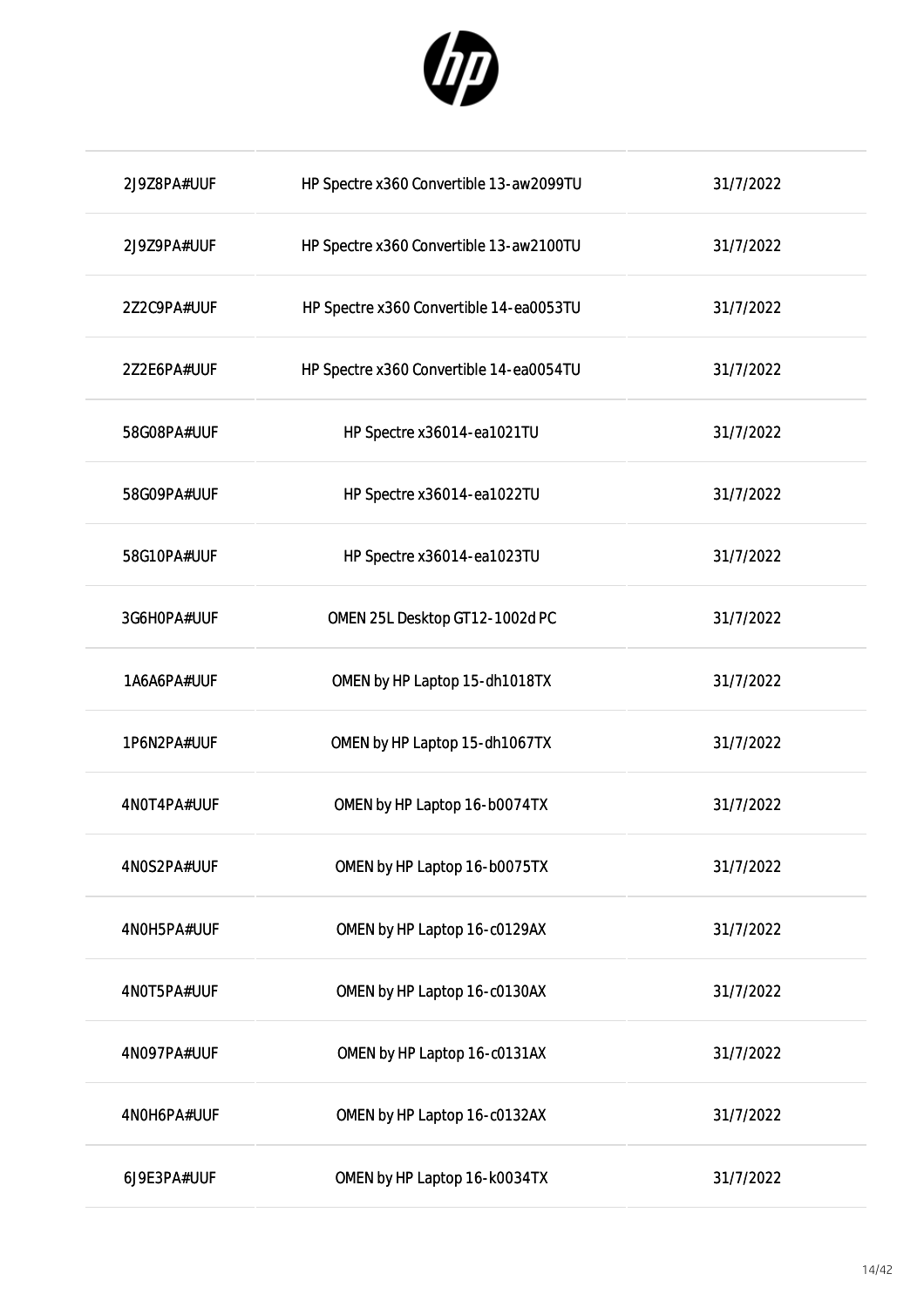

| 6J9E4PA#UUF | OMEN by HP Laptop 16-k0035TX | 31/7/2022 |
|-------------|------------------------------|-----------|
| 6J9E7PA#UUF | OMEN by HP Laptop 16-n0035AX | 31/7/2022 |
| 6J9E8PA#UUF | OMEN by HP Laptop 16-n0036AX | 31/7/2022 |
| 6J9E9PA#UUF | OMEN by HP Laptop 16-n0037AX | 31/7/2022 |
| 6J9F0PA#UUF | OMEN by HP Laptop 16-n0038AX | 31/7/2022 |
| 6J9F1PA#UUF | OMEN by HP Laptop 16-n0039AX | 31/7/2022 |
| 5U223PA#UUF | OMEN GT22-0002d              | 31/7/2022 |
| 23T09PA#UUF | OMEN Laptop 15-ek0073TX      | 31/7/2022 |
| 2Y2Z6PA#UUF | OMEN Laptop 15-ek0109TX      | 31/7/2022 |
| 3D3T0PA#UUF | OMEN Laptop 15-ek1016TX      | 31/7/2022 |
| 31Y15PA#UUF | OMEN Laptop 15-en0049AX      | 31/7/2022 |
| 3D3E7PA#UUF | OMEN Laptop 15-en1000AX      | 31/7/2022 |
| 3D3E8PA#UUF | OMEN Laptop 15-en1006AX      | 31/7/2022 |
| 3D3E9PA#UUF | OMEN Laptop 15-en1008AX      | 31/7/2022 |
| 3G6M7PA#UUF | Pavilion x360 14-dy0018TU    | 31/7/2022 |
| 3G6M9PA#UUF | Pavilion x360 14-dy0022TU    | 31/7/2022 |
| 3G6N1PA#UUF | Pavilion x360 14-dy0025TU    | 31/7/2022 |
| 6U7R6PA#UUF | Pavilion x360 14-ek0098TU    | 31/7/2022 |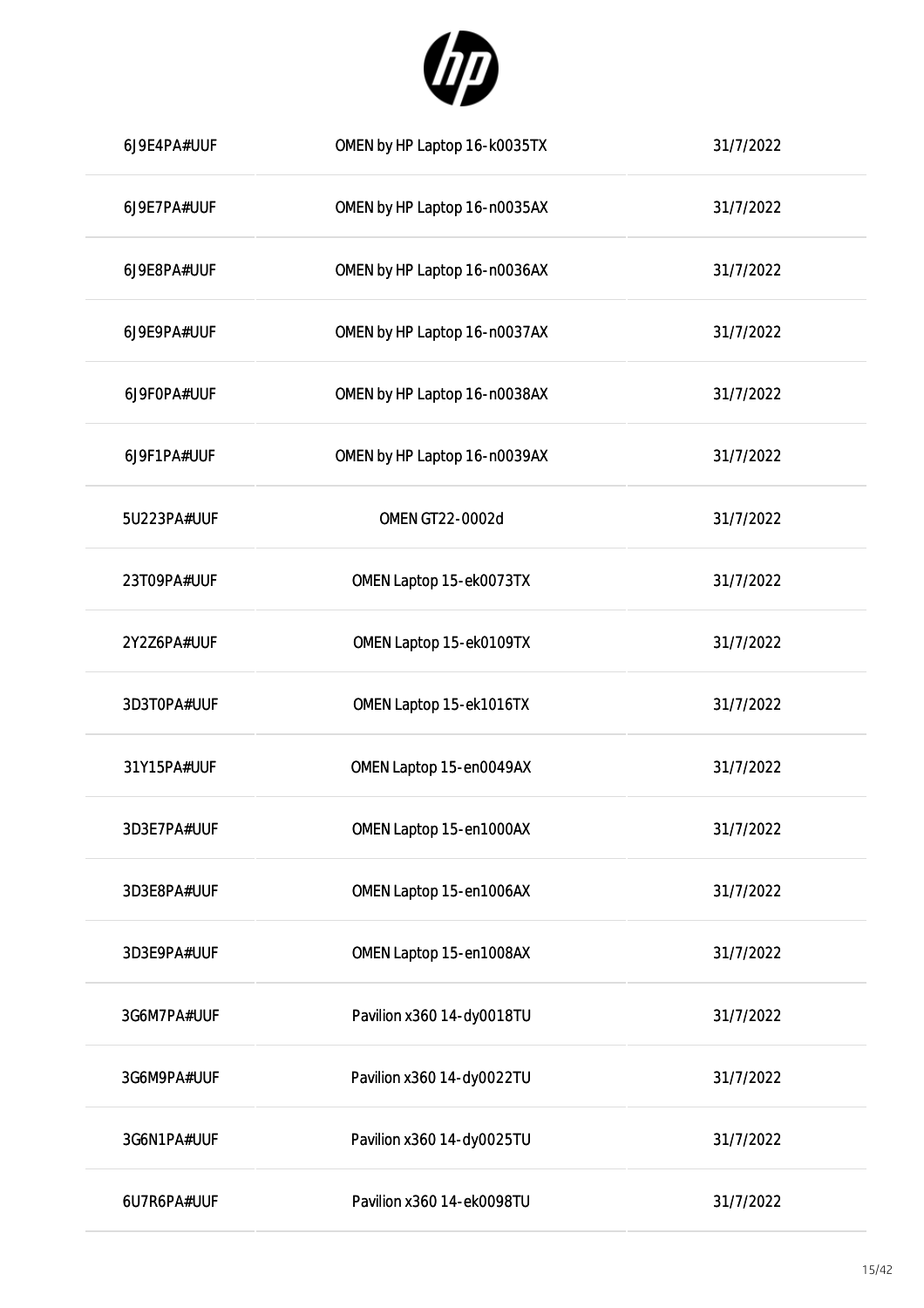

| 6U7R7PA#UUF | Pavilion x360 14-ek0099TU       | 31/7/2022 |
|-------------|---------------------------------|-----------|
| 6U7R8PA#UUF | Pavilion x360 14-ek0102TU       | 31/7/2022 |
| 6U7R9PA#UUF | Pavilion x360 14-ek0103TU       | 31/7/2022 |
| 695G9PA#UUF | Victus 15L Gaming DT TG02-0018d | 31/7/2022 |
| 695H0PA#UUF | Victus 15L Gaming DT TG02-0019d | 31/7/2022 |
| 695H1PA#UUF | Victus 15L Gaming DT TG02-0020d | 31/7/2022 |
| 6J9D0PA#UUF | VICTUS BY HP LAPTOP 15-fb0032AX | 31/7/2022 |
| 6J9D1PA#UUF | VICTUS BY HP LAPTOP 15-fb0033AX | 31/7/2022 |
| 6J9D2PA#UUF | VICTUS BY HP LAPTOP 15-fb0034AX | 31/7/2022 |
| 4D8K5PA#UUF | VICTUS BY HP LAPTOP 16-d0159TX  | 31/7/2022 |
| 4D8K7PA#UUF | VICTUS BY HP Laptop 16-d0161TX  | 31/7/2022 |
| 4D8K8PA#UUF | VICTUS BY HP LAPTOP 16-d0166TX  | 31/7/2022 |
| 6J9D6PA#UUF | VICTUS BY HP LAPTOP 16-d1067TX  | 31/7/2022 |
| 6J9D7PA#UUF | VICTUS BY HP LAPTOP 16-d1068TX  | 31/7/2022 |
| 6J9D8PA#UUF | VICTUS BY HP LAPTOP 16-d1069TX  | 31/7/2022 |
| 6J9D9PA#UUF | VICTUS BY HP LAPTOP 16-d1070TX  | 31/7/2022 |
| 6J9E0PA#UUF | VICTUS BY HP LAPTOP 16-d1072TX  | 31/7/2022 |
| 4D8L1PA#UUF | VICTUS BY HP LAPTOP 16-e0120AX  | 31/7/2022 |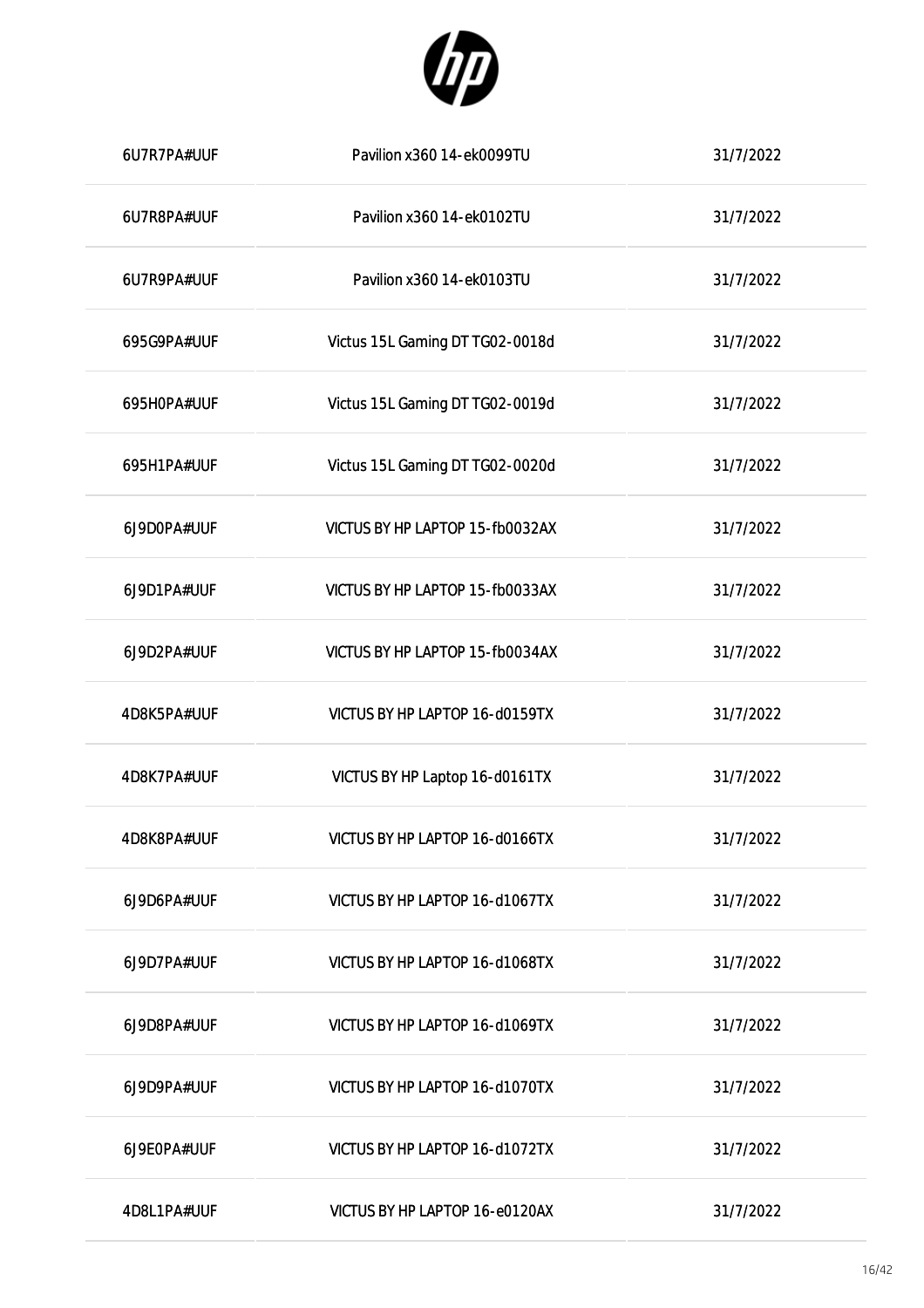

| 4D8L3PA#UUF  | VICTUS BY HP LAPTOP 16-e0122AX | 31/7/2022 |
|--------------|--------------------------------|-----------|
| 4D8L6PA#UUF  | VICTUS BY HP LAPTOP 16-e0127AX | 31/7/2022 |
| 6.19F1PA#UUF | VICTUS BY HP LAPTOP 16-e1040AX | 31/7/2022 |
| 6J9E2PA#UUF  | VICTUS BY HP LAPTOP 16-e1044AX | 31/7/2022 |

"**Participant**" means a resident of or business trading in Malaysia who purchases an Eligible Product from a Participating Partner in Malaysia during the Promotional Period and is the End User of the Eligible Product. The Promoter, its affiliates, resellers of HP products and any agencies associated with this Promotion, their employees and those employees' immediate families are ineligible to participate.

"**End User**" is a Participant who purchases an Eligible Product for his/her or its own personal use from a Participating Partner in Malaysia and not for resale or re-supply or export.

**Promoter** means HP PPS Sales Sdn Bhd (1129628-X) having its place of business at Plaza Zurich, Ground Floor Customer Service, Block B, 12 Jalan Gelenggang, Bukit Damansara, 50490 Kuala Lumpur, Malaysia.

"**Promotion**" means the "**HP Rewards**" run by the Promoter for the Promotional Period.

"**Tax Invoice**" means a tax invoice compliant with the provisions under applicable Malaysian tax laws.

"**[Reward](https://h41201.www4.hp.com/WMCF.Web/my/en/flex/16351/productinfo/?simdate=2022-07-31&ocugid=)**" means items outlined in the Reward Table below in accordance with the Eligible Product/s sold during the Promotional Period.

Information on how to enter this Promotion, Redemption details, and Reward form are part of these terms and conditions. By submitting an entry, the Participant agrees to these terms and conditions.

| #Part<br>Number | Product Model              | GRAB or<br>TouchnGo<br>eCredit | <b>GRAB</b> eCredit or<br>TouchnGo<br>eCredit<br>or STEAM Wallet | Product<br>availability   |
|-----------------|----------------------------|--------------------------------|------------------------------------------------------------------|---------------------------|
|                 |                            | Notebook                       |                                                                  |                           |
| 16903PA#UUF     | HP Laptop 14s-<br>cf3023TX | 50.00                          |                                                                  | $1/5/2022 -$<br>31/7/2022 |
| 16907PA#UUF     | HP Laptop 14s-<br>cf3043TU | 50.00                          | $\overline{\phantom{0}}$                                         | $1/5/2022 -$<br>31/7/2022 |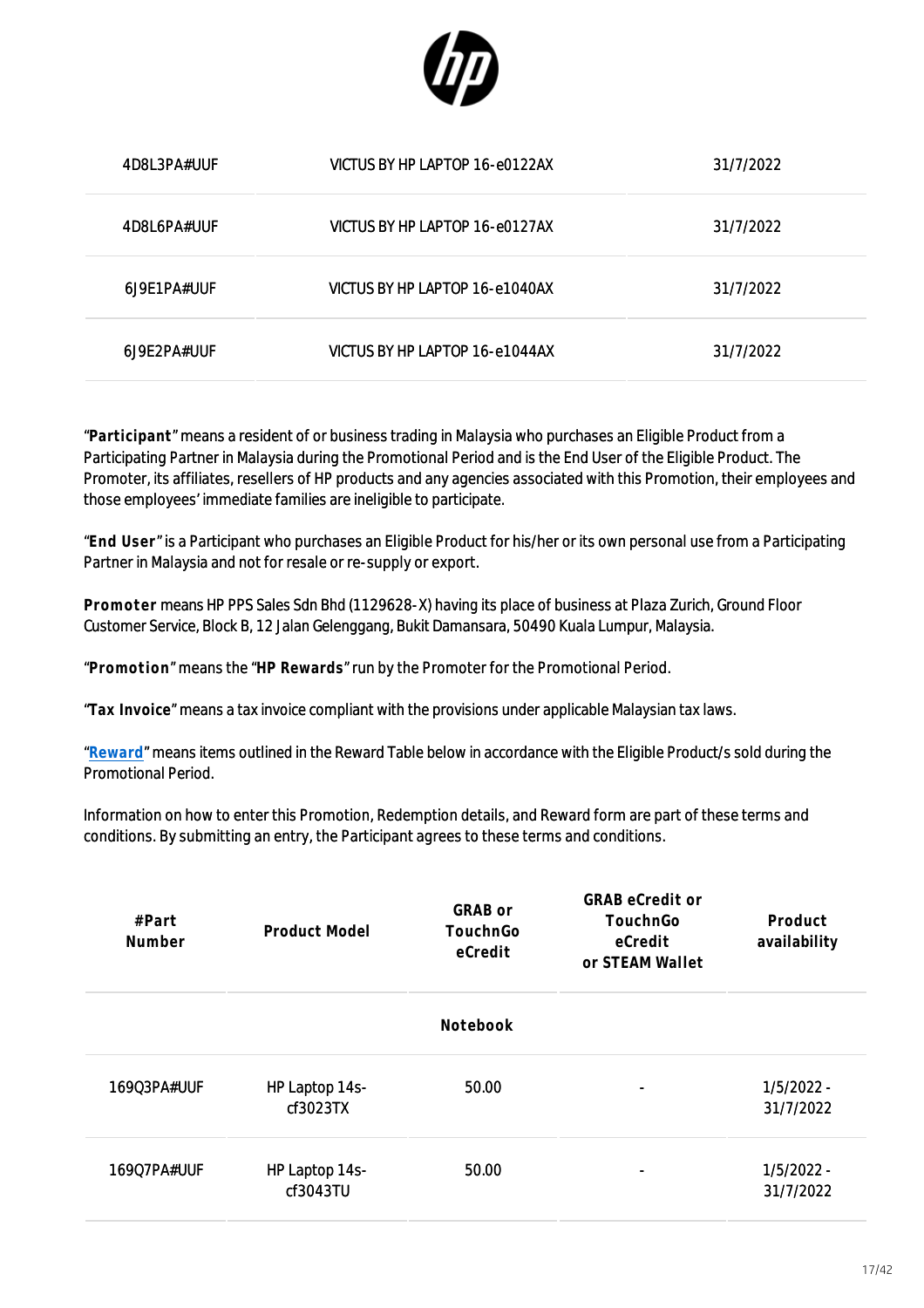

| 171A7PA#UUF | HP Laptop 15s-<br>du2027TX                      | 50.00                    |                              | $1/5/2022 -$<br>31/7/2022 |
|-------------|-------------------------------------------------|--------------------------|------------------------------|---------------------------|
| 171A8PA#UUF | HP Laptop 15s-<br>du2028TX                      | 50.00                    |                              | $1/5/2022 -$<br>31/7/2022 |
| 195K7PA#UUF | HP ENVY LAPTOP 15-<br>EP0010TX A/P              | 100.00                   | $\qquad \qquad \blacksquare$ | $1/5/2022 -$<br>31/7/2022 |
| 195S6PA#UUF | HP ENVY Laptop 15-<br><b>EP0009TX A/P</b>       | 100.00                   | $\overline{\phantom{0}}$     | $1/5/2022 -$<br>31/7/2022 |
| 1A6A6PA#UUF | OMEN by HP Laptop<br>15-dh1018TX                | $\overline{\phantom{0}}$ | 100.00                       | $1/5/2022 -$<br>31/7/2022 |
| 1P5W8PA#UUF | HP Pav Gaming<br>Laptop 15-ec1060AX             |                          | 80.00                        | $1/5/2022 -$<br>31/7/2022 |
| 1P6N2PA#UUF | OMEN by HP Laptop<br>15-dh1067TX                | $\overline{\phantom{0}}$ | 100.00                       | $1/5/2022 -$<br>31/7/2022 |
| 10277PA#UUF | <b>HP Pavilion Laptop</b><br>15-cs3134TX        | 80.00                    |                              | $1/5/2022 -$<br>31/7/2022 |
| 10278PA#UUF | <b>HP Pavilion Laptop</b><br>15-cs3135TX        | 80.00                    |                              | $1/5/2022 -$<br>31/7/2022 |
| 1V842PA#UUF | HP Laptop 15s-<br>du1074TX                      | 50.00                    |                              | $1/5/2022 -$<br>31/7/2022 |
| 1V844PA#UUF | HP Pavilion x360<br>Convertible 14-<br>dh1056TX | 80.00                    |                              | $1/5/2022 -$<br>31/7/2022 |
| 1V848PA#UUF | HP Laptop 14s-<br>cf2024TU                      | 50.00                    |                              | $1/5/2022 -$<br>31/7/2022 |
| 1V851PA#UUF | HP Laptop 14s-<br>cf2038TX                      | 50.00                    |                              | $1/5/2022 -$<br>31/7/2022 |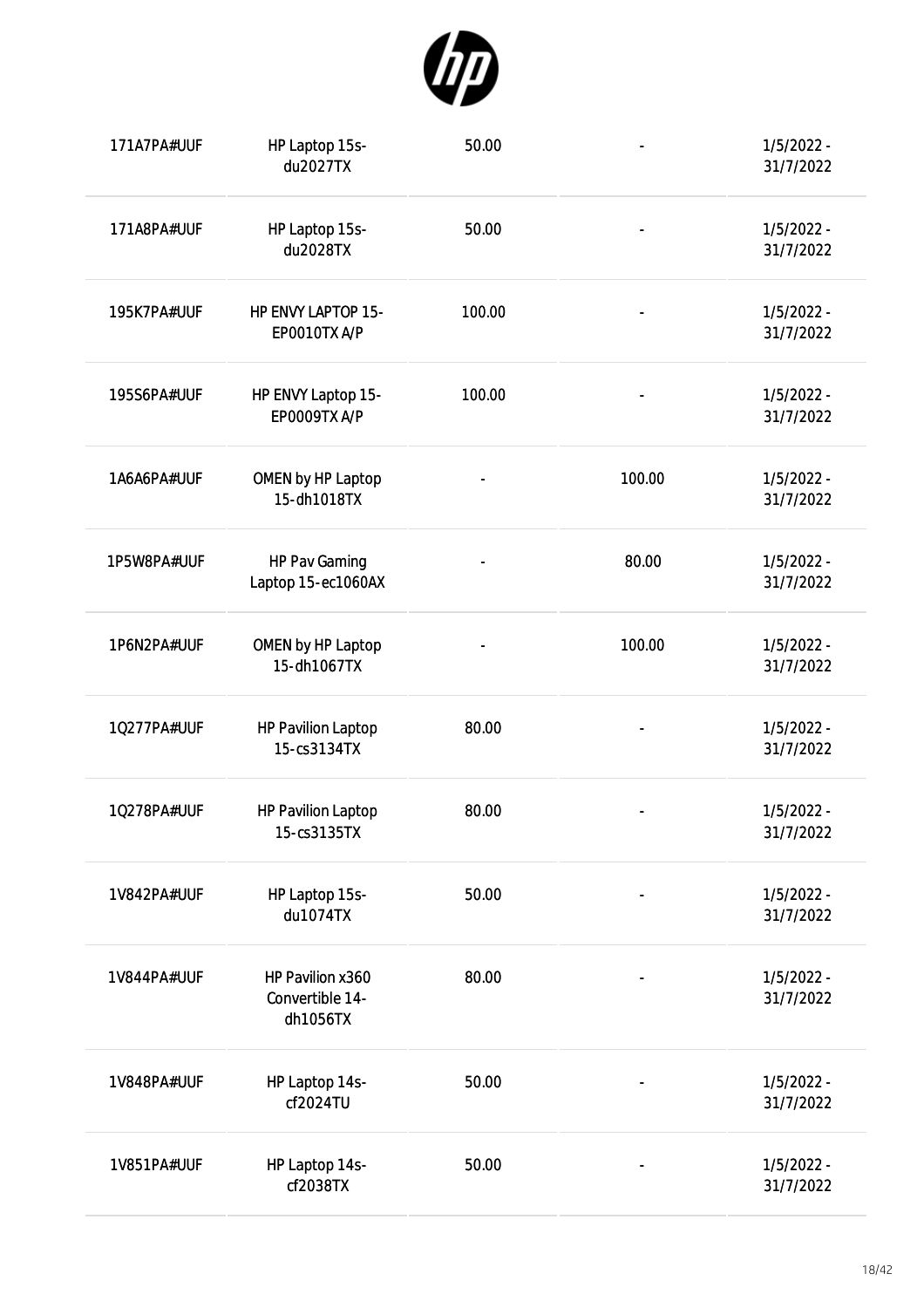

| 231V5PA#UUF | HP Laptop 15s-<br>eq1149AU                     | 50.00                        |                          | $1/5/2022 -$<br>31/7/2022 |
|-------------|------------------------------------------------|------------------------------|--------------------------|---------------------------|
| 23T09PA#UUF | OMEN Laptop 15-<br>ek0073TX                    | $\qquad \qquad \blacksquare$ | 100.00                   | $1/5/2022 -$<br>31/7/2022 |
| 24W17PA#UUF | HP Laptop 14s-<br>fq0058AU                     | 30.00                        | $\overline{\phantom{a}}$ | $1/5/2022 -$<br>31/7/2022 |
| 25U26PA#UUF | HP Laptop 14s-<br>fq0069AU                     | 30.00                        | $\overline{\phantom{0}}$ | $1/5/2022 -$<br>31/7/2022 |
| 2J9Z6PA#UUF | HP ENVY X360<br>CONVERT13-<br>AY0122AU         | 100.00                       | $\overline{\phantom{0}}$ | $1/5/2022 -$<br>31/7/2022 |
| 2J9Z8PA#UUF | HP Spectre x360<br>Convertible 13-<br>aw2099TU | 100.00                       | $\overline{\phantom{0}}$ | $1/5/2022 -$<br>31/7/2022 |
| 2J9Z9PA#UUF | HP Spectre x360<br>Convertible 13-<br>aw2100TU | 100.00                       |                          | $1/5/2022 -$<br>31/7/2022 |
| 2K0A4PA#UUF | HP ENVY LAPTOP 13-<br><b>BA1010TX</b>          | 100.00                       |                          | $1/5/2022 -$<br>31/7/2022 |
| 2K0A5PA#UUF | HP ENVY Laptop 13-<br>ba1011TX                 | 100.00                       |                          | $1/5/2022 -$<br>31/7/2022 |
| 2K0A6PA#UUF | HP ENVY Laptop 13-<br>ba1012TX                 | 100.00                       |                          | $1/5/2022 -$<br>31/7/2022 |
| 2K0A8PA#UUF | HP ENVY Laptop 13-<br>ba1013TX                 | 100.00                       |                          | $1/5/2022 -$<br>31/7/2022 |
| 2Q9Y0PA#UUF | HP Laptop 14s-<br>cf2040TX                     | 50.00                        |                          | $1/5/2022 -$<br>31/7/2022 |
| 2Q9Y1PA#UUF | HP Laptop 14s-<br>cf2041TX                     | 50.00                        |                          | $1/5/2022 -$<br>31/7/2022 |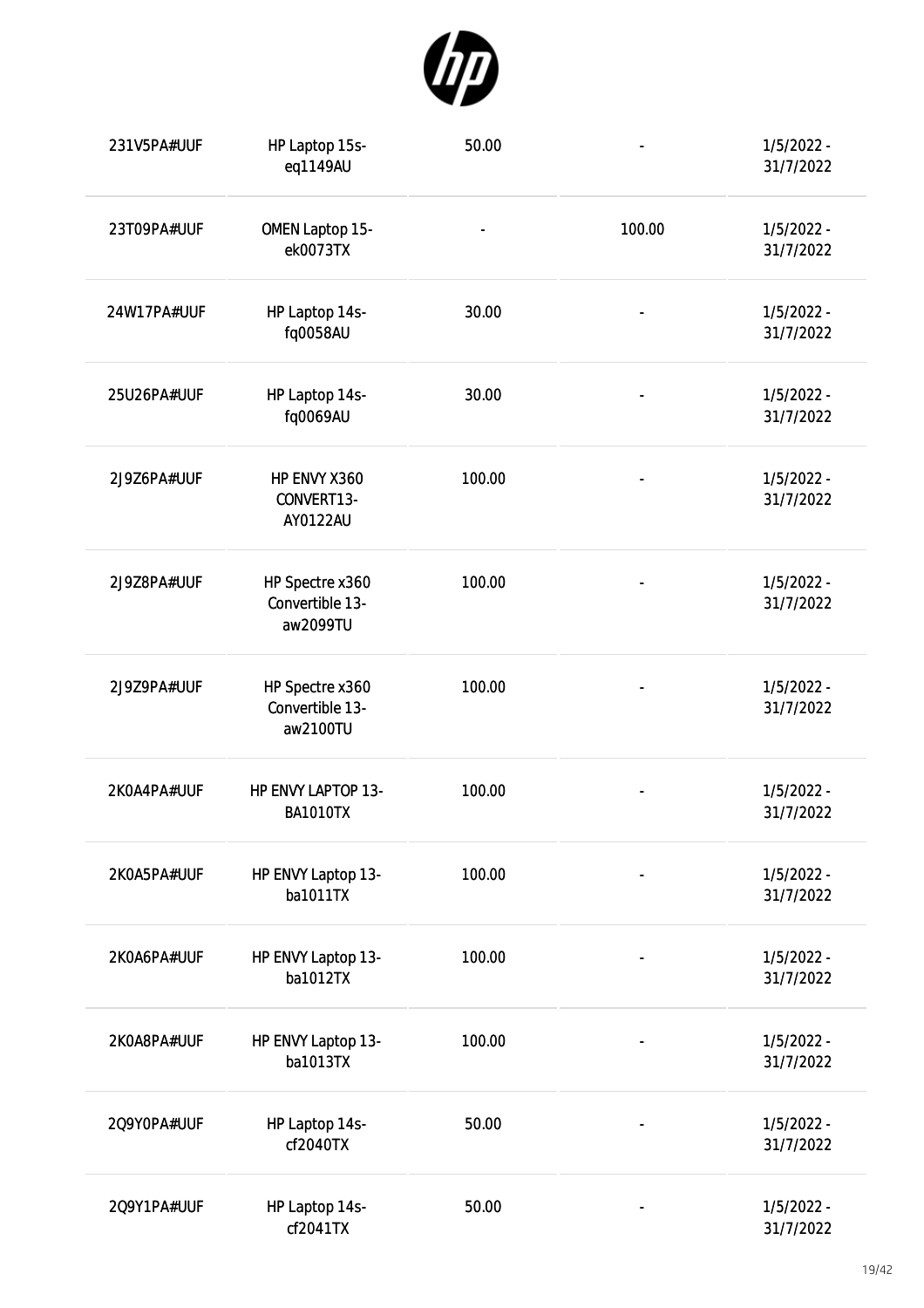

| 2Q9Z8PA#UUF | HP Laptop 14s-<br>fq0076AU               | 50.00 |                              | $1/5/2022 -$<br>31/7/2022 |
|-------------|------------------------------------------|-------|------------------------------|---------------------------|
| 2Q9Z9PA#UUF | HP Laptop 14s-<br>fq0077AU               | 50.00 | $\overline{\phantom{0}}$     | $1/5/2022 -$<br>31/7/2022 |
| 2R0B0PA#UUF | HP Laptop 15s-<br>eq1179AU               | 50.00 |                              | $1/5/2022 -$<br>31/7/2022 |
| 2R0B5PA#UUF | HP Laptop 15s-<br>du3023TX               | 50.00 |                              | $1/5/2022 -$<br>31/7/2022 |
| 2R0B6PA#UUF | HP Laptop 15s-<br>du3024TX               | 50.00 | $\qquad \qquad \blacksquare$ | 1/5/2022 -<br>31/7/2022   |
| 2R0COPA#UUF | HP Laptop 15s-<br>du2131TU               | 50.00 | $\qquad \qquad \blacksquare$ | $1/5/2022 -$<br>31/7/2022 |
| 2R0C1PA#UUF | HP Laptop 15s-<br>du1081TX               | 50.00 | $\overline{\phantom{a}}$     | $1/5/2022 -$<br>31/7/2022 |
| 2R0C2PA#UUF | HP Laptop 15s-<br>du1082TX               | 50.00 | $\qquad \qquad \blacksquare$ | $1/5/2022 -$<br>31/7/2022 |
| 2R0R8PA#UUF | HP Laptop 14s-<br>fq0074AU               | 50.00 |                              | $1/5/2022 -$<br>31/7/2022 |
| 2R0R9PA#UUF | HP Laptop 14s-<br>fq0075AU               | 50.00 |                              | 1/5/2022 -<br>31/7/2022   |
| 2R7Y7PA#UUF | <b>HP Pavilion Laptop</b><br>13-bb0065TU | 80.00 |                              | 1/5/2022 -<br>31/7/2022   |
| 2R8A2PA#UUF | <b>HP Pavilion Laptop</b><br>14-dv0070TX | 80.00 |                              | 1/5/2022 -<br>31/7/2022   |
| 2R8A3PA#UUF | <b>HP Pavilion Laptop</b><br>14-dv0071TX | 80.00 |                              | 1/5/2022 -<br>31/7/2022   |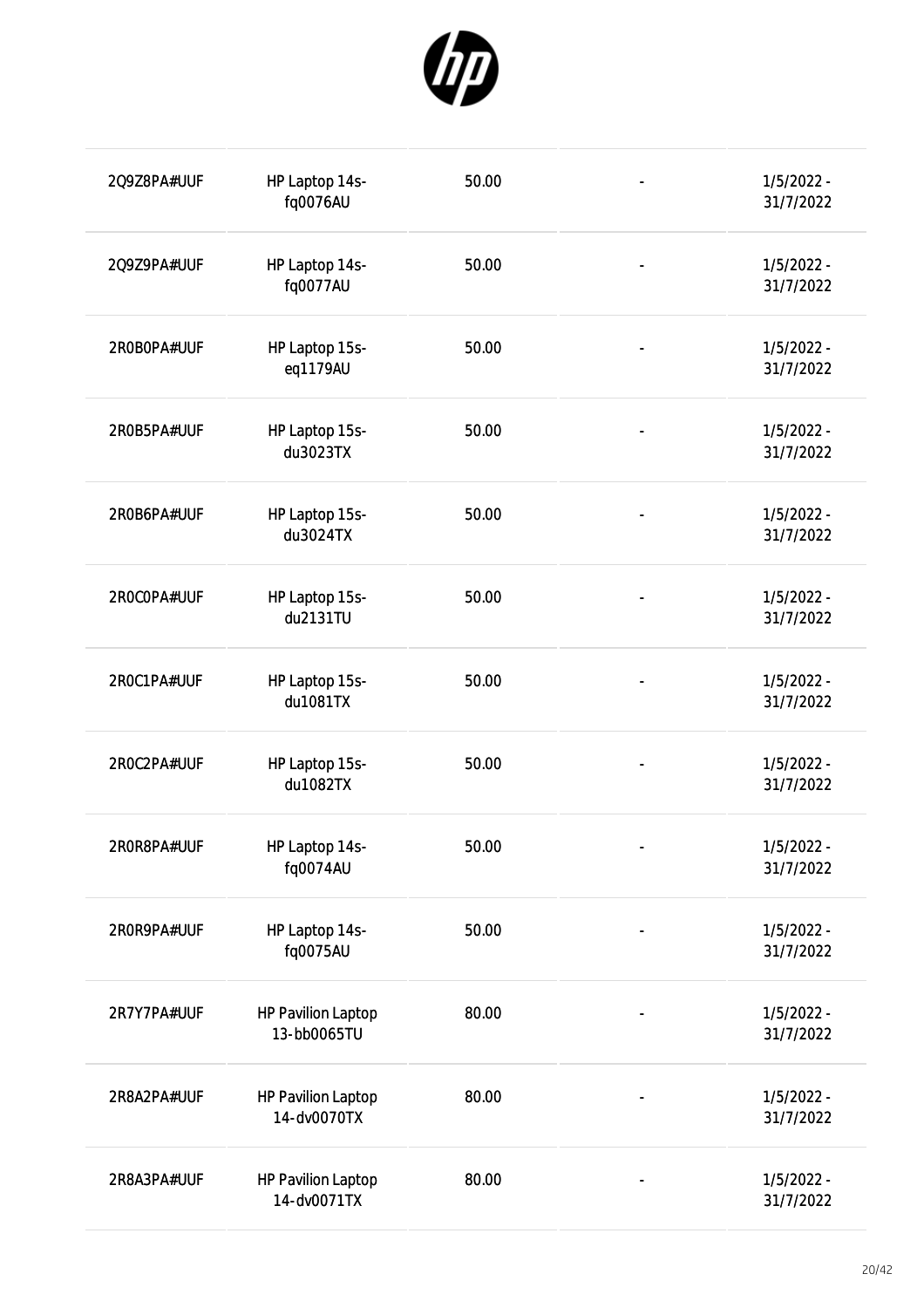

| 2R8A4PA#UUF | <b>HP Pavilion Laptop</b><br>14-dv0072TX        | 80.00  | $\overline{\phantom{a}}$ | $1/5/2022 -$<br>31/7/2022 |
|-------------|-------------------------------------------------|--------|--------------------------|---------------------------|
| 2R8A6PA#UUF | <b>HP Pavilion Laptop</b><br>14-dv0073TX        | 80.00  | $\overline{\phantom{0}}$ | $1/5/2022 -$<br>31/7/2022 |
| 2R8A8PA#UUF | <b>HP Pavilion Laptop</b><br>14-dv0075TX        | 80.00  | $\frac{1}{2}$            | $1/5/2022 -$<br>31/7/2022 |
| 2R8B3PA#UUF | <b>HP Pavilion Laptop</b><br>15-eg0106TX        | 80.00  |                          | $1/5/2022 -$<br>31/7/2022 |
| 2R8B4PA#UUF | <b>HP Pavilion Laptop</b><br>15-eg0107TX        | 80.00  |                          | $1/5/2022 -$<br>31/7/2022 |
| 2R8B6PA#UUF | <b>HP Pavilion Laptop</b><br>15-eg0109TX        | 80.00  |                          | $1/5/2022 -$<br>31/7/2022 |
| 2R8B8PA#UUF | <b>HP Pavilion Laptop</b><br>15-eg0111TX        | 80.00  |                          | $1/5/2022 -$<br>31/7/2022 |
| 2S8P9PA#UUF | HP Laptop 15s-<br>eq1180AU                      | 50.00  |                          | $1/5/2022 -$<br>31/7/2022 |
| 2S8T5PA#UUF | HP Laptop 15s-<br>eq1181AU                      | 50.00  |                          | $1/5/2022 -$<br>31/7/2022 |
| 2Y2Z3PA#UUF | <b>HP Pavilion Gaming</b><br>Laptop 15-dk1133TX |        | 80.00                    | $1/5/2022 -$<br>31/7/2022 |
| 2Y2Z5PA#UUF | <b>HP Pavilion Gaming</b><br>Laptop 15-dk1135TX |        | 80.00                    | $1/5/2022 -$<br>31/7/2022 |
| 2Y2Z6PA#UUF | OMEN Laptop 15-<br>ek0109TX                     |        | 100.00                   | $1/5/2022 -$<br>31/7/2022 |
| 2Z2C9PA#UUF | HP Spectre x360<br>Convertible 14-<br>ea0053TU  | 100.00 |                          | 1/5/2022 -<br>31/7/2022   |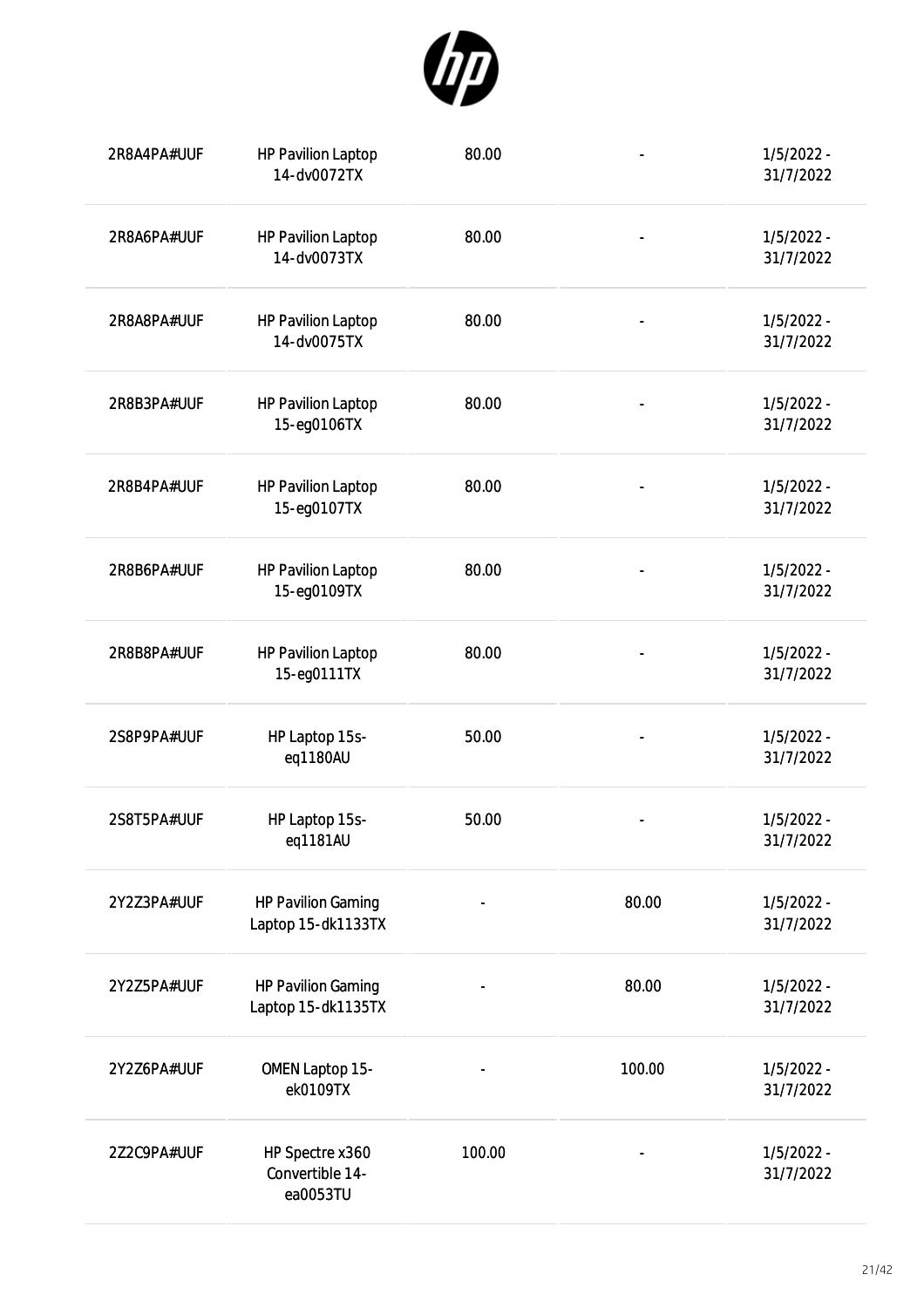

| 2Z2E6PA#UUF | HP Spectre x360<br>Convertible 14-<br>ea0054TU | 100.00 |                              | $1/5/2022 -$<br>31/7/2022 |
|-------------|------------------------------------------------|--------|------------------------------|---------------------------|
| 30R32PA#UUF | HP ENVY Laptop 14-<br>eb0008TX                 | 100.00 |                              | $1/5/2022 -$<br>31/7/2022 |
| 31Y15PA#UUF | <b>OMEN Laptop 15-</b><br>en0049AX             |        | 100.00                       | $1/5/2022 -$<br>31/7/2022 |
| 38H80PA#UUF | HP Laptop 14s-<br>dq2509TU                     | 50.00  |                              | $1/5/2022 -$<br>31/7/2022 |
| 38H82PA#UUF | HP Laptop 15s-<br>fq2508TU                     | 50.00  | $\overline{\phantom{a}}$     | $1/5/2022 -$<br>31/7/2022 |
| 38H83PA#UUF | HP Laptop 15s-<br>fq2511TU                     | 50.00  | $\qquad \qquad \blacksquare$ | $1/5/2022 -$<br>31/7/2022 |
| 38H84PA#UUF | HP Laptop 15s-<br>fq2512TU                     | 50.00  | $\overline{\phantom{0}}$     | $1/5/2022 -$<br>31/7/2022 |
| 38H97PA#UUF | HP Laptop 14s-<br>dq2515TU                     | 50.00  | $\overline{\phantom{a}}$     | $1/5/2022 -$<br>31/7/2022 |
| 38J27PA#UUF | HP Laptop 15s-<br>fq2507TU                     | 50.00  | $\blacksquare$               | 1/5/2022 -<br>31/7/2022   |
| 38J47PA#UUF | HP Laptop 14s-<br>dq2513TU                     | 50.00  | $\qquad \qquad \blacksquare$ | $1/5/2022 -$<br>31/7/2022 |
| 38R22PA#UUF | HP Laptop 15s-<br>fq2513TU                     | 50.00  | $\qquad \qquad \blacksquare$ | $1/5/2022 -$<br>31/7/2022 |
| 38R23PA#UUF | HP Laptop 15s-<br>fq2514TU                     | 50.00  |                              | $1/5/2022 -$<br>31/7/2022 |
| 3D3E7PA#UUF | OMEN Laptop 15-<br>en1000AX                    |        | 100.00                       | $1/5/2022 -$<br>31/7/2022 |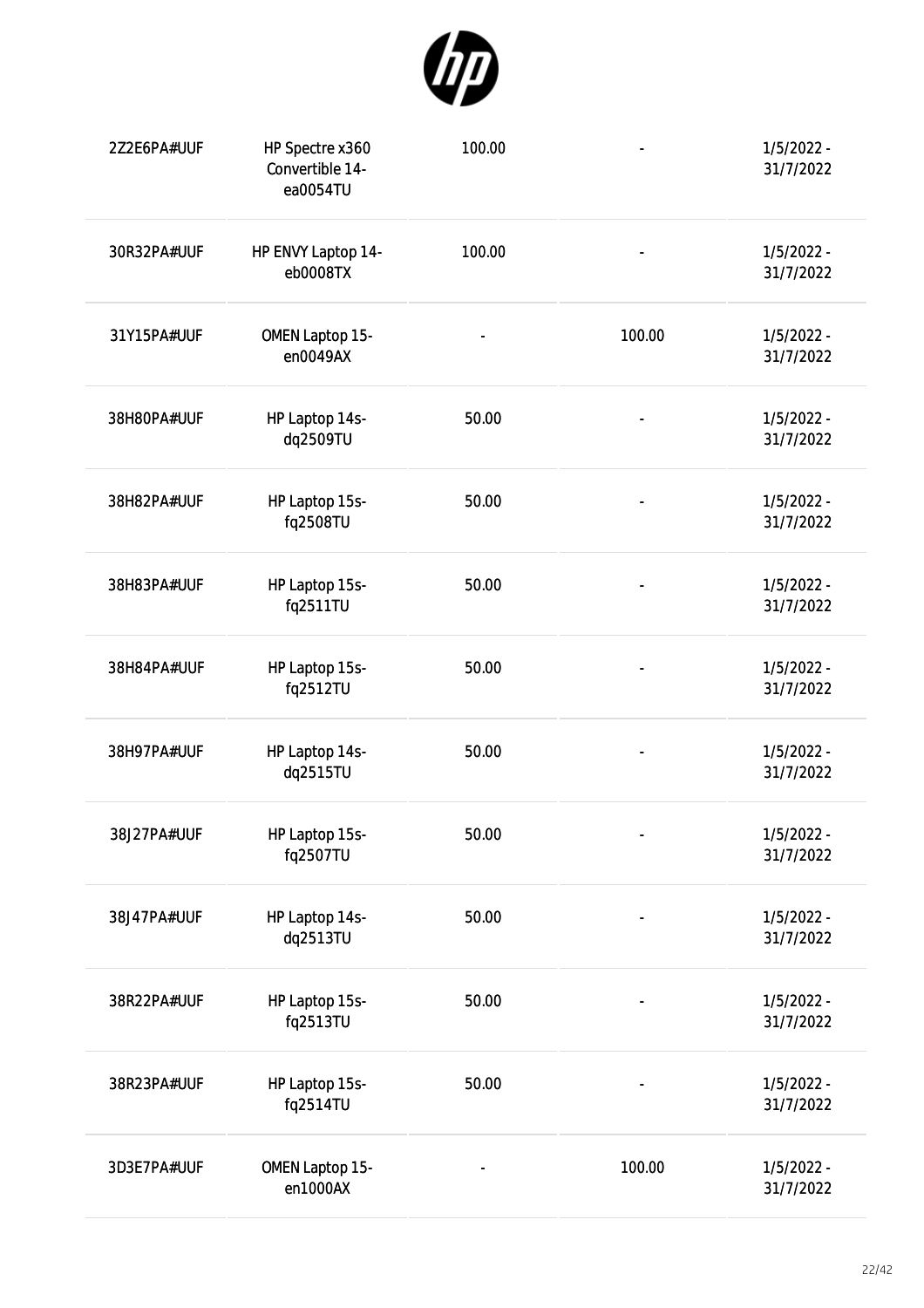

| 3D3E8PA#UUF | OMEN Laptop 15-<br>en1006AX                 | $\qquad \qquad \blacksquare$ | 100.00                   | $1/5/2022 -$<br>31/7/2022 |
|-------------|---------------------------------------------|------------------------------|--------------------------|---------------------------|
| 3D3E9PA#UUF | OMEN Laptop 15-<br>en1008AX                 |                              | 100.00                   | $1/5/2022 -$<br>31/7/2022 |
| 3D3T0PA#UUF | OMEN Laptop 15-<br>ek1016TX                 |                              | 100.00                   | $1/5/2022 -$<br>31/7/2022 |
| 3G294PA#UUF | HP ENVY x360<br>Convertible 13-<br>ay0043AU | 100.00                       |                          | $1/5/2022 -$<br>31/7/2022 |
| 3G6G9PA#UUF | HP Pav Gaming<br>Laptop 15-ec2023AX         | $\overline{\phantom{a}}$     | 80.00                    | $1/5/2022 -$<br>31/7/2022 |
| 3G6M7PA#UUF | Pavilion x360 14-<br>dy0018TU               | 80.00                        |                          | $1/5/2022 -$<br>31/7/2022 |
| 3G6M9PA#UUF | Pavilion x360 14-<br>dy0022TU               | 80.00                        |                          | $1/5/2022 -$<br>31/7/2022 |
| 3G6N1PA#UUF | Pavilion x360 14-<br>dy0025TU               | 80.00                        |                          | $1/5/2022 -$<br>31/7/2022 |
| 3L1H2PA#UUF | HP Laptop 15s-<br>du1510TU                  | 50.00                        | $\overline{\phantom{a}}$ | $1/5/2022 -$<br>31/7/2022 |
| 3N2R0PA#UUF | HP Laptop 15s-<br>du1511TU                  | 50.00                        |                          | $1/5/2022 -$<br>31/7/2022 |
| 3N935PA#UUF | HP Laptop 15s-<br>eq1017AU                  | 30.00                        |                          | $1/5/2022 -$<br>31/7/2022 |
| 3N937PA#UUF | HP ENVY Laptop 13-<br>ba0007TX              | 100.00                       |                          | $1/5/2022 -$<br>31/7/2022 |
| 3N949PA#UUF | HP Laptop 15s-<br>eq1018AU                  | 30.00                        |                          | $1/5/2022 -$<br>31/7/2022 |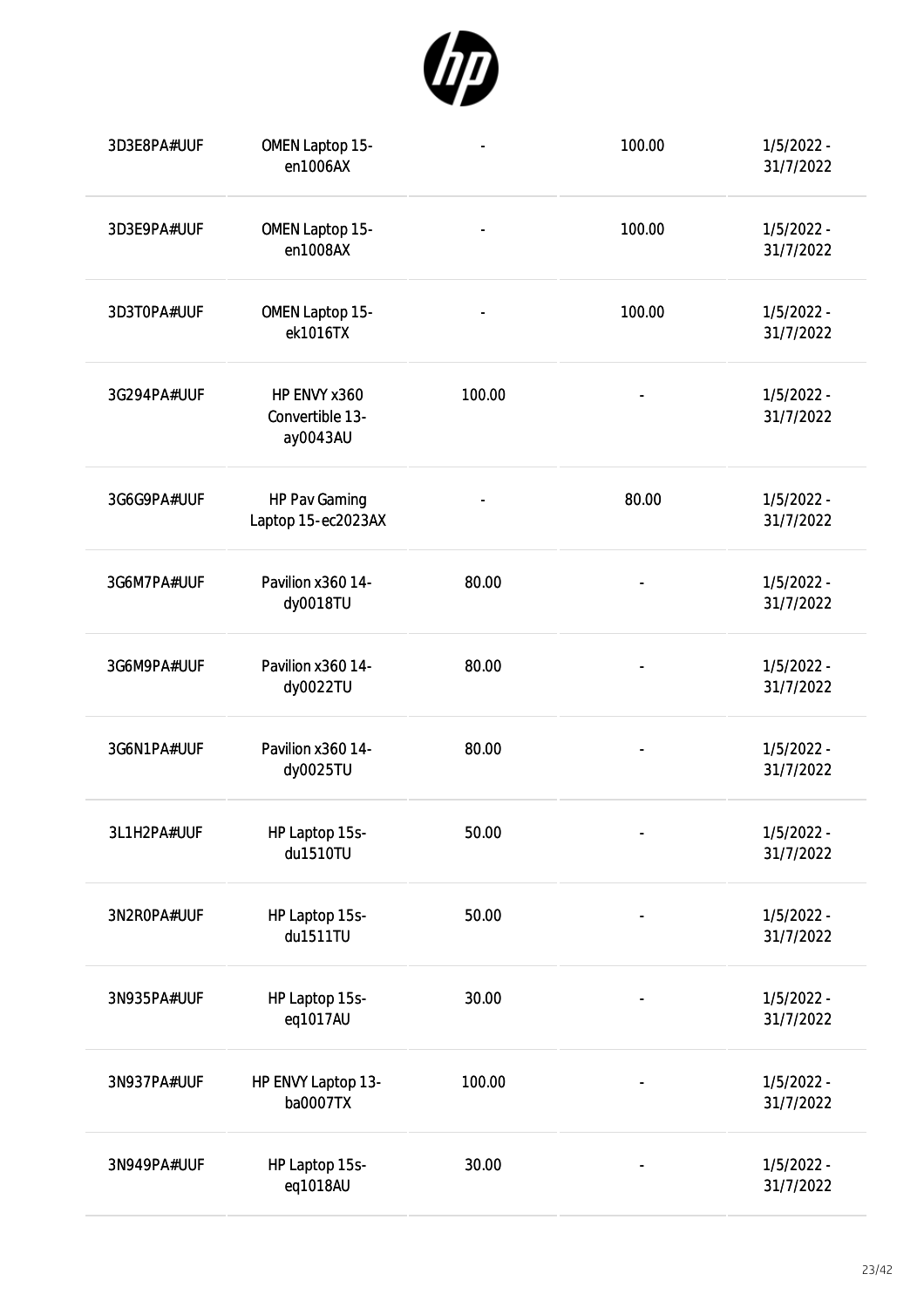

| 3S100PA#UUF | HP Pavilion x360<br>Convertible 14-<br>dh1165TU | 80.00 | $\qquad \qquad \blacksquare$ | $1/5/2022 -$<br>31/7/2022 |
|-------------|-------------------------------------------------|-------|------------------------------|---------------------------|
| 3V7K7PA#UUF | HP Laptop 14s-<br>dq3000TU                      | 30.00 |                              | $1/5/2022 -$<br>31/7/2022 |
| 3V7K8PA#UUF | HP Laptop 14s-<br>dq3001TU                      | 30.00 | $\qquad \qquad \blacksquare$ | $1/5/2022 -$<br>31/7/2022 |
| 467Q4PA#UUF | HP Laptop 14s-<br>fq1044AU                      | 50.00 |                              | $1/5/2022 -$<br>31/7/2022 |
| 467Q7PA#UUF | HP Laptop 14s-<br>fq1047AU                      | 50.00 | $\qquad \qquad \blacksquare$ | $1/5/2022 -$<br>31/7/2022 |
| 467Q8PA#UUF | HP Laptop 14s-<br>fq1048AU                      | 50.00 | $\overline{\phantom{a}}$     | $1/5/2022 -$<br>31/7/2022 |
| 467R2PA#UUF | HP Laptop 15s-<br>eq2070AU                      | 50.00 | $\qquad \qquad \blacksquare$ | $1/5/2022 -$<br>31/7/2022 |
| 467R5PA#UUF | HP Laptop 15s-<br>eq2072AU                      | 50.00 | $\qquad \qquad \blacksquare$ | $1/5/2022 -$<br>31/7/2022 |
| 467R6PA#UUF | HP Laptop 15s-<br>eq2073AU                      | 50.00 | $\blacksquare$               | 1/5/2022 -<br>31/7/2022   |
| 467R8PA#UUF | HP Laptop 14s-<br>fq1043AU                      | 50.00 | $\qquad \qquad \blacksquare$ | $1/5/2022 -$<br>31/7/2022 |
| 470W5PA#UUF | HP Pav Gaming<br>Laptop 15-dk2024TX             |       | 80.00                        | $1/5/2022 -$<br>31/7/2022 |
| 484J6PA#UUF | <b>HP Pavilion Laptop</b><br>13-be0028AU        | 80.00 |                              | $1/5/2022 -$<br>31/7/2022 |
| 484J7PA#UUF | <b>HP Pavilion Laptop</b><br>13-be0029AU        | 80.00 |                              | $1/5/2022 -$<br>31/7/2022 |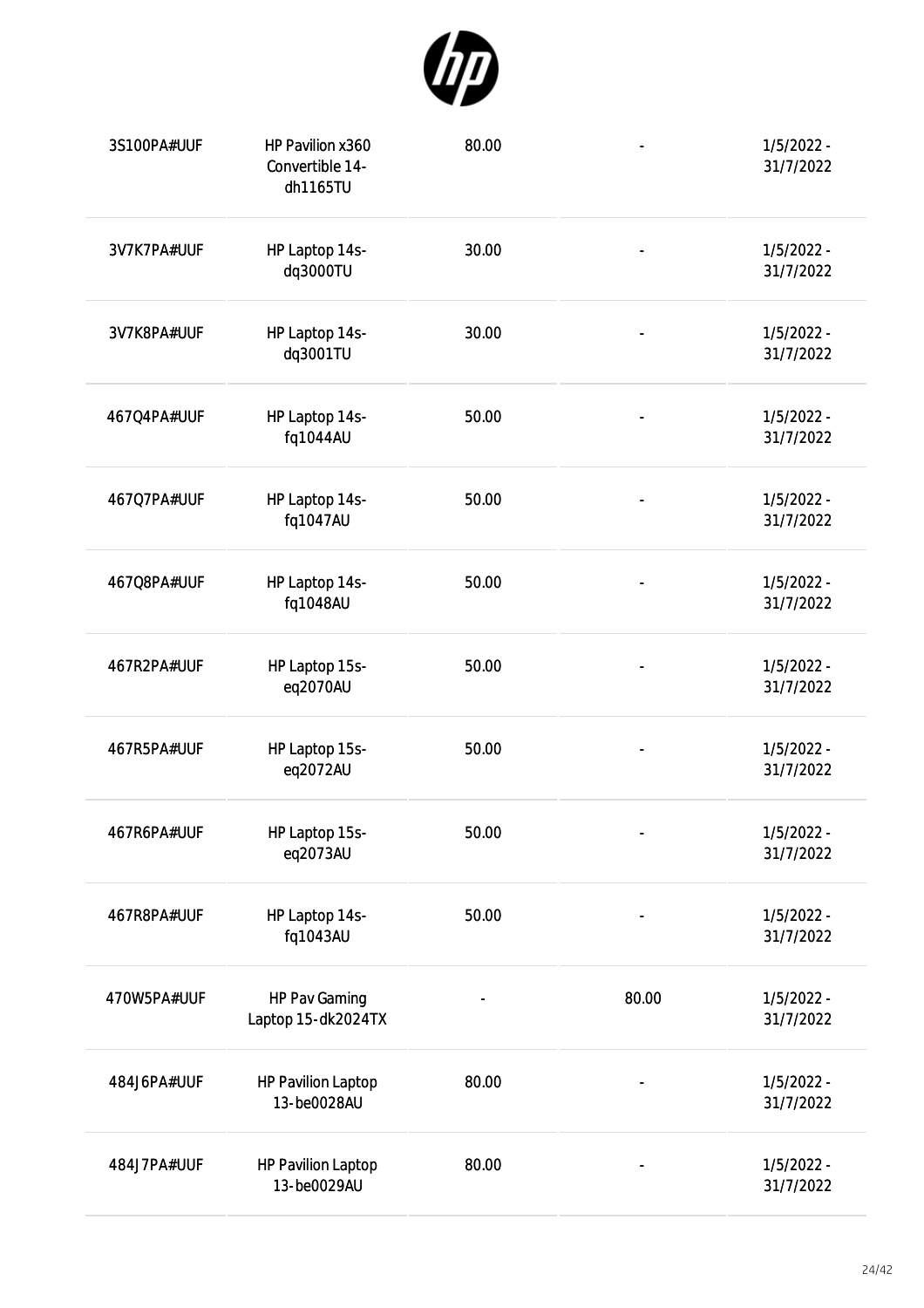

| 484J8PA#UUF | <b>HP Pavilion Laptop</b><br>13-be0040AU | 80.00 | $\qquad \qquad \blacksquare$ | $1/5/2022 -$<br>31/7/2022 |
|-------------|------------------------------------------|-------|------------------------------|---------------------------|
| 484J9PA#UUF | <b>HP Pavilion Laptop</b><br>13-be0044AU | 80.00 | $\overline{\phantom{a}}$     | $1/5/2022 -$<br>31/7/2022 |
| 484K0PA#UUF | <b>HP Pavilion Laptop</b><br>13-be0045AU | 80.00 | $\blacksquare$               | $1/5/2022 -$<br>31/7/2022 |
| 484K1PA#UUF | <b>HP Pavilion Laptop</b><br>13-be0046AU | 80.00 |                              | $1/5/2022 -$<br>31/7/2022 |
| 4D8J0PA#UUF | HP Pavilion laptop 13-<br>be0047AU       | 80.00 | $\overline{\phantom{a}}$     | $1/5/2022 -$<br>31/7/2022 |
| 4D8J1PA#UUF | HP Pavilion laptop 13-<br>be0048AU       | 80.00 |                              | $1/5/2022 -$<br>31/7/2022 |
| 4D8J2PA#UUF | HP Pavilion laptop 13-<br>be0049AU       | 80.00 |                              | $1/5/2022 -$<br>31/7/2022 |
| 4D8K5PA#UUF | <b>VICTUS BY HP LAPTOP</b><br>16-d0159TX |       | 80.00                        | $1/5/2022 -$<br>31/7/2022 |
| 4D8K7PA#UUF | VICTUS BY HP Laptop<br>16-d0161TX        |       | 80.00                        | $1/5/2022 -$<br>31/7/2022 |
| 4D8K8PA#UUF | <b>VICTUS BY HP LAPTOP</b><br>16-d0166TX |       | 80.00                        | $1/5/2022 -$<br>12/5/2022 |
| 4D8K8PA#UUF | <b>VICTUS BY HP LAPTOP</b><br>16-d0166TX |       | 300.00                       | 13/5/2022 -<br>26/5/2022  |
| 4D8K8PA#UUF | <b>VICTUS BY HP LAPTOP</b><br>16-d0166TX |       | 80.00                        | 27/5/2022 -<br>31/7/2022  |
| 4D8L1PA#UUF | <b>VICTUS BY HP LAPTOP</b><br>16-e0120AX |       | 80.00                        | $1/5/2022 -$<br>12/5/2022 |
| 4D8L1PA#UUF | <b>VICTUS BY HP LAPTOP</b>               |       | 300.00                       | 13/5/2022 -               |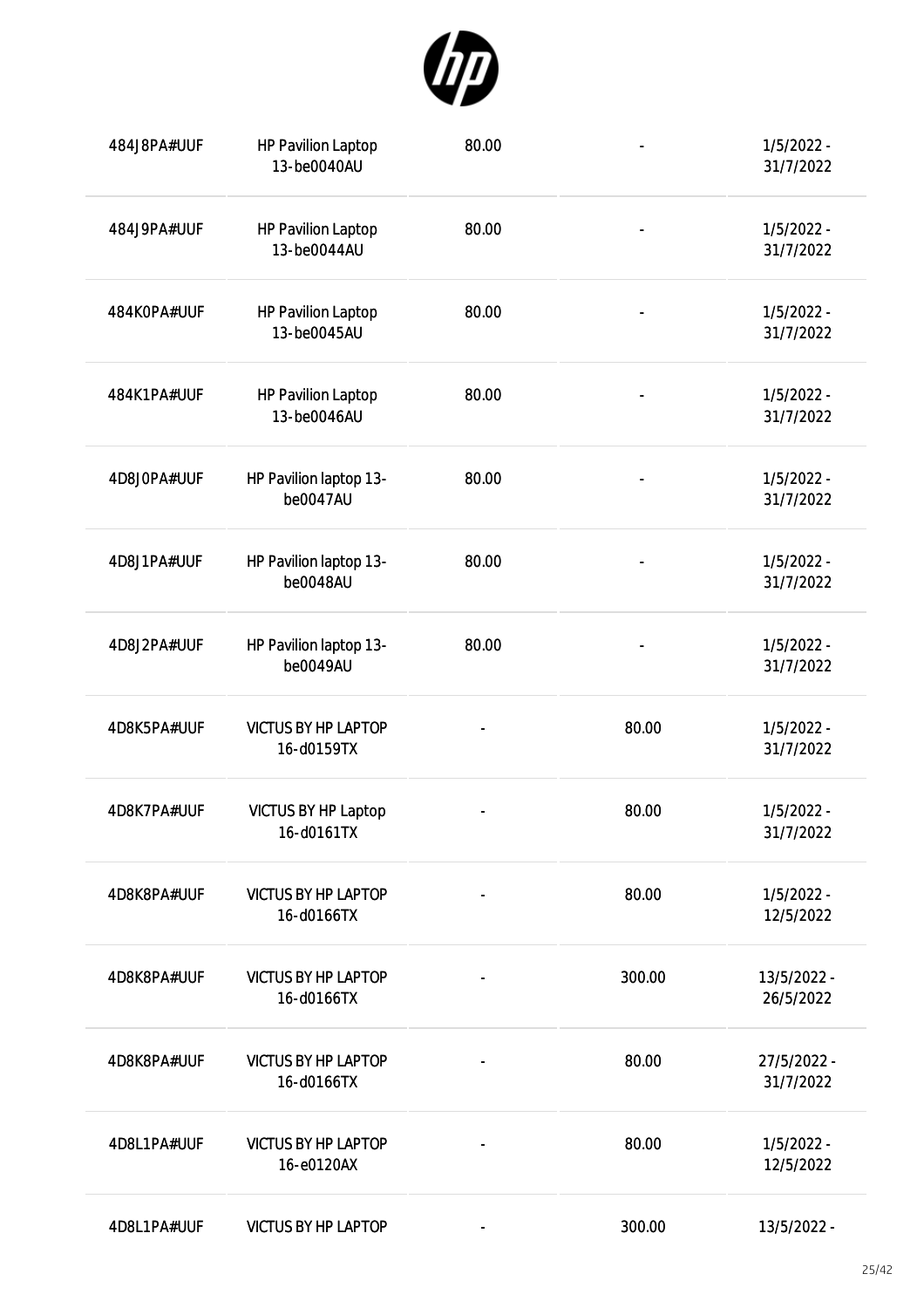

|             | 16-e0120AX                               |                          |                          | 26/5/2022                 |
|-------------|------------------------------------------|--------------------------|--------------------------|---------------------------|
| 4D8L1PA#UUF | <b>VICTUS BY HP LAPTOP</b><br>16-e0120AX | ۰                        | 80.00                    | 27/5/2022 -<br>31/7/2022  |
| 4D8L3PA#UUF | <b>VICTUS BY HP LAPTOP</b><br>16-e0122AX | $\overline{\phantom{0}}$ | 80.00                    | $1/5/2022 -$<br>31/7/2022 |
| 4D8L6PA#UUF | <b>VICTUS BY HP LAPTOP</b><br>16-e0127AX |                          | 80.00                    | $1/5/2022 -$<br>12/5/2022 |
| 4D8L6PA#UUF | <b>VICTUS BY HP LAPTOP</b><br>16-e0127AX | $\overline{\phantom{0}}$ | 300.00                   | 13/5/2022 -<br>26/5/2022  |
| 4D8L6PA#UUF | <b>VICTUS BY HP LAPTOP</b><br>16-e0127AX |                          | 80.00                    | 27/5/2022 -<br>31/7/2022  |
| 4E3Y0PA#UUF | HP Spectre x360<br>Conv 13-aw2532TU      | 100.00                   |                          | $1/5/2022 -$<br>31/7/2022 |
| 4E3Y1PA#UUF | HP ENVY x360<br>Convert 13-<br>bd0507TU  | 100.00                   |                          | $1/5/2022 -$<br>31/7/2022 |
| 4E3Y2PA#UUF | HP ENVY x360<br>Convert 13-<br>bd0508TU  | 100.00                   | $\overline{\phantom{a}}$ | $1/5/2022 -$<br>31/7/2022 |
| 4N097PA#UUF | OMEN by HP Laptop<br>16-c0131AX          | -                        | 100.00                   | $1/5/2022 -$<br>31/7/2022 |
| 4N0H5PA#UUF | OMEN by HP Laptop<br>16-c0129AX          |                          | 100.00                   | $1/5/2022 -$<br>31/7/2022 |
| 4N0H6PA#UUF | OMEN by HP Laptop<br>16-c0132AX          |                          | 100.00                   | $1/5/2022 -$<br>31/7/2022 |
| 4N0S2PA#UUF | OMEN by HP Laptop<br>16-b0075TX          |                          | 100.00                   | $1/5/2022 -$<br>31/7/2022 |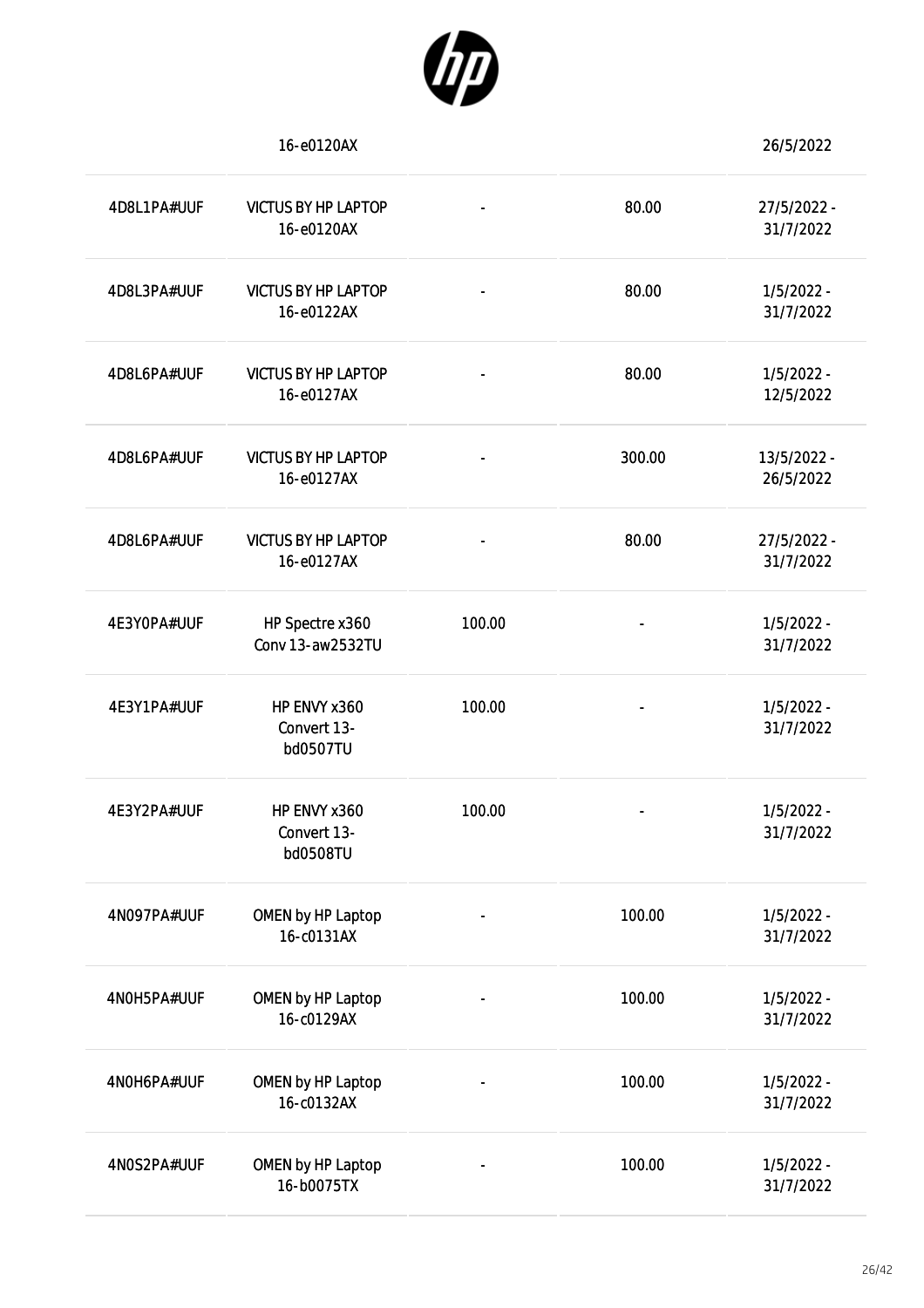

| 4N0T4PA#UUF | OMEN by HP Laptop<br>16-b0074TX | $\qquad \qquad \blacksquare$ | 100.00                       | 1/5/2022 -<br>31/7/2022   |
|-------------|---------------------------------|------------------------------|------------------------------|---------------------------|
| 4N0T5PA#UUF | OMEN by HP Laptop<br>16-c0130AX |                              | 100.00                       | $1/5/2022 -$<br>31/7/2022 |
| 4P5H2PA#UUF | HP 15s-du3547TU                 | 50.00                        | $\qquad \qquad \blacksquare$ | $1/5/2022 -$<br>31/7/2022 |
| 4P5H5PA#UUF | HP 15s-eq1541AU                 | 50.00                        | $\overline{\phantom{a}}$     | $1/5/2022 -$<br>31/7/2022 |
| 58G04PA#UUF | HP Pavilion 14-<br>dv1004TX     | 80.00                        |                              | $1/5/2022 -$<br>31/7/2022 |
| 58G05PA#UUF | HP Pavilion 14-<br>dv1005TX     | 80.00                        |                              | $1/5/2022 -$<br>31/7/2022 |
| 58G06PA#UUF | HP Pavilion 14-<br>dv1006TX     | 80.00                        |                              | $1/5/2022 -$<br>31/7/2022 |
| 58G07PA#UUF | HP Pavilion 14-<br>dv1007TX     | 80.00                        | $\overline{\phantom{a}}$     | $1/5/2022 -$<br>31/7/2022 |
| 58G08PA#UUF | HP Spectre x36014-<br>ea1021TU  | 100.00                       |                              | $1/5/2022 -$<br>31/7/2022 |
| 58G09PA#UUF | HP Spectre x36014-<br>ea1022TU  | 100.00                       | $\overline{\phantom{a}}$     | $1/5/2022 -$<br>31/7/2022 |
| 58G10PA#UUF | HP Spectre x36014-<br>ea1023TU  | 100.00                       | $\overline{\phantom{a}}$     | $1/5/2022 -$<br>31/7/2022 |
| 58G11PA#UUF | HP Pavilion15-<br>eg1016TX      | 80.00                        | $\overline{a}$               | $1/5/2022 -$<br>31/7/2022 |
| 58G12PA#UUF | HP Pavilion15-<br>eg1017TX      | 80.00                        | $\qquad \qquad \blacksquare$ | $1/5/2022 -$<br>31/7/2022 |
| 58G13PA#UUF | HP Pavilion15-                  | 80.00                        | $\overline{\phantom{a}}$     | 1/5/2022 -                |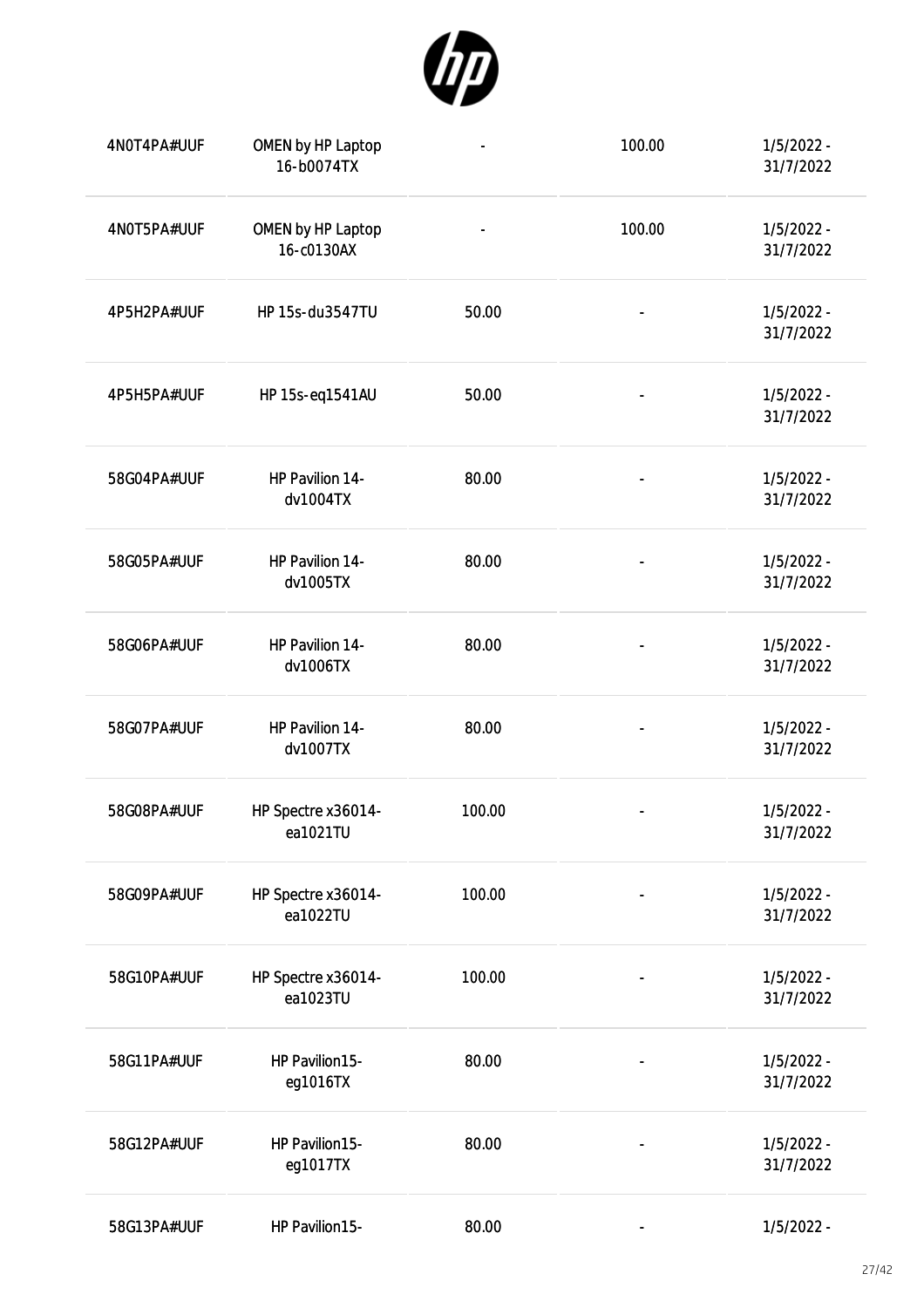

|             | eg1018TX                     |        |                              | 31/7/2022                 |
|-------------|------------------------------|--------|------------------------------|---------------------------|
| 58G14PA#UUF | HP Pavilion15-<br>eg1019TX   | 80.00  | $\blacksquare$               | $1/5/2022 -$<br>31/7/2022 |
| 58G15PA#UUF | HP Pavilion15-<br>eg1020TX   | 80.00  | $\blacksquare$               | $1/5/2022 -$<br>31/7/2022 |
| 58G16PA#UUF | HP Pavilion15-<br>eg1021TX   | 80.00  | $\blacksquare$               | $1/5/2022 -$<br>31/7/2022 |
| 58N12PA#UUF | HP ENVY x360 13-<br>ay1012AU | 100.00 | $\overline{\phantom{a}}$     | $1/5/2022 -$<br>31/7/2022 |
| 58N13PA#UUF | HP ENVY x360 13-<br>ay1013AU | 100.00 | $\blacksquare$               | $1/5/2022 -$<br>31/7/2022 |
| 5D6M3PA#UUF | HP Pavilion 14-<br>dv1027TU  | 80.00  | $\overline{\phantom{a}}$     | $1/5/2022 -$<br>31/7/2022 |
| 5D6M4PA#UUF | HP Pavilion 14-<br>dv1028TU  | 80.00  | $\overline{\phantom{a}}$     | $1/5/2022 -$<br>31/7/2022 |
| 5D6M5PA#UUF | HP Pavilion 15-<br>eg1030TU  | 80.00  |                              | $1/5/2022 -$<br>31/7/2022 |
| 5D6M6PA#UUF | HP Pavilion 15-<br>eg1031TU  | 80.00  |                              | $1/5/2022 -$<br>31/7/2022 |
| 5D6M7PA#UUF | HP Pavilion 15-<br>eg1032TU  | 80.00  | $\overline{\phantom{a}}$     | $1/5/2022 -$<br>31/7/2022 |
| 5R9S6PA#UUF | HP Pavilion 13-<br>bb1003TU  | 80.00  | $\overline{\phantom{a}}$     | $1/5/2022 -$<br>31/7/2022 |
| 5R9S7PA#UUF | HP Pavilion 13-<br>bb1004TU  | 80.00  | $\qquad \qquad \blacksquare$ | $1/5/2022 -$<br>31/7/2022 |
| 6COG8PA#UUF | HP LAPTOP 14S-<br>DQ2617TU   | 50.00  | $\overline{\phantom{a}}$     | $1/5/2022 -$<br>31/7/2022 |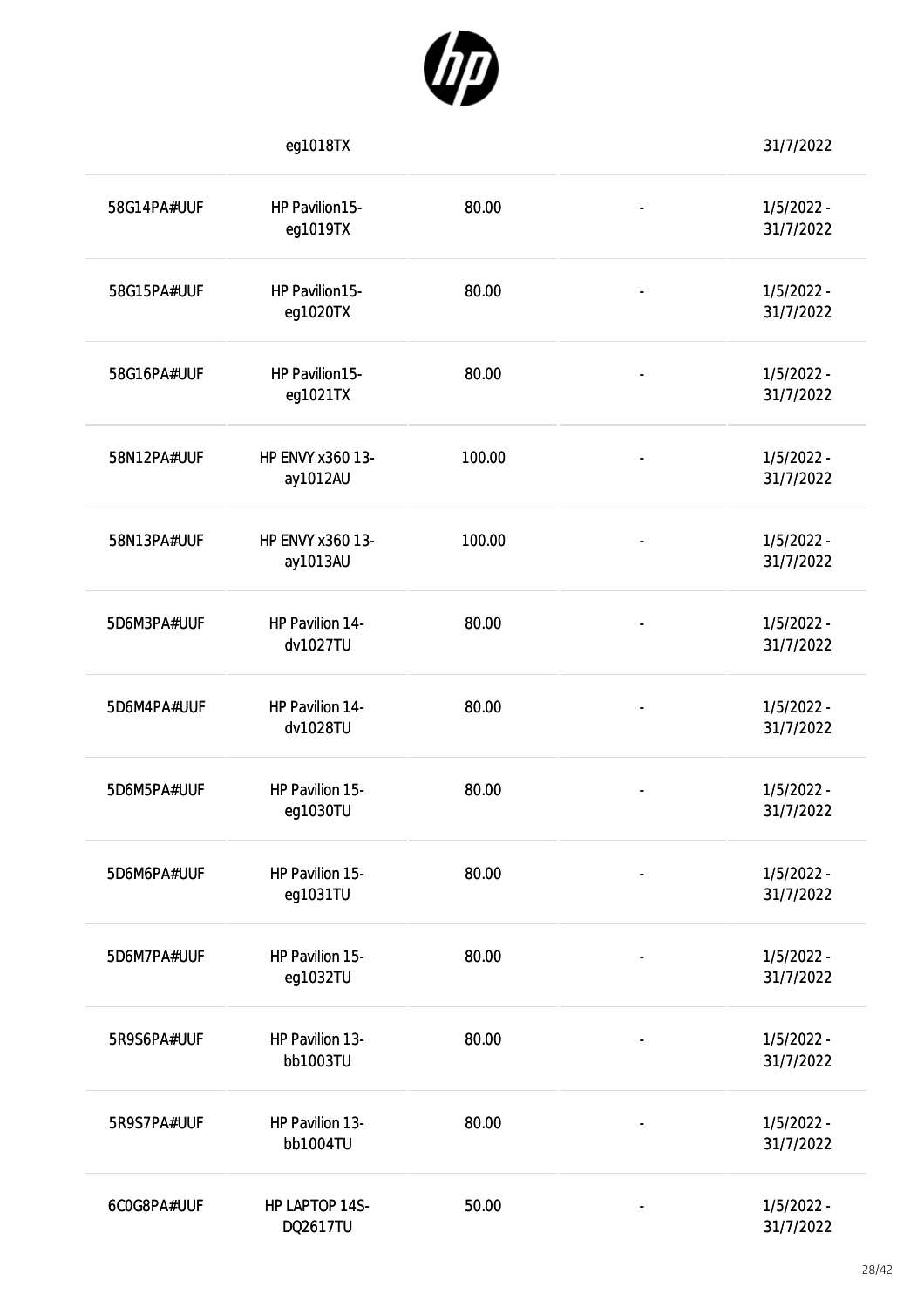

| 6COG9PA#UUF | HP Laptop 15s-<br>fq2658TU      | 50.00  | $\overline{\phantom{a}}$     | $1/5/2022 -$<br>31/7/2022 |
|-------------|---------------------------------|--------|------------------------------|---------------------------|
| 6C2Z7PA#UUF | HP Pavilion 14-<br>dv2004TX     | 80.00  | $\overline{\phantom{a}}$     | $1/5/2022 -$<br>31/7/2022 |
| 6C2Z8PA#UUF | HP Pavilion 14-<br>dv2005TX     | 80.00  | $\overline{\phantom{a}}$     | $1/5/2022 -$<br>31/7/2022 |
| 6C2Z9PA#UUF | HP Pavilion 14-<br>dv2006TX     | 80.00  | $\overline{a}$               | $1/5/2022 -$<br>31/7/2022 |
| 6C300PA#UUF | HP Pavilion 14-<br>dv2007TX     | 80.00  | $\overline{\phantom{a}}$     | $1/5/2022 -$<br>31/7/2022 |
| 6C301PA#UUF | HP Pavilion 15-<br>eg2004TX     | 80.00  | $\overline{\phantom{a}}$     | $1/5/2022 -$<br>31/7/2022 |
| 6C302PA#UUF | HP Pavilion 15-<br>eg2005TX     | 80.00  | $\overline{\phantom{a}}$     | $1/5/2022 -$<br>31/7/2022 |
| 6C303PA#UUF | HP Pavilion 15-<br>eg2006TX     | 80.00  | $\qquad \qquad \blacksquare$ | $1/5/2022 -$<br>31/7/2022 |
| 6C304PA#UUF | HP Pavilion 15-<br>eg2007TX     | 80.00  |                              | $1/5/2022 -$<br>31/7/2022 |
| 6C305PA#UUF | HP Pavilion 15-<br>eg2008TX     | 80.00  |                              | $1/5/2022 -$<br>31/7/2022 |
| 6C307PA#UUF | HP Pavilion 15-<br>eg2009TX     | 80.00  |                              | $1/5/2022 -$<br>31/7/2022 |
| 6D842PA#UUF | HP Spectre x360 14-<br>ef0000TU | 100.00 |                              | $1/5/2022 -$<br>31/7/2022 |
| 6D843PA#UUF | HP Spectre x360 14-<br>ef0001TU | 100.00 |                              | 1/5/2022 -<br>31/7/2022   |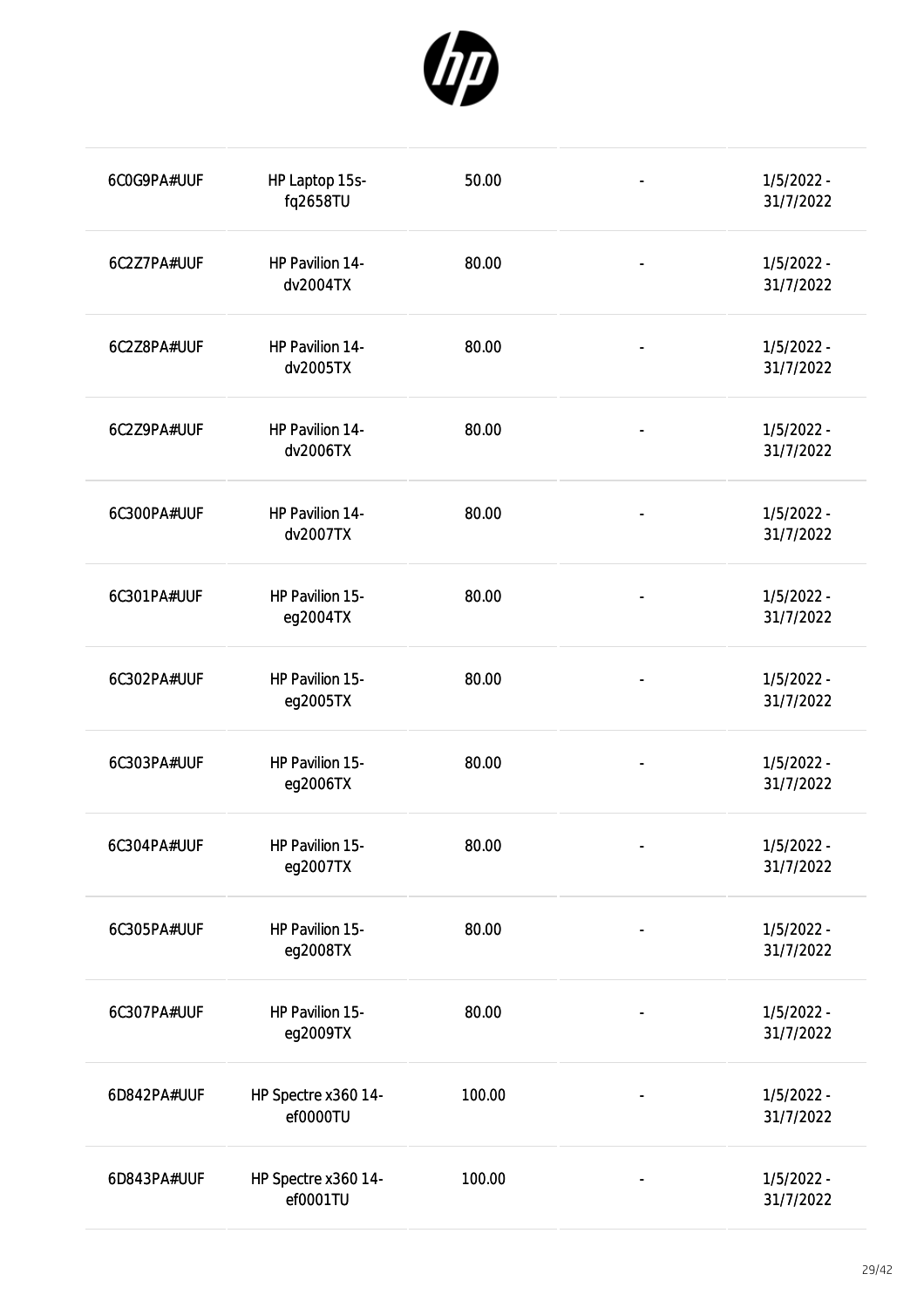

| 6H9D1PA#UUF | HP Pavilion 14-<br>eh0003TX               | 80.00                    | $\blacksquare$               | $1/5/2022 -$<br>31/7/2022 |
|-------------|-------------------------------------------|--------------------------|------------------------------|---------------------------|
| 6H9D2PA#UUF | HP Pavilion 14-<br>eh0004TX               | 80.00                    | $\overline{\phantom{a}}$     | $1/5/2022 -$<br>31/7/2022 |
| 6J8Y5PA#UUF | HP ENVY x360 13-<br><b>bf0008TU</b>       | 100.00                   | $\overline{\phantom{0}}$     | $1/5/2022 -$<br>31/7/2022 |
| 6J8Y6PA#UUF | ENVY x360 13-<br>bf0015TU                 | 100.00                   | $\overline{\phantom{a}}$     | $1/5/2022 -$<br>31/7/2022 |
| 6J8Y7PA#UUF | ENVY x360 13-<br>bf0016TU                 | 100.00                   | $\qquad \qquad \blacksquare$ | $1/5/2022 -$<br>31/7/2022 |
| 6J966PA#UUF | <b>HP ENVY 16-h0005TX</b>                 | 100.00                   | $\qquad \qquad \blacksquare$ | $1/5/2022 -$<br>31/7/2022 |
| 6J967PA#UUF | <b>HP ENVY 16-h0006TX</b>                 | 100.00                   |                              | $1/5/2022 -$<br>31/7/2022 |
| 6J968PA#UUF | <b>HP ENVY 16-h0007TX</b>                 | 100.00                   | $\overline{\phantom{a}}$     | $1/5/2022 -$<br>31/7/2022 |
| 6J9D0PA#UUF | <b>VICTUS BY HP LAPTOP</b><br>15-fb0032AX |                          | 80.00                        | $1/5/2022 -$<br>31/7/2022 |
| 6J9D1PA#UUF | <b>VICTUS BY HP LAPTOP</b><br>15-fb0033AX |                          | 80.00                        | $1/5/2022 -$<br>31/7/2022 |
| 6J9D2PA#UUF | <b>VICTUS BY HP LAPTOP</b><br>15-fb0034AX | $\overline{\phantom{0}}$ | 80.00                        | $1/5/2022 -$<br>31/7/2022 |
| 6J9D6PA#UUF | <b>VICTUS BY HP LAPTOP</b><br>16-d1067TX  | $\overline{\phantom{a}}$ | 80.00                        | $1/5/2022 -$<br>31/7/2022 |
| 6J9D7PA#UUF | <b>VICTUS BY HP LAPTOP</b><br>16-d1068TX  | $\overline{\phantom{0}}$ | 80.00                        | $1/5/2022 -$<br>31/7/2022 |
| 6J9D8PA#UUF | <b>VICTUS BY HP LAPTOP</b>                |                          | 80.00                        | $1/5/2022 -$              |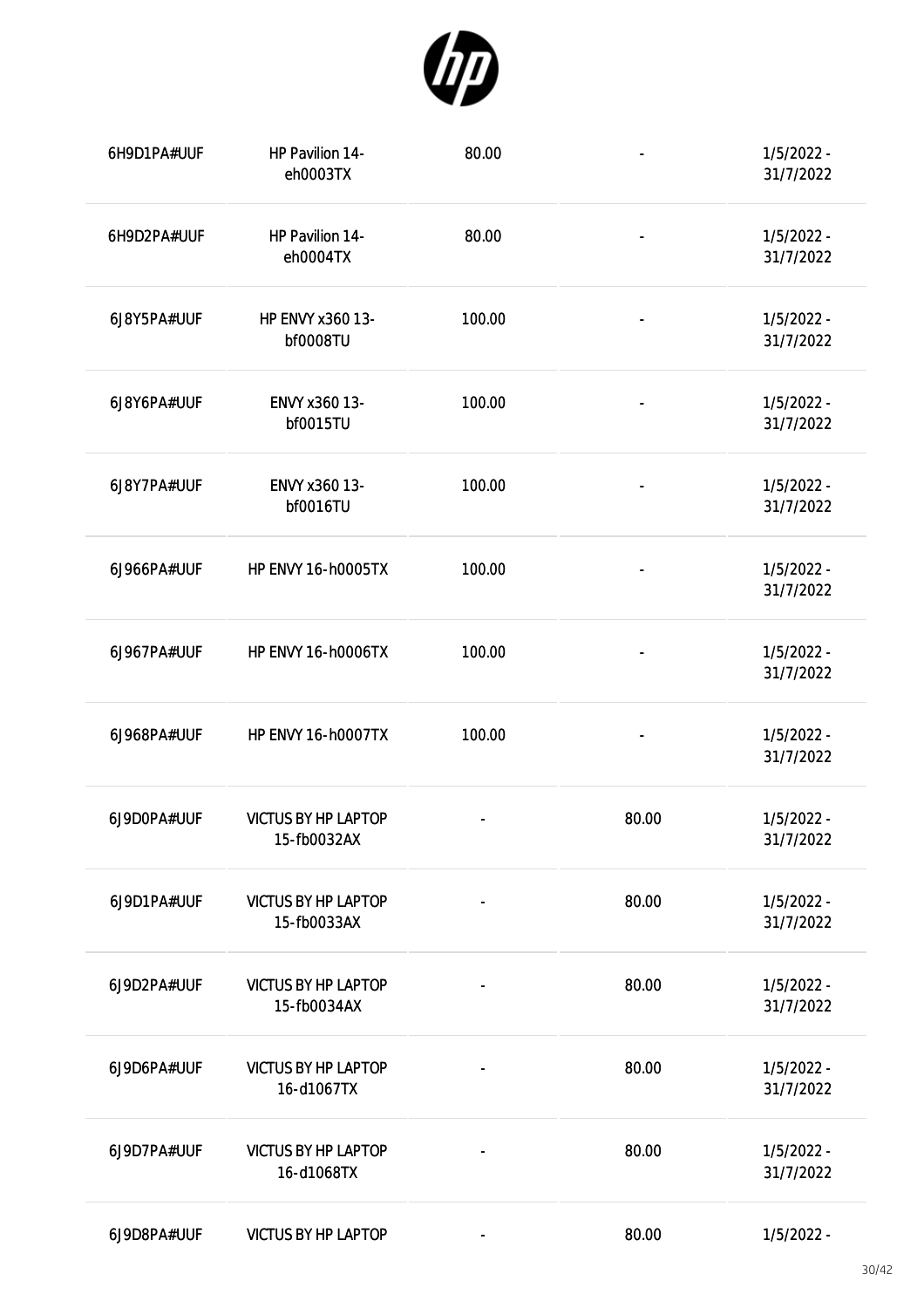

|             | 16-d1069TX                               |       |                          | 31/7/2022                 |
|-------------|------------------------------------------|-------|--------------------------|---------------------------|
| 6J9D9PA#UUF | <b>VICTUS BY HP LAPTOP</b><br>16-d1070TX |       | 80.00                    | $1/5/2022 -$<br>31/7/2022 |
| 6J9E0PA#UUF | <b>VICTUS BY HP LAPTOP</b><br>16-d1072TX |       | 80.00                    | $1/5/2022 -$<br>31/7/2022 |
| 6J9E1PA#UUF | <b>VICTUS BY HP LAPTOP</b><br>16-e1040AX |       | 80.00                    | $1/5/2022 -$<br>31/7/2022 |
| 6J9E2PA#UUF | <b>VICTUS BY HP LAPTOP</b><br>16-e1044AX |       | 80.00                    | $1/5/2022 -$<br>31/7/2022 |
| 6J9E3PA#UUF | OMEN by HP Laptop<br>16-k0034TX          |       | 100.00                   | $1/5/2022 -$<br>31/7/2022 |
| 6J9E4PA#UUF | OMEN by HP Laptop<br>16-k0035TX          |       | 100.00                   | $1/5/2022 -$<br>31/7/2022 |
| 6J9E7PA#UUF | OMEN by HP Laptop<br>16-n0035AX          |       | 100.00                   | $1/5/2022 -$<br>31/7/2022 |
| 6J9E8PA#UUF | OMEN by HP Laptop<br>16-n0036AX          |       | 100.00                   | $1/5/2022 -$<br>31/7/2022 |
| 6J9E9PA#UUF | OMEN by HP Laptop<br>16-n0037AX          |       | 100.00                   | $1/5/2022 -$<br>31/7/2022 |
| 6J9F0PA#UUF | OMEN by HP Laptop<br>16-n0038AX          |       | 100.00                   | $1/5/2022 -$<br>31/7/2022 |
| 6J9F1PA#UUF | OMEN by HP Laptop<br>16-n0039AX          |       | 100.00                   | $1/5/2022 -$<br>31/7/2022 |
| 6J9G0PA#UUF | HP Pavilion 14-<br>dv2026TU              | 80.00 | $\overline{\phantom{0}}$ | $1/5/2022 -$<br>31/7/2022 |
| 6J9G1PA#UUF | HP Pavilion 14-<br>dv2027TU              | 80.00 |                          | $1/5/2022 -$<br>31/7/2022 |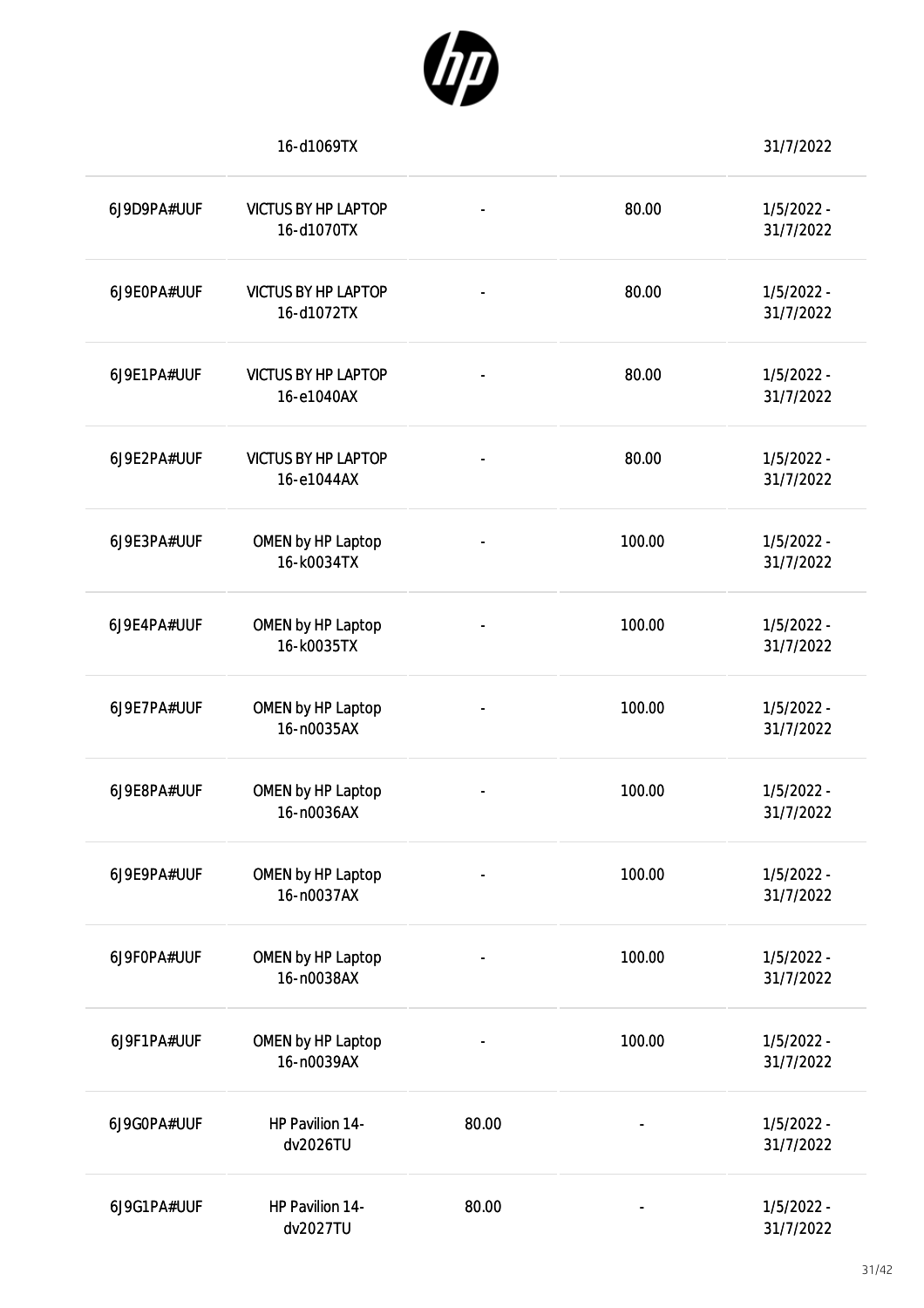

| 6J9G2PA#UUF | HP Pavilion 14-<br>dv2028TU  | 80.00  | $\qquad \qquad \blacksquare$ | $1/5/2022 -$<br>31/7/2022 |
|-------------|------------------------------|--------|------------------------------|---------------------------|
| 6J9G3PA#UUF | HP Pavilion 14-<br>dv2029TU  | 80.00  | $\blacksquare$               | $1/5/2022 -$<br>31/7/2022 |
| 6J9G4PA#UUF | HP Pavilion 14-<br>dv2030TU  | 80.00  | $\qquad \qquad \blacksquare$ | $1/5/2022 -$<br>31/7/2022 |
| 6J9G5PA#UUF | HP Pavilion 14-<br>dv2031TU  | 80.00  | $\overline{\phantom{a}}$     | $1/5/2022 -$<br>31/7/2022 |
| 6L6F0PA#UUF | ENVY x360 13-<br>bf0004TU    | 100.00 | $\qquad \qquad \blacksquare$ | $1/5/2022 -$<br>31/7/2022 |
| 6L6F1PA#UUF | ENVY x360 13-<br>bf0006TU    | 100.00 | $\overline{\phantom{a}}$     | $1/5/2022 -$<br>31/7/2022 |
| 6L7P3PA#UUF | ENVY x360 13-<br>bf0005TU    | 100.00 | $\overline{\phantom{a}}$     | $1/5/2022 -$<br>31/7/2022 |
| 6L7P7PA#UUF | HP ENVY x360 13-<br>bf0007TU | 100.00 | $\overline{\phantom{a}}$     | $1/5/2022 -$<br>31/7/2022 |
| 6L7R6PA#UUF | ENVY x360 13-<br>bf0003TU    | 100.00 |                              | 1/5/2022 -<br>31/7/2022   |
| 6N1S1PA#UUF | HP 14s-dq2625TU              | 50.00  |                              | 1/5/2022 -<br>31/7/2022   |
| 6N1S2PA#UUF | HP 15s-fq2669TU              | 50.00  |                              | 1/5/2022 -<br>31/7/2022   |
| 6P6P7PA#UUF | HP 14s-dq5048TU              | 50.00  |                              | 1/5/2022 -<br>31/7/2022   |
| 6P6P8PA#UUF | HP 14s-dq5049TU              | 50.00  |                              | $1/5/2022 -$<br>31/7/2022 |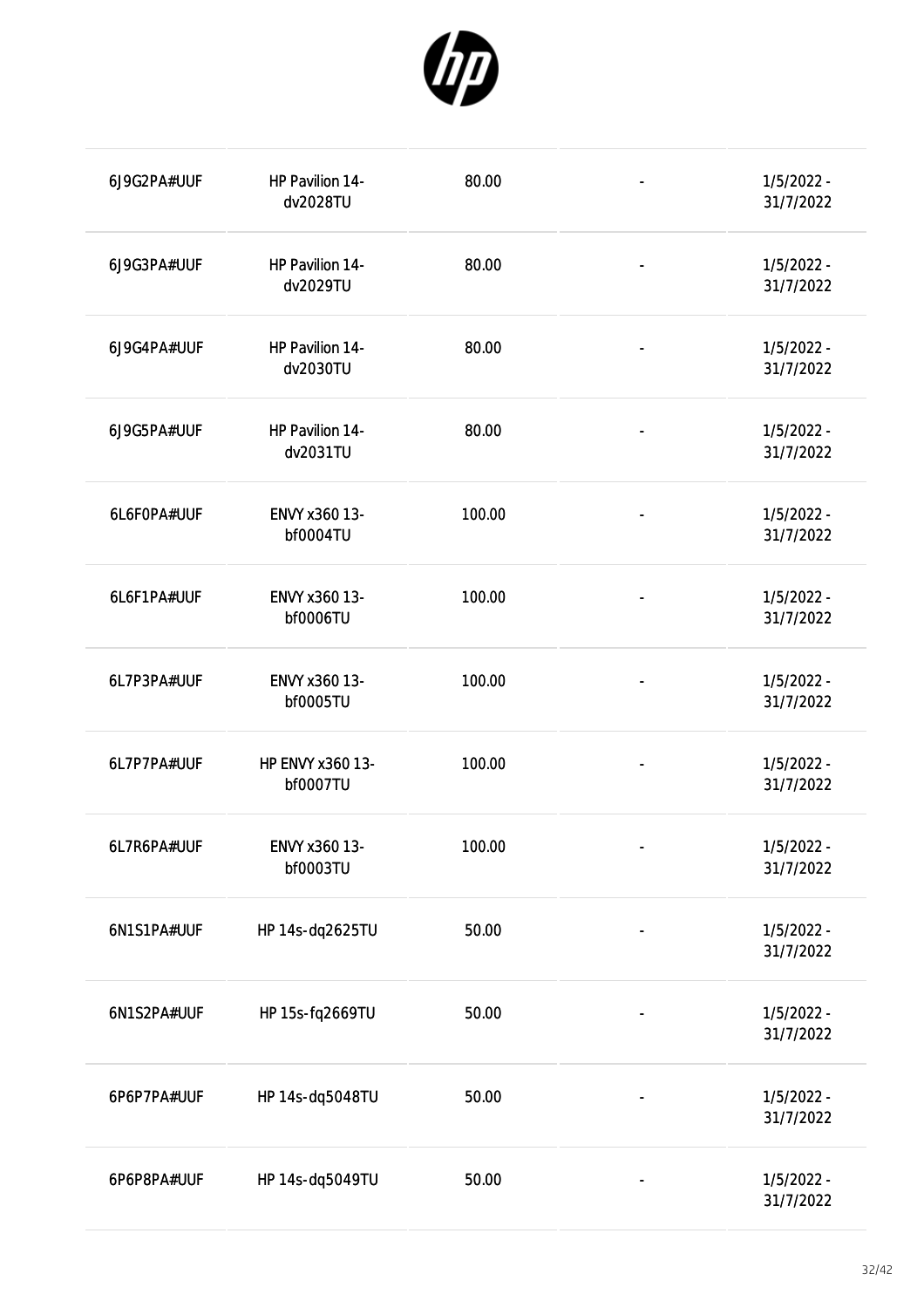

| 6P6P9PA#UUF | <b>HP Pavilion Laptop</b><br>15-eg2013TU     | 80.00 | $\overline{\phantom{0}}$     | $1/5/2022 -$<br>31/7/2022 |
|-------------|----------------------------------------------|-------|------------------------------|---------------------------|
| 6P6Q0PA#UUF | <b>HP Pavilion Laptop</b><br>15-eg2014TU     | 80.00 | $\overline{\phantom{0}}$     | $1/5/2022 -$<br>31/7/2022 |
| 6P6Q1PA#UUF | <b>HP Pavilion Laptop</b><br>15-eg2015TU     | 80.00 | $\overline{\phantom{0}}$     | $1/5/2022 -$<br>31/7/2022 |
| 6P6Q2PA#UUF | HP 15s-eq1557AU                              | 30.00 |                              | $1/5/2022 -$<br>31/7/2022 |
| 6P6Q3PA#UUF | HP 15s-eq1558AU                              | 30.00 | $\overline{\phantom{0}}$     | $1/5/2022 -$<br>31/7/2022 |
| 6P6Q5PA#UUF | HP 15s-fq5114TU                              | 50.00 |                              | $1/5/2022 -$<br>31/7/2022 |
| 6P6Q6PA#UUF | HP 15s-fq5115TU                              | 50.00 |                              | $1/5/2022 -$<br>31/7/2022 |
| 6U7R4PA#UUF | <b>HP PAVILION AERO</b><br>LAPTOP13-BE1054AU | 80.00 |                              | $1/5/2022 -$<br>31/7/2022 |
| 6U7R6PA#UUF | Pavilion x360 14-<br>ek0098TU                | 80.00 |                              | $1/5/2022 -$<br>31/7/2022 |
| 6U7R7PA#UUF | Pavilion x360 14-<br>ek0099TU                | 80.00 | $\qquad \qquad \blacksquare$ | $1/5/2022 -$<br>31/7/2022 |
| 6U7R8PA#UUF | Pavilion x360 14-<br>ek0102TU                | 80.00 |                              | $1/5/2022 -$<br>31/7/2022 |
| 6U7R9PA#UUF | Pavilion x360 14-<br>ek0103TU                | 80.00 | $\qquad \qquad \blacksquare$ | $1/5/2022 -$<br>31/7/2022 |
| 6U7V4PA#UUF | HP PAVILION AERO<br>LAPTOP13-BE1055AU        | 80.00 | $\qquad \qquad \blacksquare$ | $1/5/2022 -$<br>31/7/2022 |
| 6U7X7PA#UUF | <b>HP PAVILION AERO</b>                      | 80.00 | -                            | $1/5/2022 -$              |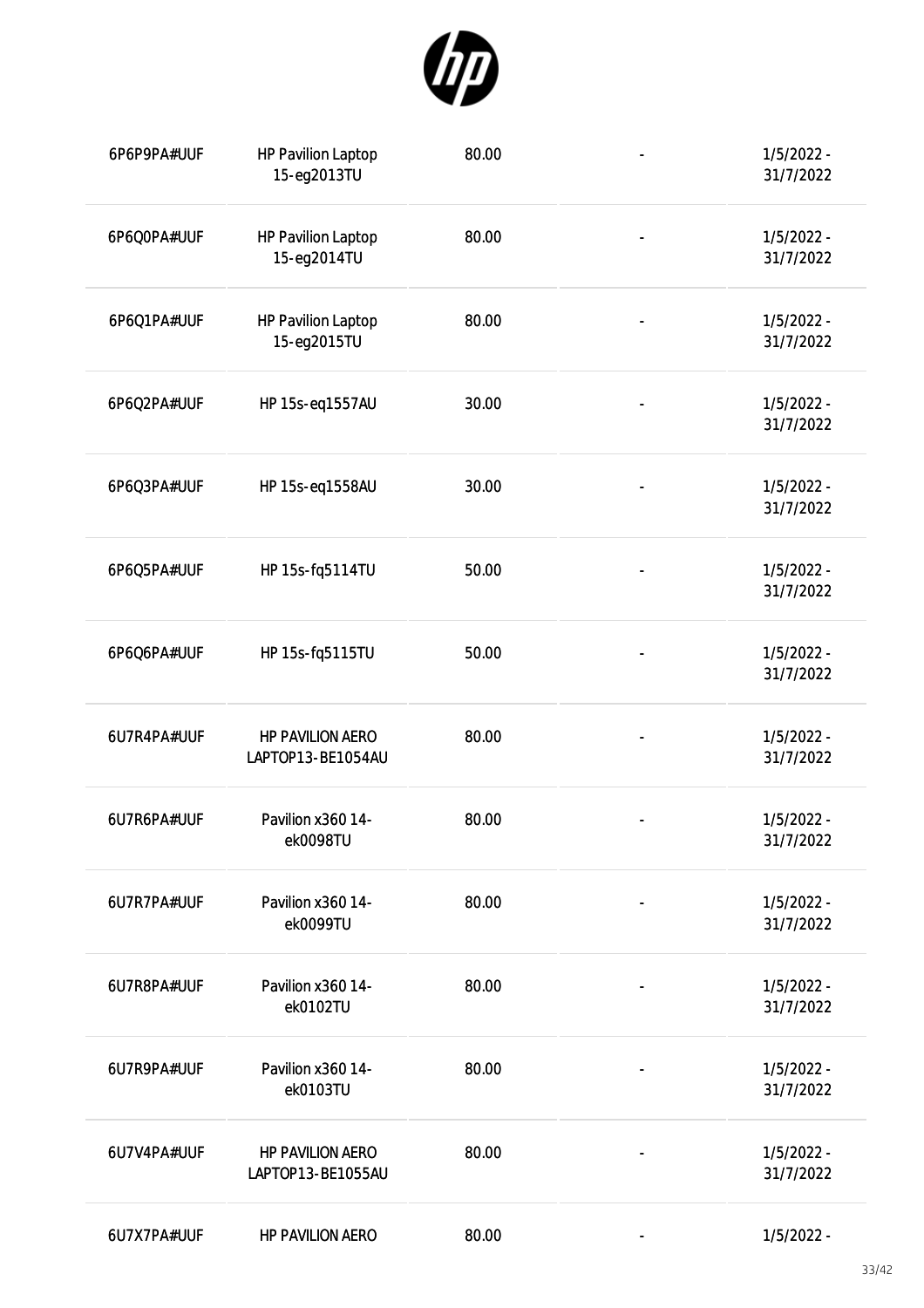

|             | LAPTOP13-BE1056AU                                    |         |                          | 31/7/2022                 |
|-------------|------------------------------------------------------|---------|--------------------------|---------------------------|
| 6W1S5PA#UUF | <b>HP PAVILION AERO</b><br>LAPTOP13-BE1058AU         | 80.00   |                          | $1/5/2022 -$<br>31/7/2022 |
| 7EW79PA#UUF | HP Laptop 14s-<br>cf1058TX                           | 50.00   |                          | $1/5/2022 -$<br>31/7/2022 |
| 8AZ44PA#UUF | HP ENVY LAPTOP 13-<br>AQ1001TX                       | 100.00  |                          | $1/5/2022 -$<br>31/7/2022 |
| 8BX35PA#UUF | HP PAV X360<br><b>CONVERT 14-</b><br><b>DH1011TX</b> | 80.00   | $\overline{\phantom{a}}$ | $1/5/2022 -$<br>31/7/2022 |
| 9WF24PA#UUF | HP LAPTOP 15S-<br><b>EQ0068AU</b>                    | 50.00   |                          | $1/5/2022 -$<br>31/7/2022 |
|             |                                                      | Desktop |                          |                           |
| 140A2AA#UUF | HP DESKTOP M01-<br>D0204D A/P                        | 50.00   |                          | $1/5/2022 -$<br>31/7/2022 |
| 181B1AA#UUF | HP M01-F1071d PC                                     | 50.00   |                          | $1/5/2022 -$<br>31/7/2022 |
| 181B5AA#UUF | HP Pavilion AiO 24-<br>k0105d A/P                    | 100.00  |                          | $1/5/2022 -$<br>31/7/2022 |
| 181B7AA#UUF | HP Pavilion AiO 27-<br>d0714d A/P                    | 100.00  |                          | $1/5/2022 -$<br>31/7/2022 |
| 181B9AA#UUF | HP 22-df0212d PC                                     | 80.00   |                          | $1/5/2022 -$<br>31/7/2022 |
| 181G1AA#UUF | HP SLIM SO1-<br>AF0205d                              | 50.00   |                          | $1/5/2022 -$<br>31/7/2022 |
| 1V5X3AA#UUF | HP Pavilion AiO 27-<br>d0605d PC                     | 100.00  |                          | $1/5/2022 -$<br>31/7/2022 |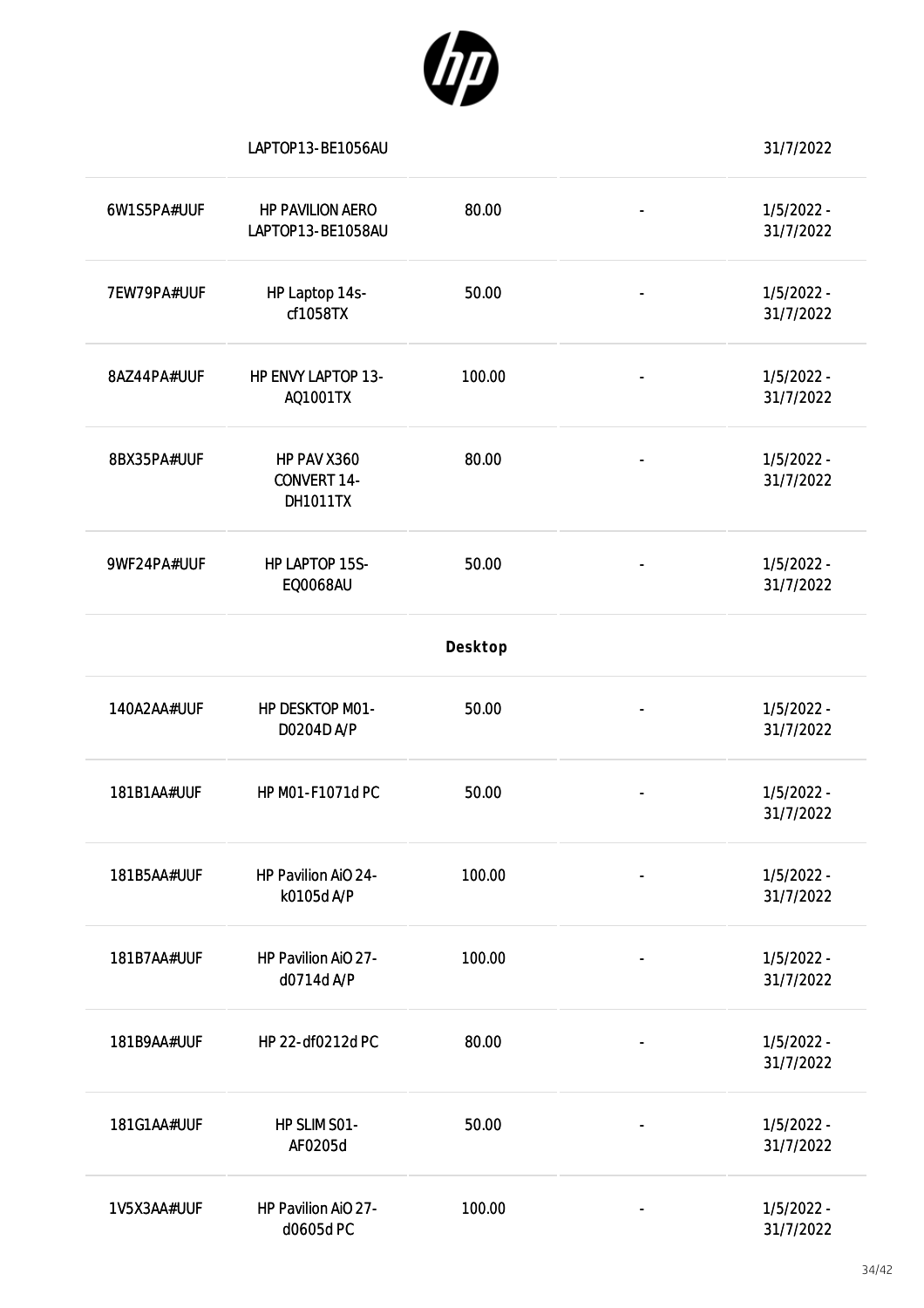

| 1V7B9AA#UUF | HP All-in-One 24-<br>df0020d PC         | 80.00 |                              | $1/5/2022 -$<br>31/7/2022 |
|-------------|-----------------------------------------|-------|------------------------------|---------------------------|
| 1V7F3AA#UUF | HP Slim S01-pf1162d<br><b>PC</b>        | 50.00 | $\blacksquare$               | $1/5/2022 -$<br>31/7/2022 |
| 1V7L0AA#UUF | HP ALL-IN-ONE 24-<br><b>DF0059D A/P</b> | 80.00 | $\overline{a}$               | $1/5/2022 -$<br>31/7/2022 |
| 1V7L8AA#UUF | HP Slim Desktop S01-<br>af1108d PC      | 50.00 | $\qquad \qquad \blacksquare$ | $1/5/2022 -$<br>31/7/2022 |
| 1V7L9AA#UUF | <b>HP SLIM DESKTOP</b><br>S01-PF1165D   | 50.00 | $\qquad \qquad \blacksquare$ | $1/5/2022 -$<br>31/7/2022 |
| 1V7M0AA#UUF | <b>HP SLIM DESKTOP</b><br>S01-PF1166D   | 50.00 | $\qquad \qquad \blacksquare$ | $1/5/2022 -$<br>31/7/2022 |
| 1V7M1AA#UUF | HP Desktop M01-<br>F1072d PC            | 50.00 | $\qquad \qquad \blacksquare$ | $1/5/2022 -$<br>31/7/2022 |
| 22T96AA#UUF | HP Desktop M01-<br>F1202d PC            | 50.00 | $\overline{\phantom{a}}$     | $1/5/2022 -$<br>31/7/2022 |
| 22U27AA#UUF | HP All-in-One 24-<br>df1133d PC         | 80.00 |                              | $1/5/2022 -$<br>31/7/2022 |
| 22U38AA#UUF | HP All-in-One 27-<br>dp1119d PC         | 80.00 |                              | $1/5/2022 -$<br>31/7/2022 |
| 3G6H0PA#UUF | OMEN 25L Desktop<br>GT12-1002d PC       |       | 150.00                       | $1/5/2022 -$<br>31/7/2022 |
| 3V1K8PA#UUF | HP 22-df0215d                           | 80.00 |                              | $1/5/2022 -$<br>31/7/2022 |
| 3Y3Y2PA#UUF | <b>HP PAV GAMING</b><br>TG01-2003d      |       | 80.00                        | $1/5/2022 -$<br>31/7/2022 |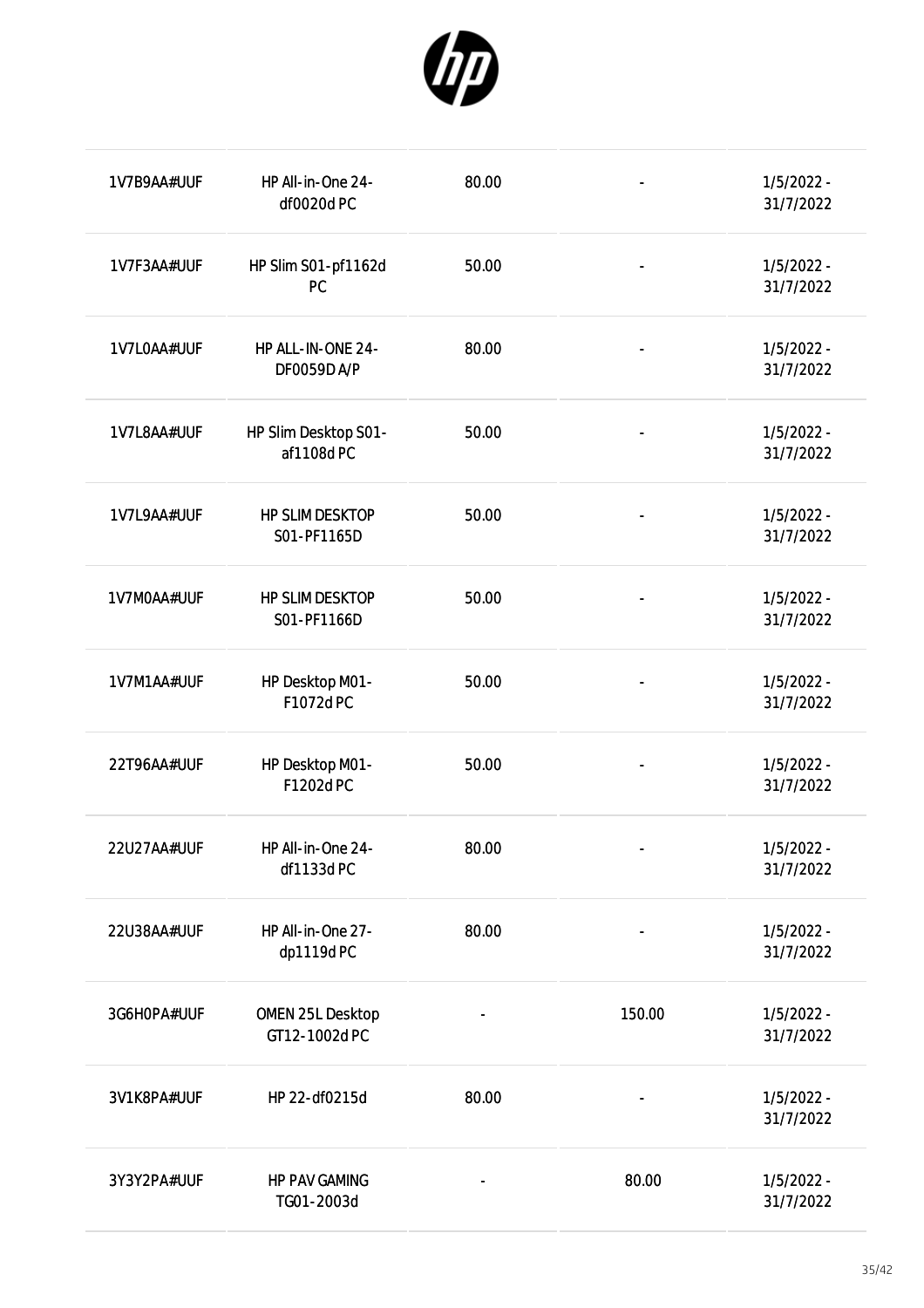

| 3Z7S2PA#UUF | <b>HP PAV GAMING</b><br>TG01-2001d | $\qquad \qquad \blacksquare$ | 80.00                    | $1/5/2022 -$<br>31/7/2022 |
|-------------|------------------------------------|------------------------------|--------------------------|---------------------------|
| 3Z7S3PA#UUF | <b>HP PAV GAMING</b><br>TG01-2002d | $\overline{\phantom{a}}$     | 80.00                    | $1/5/2022 -$<br>31/7/2022 |
| 485B7PA#UUF | HP All-in-One 22-<br>df0024d PC    | 80.00                        | $\overline{\phantom{0}}$ | $1/5/2022 -$<br>31/7/2022 |
| 485F6PA#UUF | HP All-in-One 24-<br>dp0211d PC    | 80.00                        | $\overline{\phantom{0}}$ | $1/5/2022 -$<br>31/7/2022 |
| 486M5PA#UUF | HP All-in-One 27-<br>dp1012d PC    | 80.00                        | $\overline{a}$           | $1/5/2022 -$<br>31/7/2022 |
| 48H78PA#UUF | HP Pavilion AiO 24-<br>k1001d PC   | 100.00                       |                          | $1/5/2022 -$<br>31/7/2022 |
| 48H79PA#UUF | HP Pavilion AiO 27-<br>d1007d PC   | 100.00                       |                          | $1/5/2022 -$<br>31/7/2022 |
| 48J44PA#UUF | HP Pavilion AiO 24-<br>k1003d PC   | 100.00                       |                          | $1/5/2022 -$<br>31/7/2022 |
| 48J50PA#UUF | HP All-in-One 24-<br>df0010d PC    | 80.00                        |                          | $1/5/2022 -$<br>31/7/2022 |
| 48J51PA#UUF | HP All-in-One 24-<br>df1026d PC    | 80.00                        |                          | $1/5/2022 -$<br>31/7/2022 |
| 48K05PA#UUF | HP Slim Desktop S01-<br>pF1187d PC | 50.00                        |                          | $1/5/2022 -$<br>31/7/2022 |
| 48K71PA#UUF | HP Slim Desktop S01-<br>pF1189d PC | 50.00                        |                          | $1/5/2022 -$<br>31/7/2022 |
| 48K72PA#UUF | HP Slim Desktop S01-<br>pF1190d PC | 50.00                        | $\overline{\phantom{a}}$ | $1/5/2022 -$<br>31/7/2022 |
| 496J5PA#UUF | HP Desktop M01-                    | 50.00                        |                          | $1/5/2022 -$              |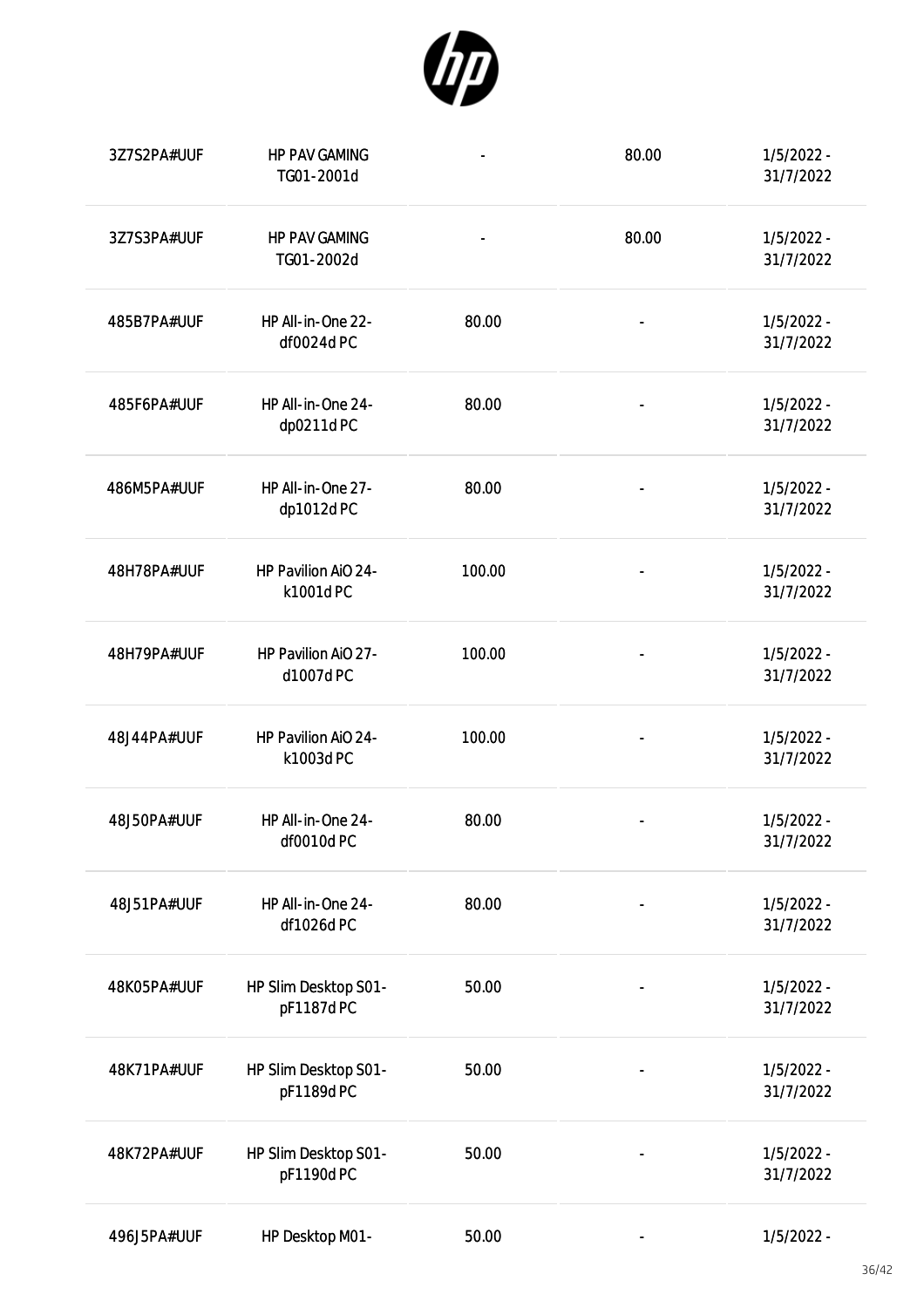

|             | F1203d PC                          |       |                              | 31/7/2022                 |
|-------------|------------------------------------|-------|------------------------------|---------------------------|
| 4R560PA#UUF | HP All-in-One 24-<br>df0017d PC    | 80.00 | $\overline{\phantom{a}}$     | $1/5/2022 -$<br>31/7/2022 |
| 4R6K6PA#UUF | HP All-in-One 24-<br>DP0417D       | 80.00 | $\blacksquare$               | $1/5/2022 -$<br>31/7/2022 |
| 4S708PA#UUF | HP All-in-One 24-<br>df1039d PC    | 80.00 | $\qquad \qquad \blacksquare$ | $1/5/2022 -$<br>31/7/2022 |
| 4S710PA#UUF | HP All-in-One 24-<br>dp0215d PC    | 80.00 | $\blacksquare$               | $1/5/2022 -$<br>31/7/2022 |
| 4S9P6PA#UUF | HP All-in-One 22-<br>df0216d PC    | 80.00 | $\blacksquare$               | $1/5/2022 -$<br>31/7/2022 |
| 50N82PA#UUF | HP ENVY All-in-One<br>34-c0000d PC |       | 200.00                       | $1/5/2022 -$<br>31/7/2022 |
| 52V51PA#UUF | <b>HP PAV GAMING</b><br>TG01-2015d |       | 80.00                        | $1/5/2022 -$<br>31/7/2022 |
| 5R9W7PA#UUF | HP Slim S01-aF0003d                | 50.00 |                              | $1/5/2022 -$<br>31/7/2022 |
| 5U221PA#UUF | HP 24-cb0011d All-<br>in-One PC    | 80.00 |                              | $1/5/2022 -$<br>31/7/2022 |
| 5U222PA#UUF | HP 24-cb0012d All-<br>in-One PC    | 80.00 |                              | $1/5/2022 -$<br>31/7/2022 |
| 5U223PA#UUF | OMEN GT22-0002d                    |       | 200.00                       | $1/5/2022 -$<br>31/7/2022 |
| 5U224PA#UUF | HP Slim S01-aF0015d                | 50.00 | $\blacksquare$               | $1/5/2022 -$<br>31/7/2022 |
| 5Z7X8PA#UUF | HP Slim S01-pF2007d                | 50.00 | $\overline{\phantom{a}}$     | $1/5/2022 -$<br>31/7/2022 |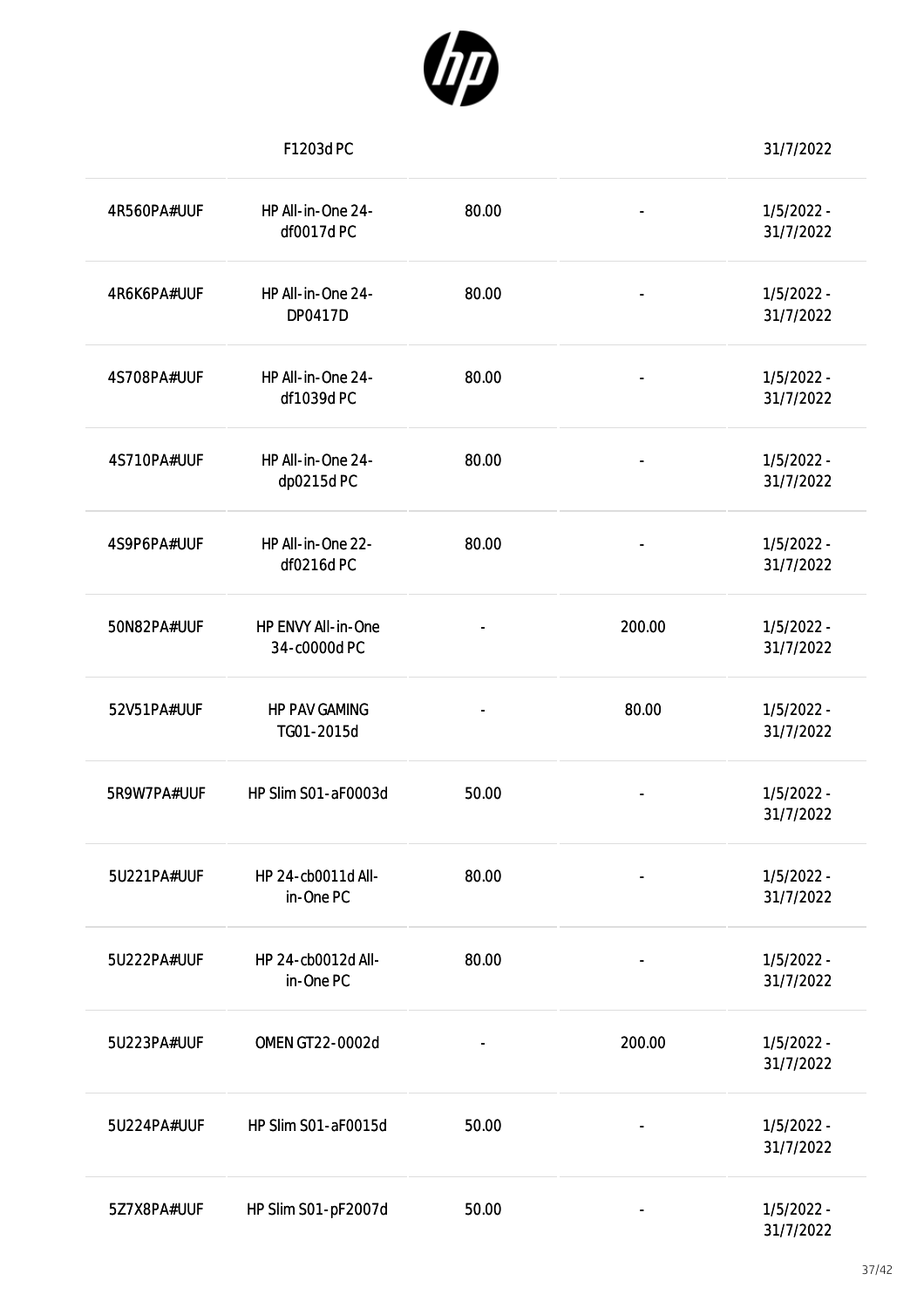

| 5Z7X9PA#UUF | HP Slim S01-pF2188d                | 50.00  |                              | $1/5/2022 -$<br>31/7/2022 |
|-------------|------------------------------------|--------|------------------------------|---------------------------|
| 695G4PA#UUF | HP PAV 24-ca1012d                  | 100.00 | $\overline{\phantom{0}}$     | $1/5/2022 -$<br>31/7/2022 |
| 695G5PA#UUF | HP PAV 24-ca1013d                  | 100.00 | $\overline{\phantom{0}}$     | $1/5/2022 -$<br>31/7/2022 |
| 695G6PA#UUF | HP 24-cb0026d All-<br>in-One PC    | 80.00  | $\overline{\phantom{0}}$     | $1/5/2022 -$<br>31/7/2022 |
| 695G7PA#UUF | HP PAV 27-ca1006d                  | 100.00 | $\qquad \qquad \blacksquare$ | $1/5/2022 -$<br>31/7/2022 |
| 695G8PA#UUF | HP Desktop M01-<br>F2010D          | 50.00  | $\overline{\phantom{0}}$     | $1/5/2022 -$<br>31/7/2022 |
| 695G9PA#UUF | Victus 15L Gaming DT<br>TG02-0018d |        | 80.00                        | $1/5/2022 -$<br>31/7/2022 |
| 695H0PA#UUF | Victus 15L Gaming DT<br>TG02-0019d |        | 80.00                        | $1/5/2022 -$<br>31/7/2022 |
| 695H1PA#UUF | Victus 15L Gaming DT<br>TG02-0020d |        | 80.00                        | $1/5/2022 -$<br>31/7/2022 |
| 695S7PA#UUF | HP 27-cb1002d All-<br>in-One PC    | 80.00  |                              | $1/5/2022 -$<br>31/7/2022 |
| 699V7PA#UUF | HP 27-cb1004d All-<br>in-One PC    | 80.00  |                              | $1/5/2022 -$<br>31/7/2022 |
| 69G46PA#UUF | HP Desktop M01-<br>F2012d          | 50.00  |                              | $1/5/2022 -$<br>31/7/2022 |
| 6YOR7PA#UUF | HP Desktop M01-<br>F3000d          | 50.00  |                              | 1/5/2022 -<br>31/7/2022   |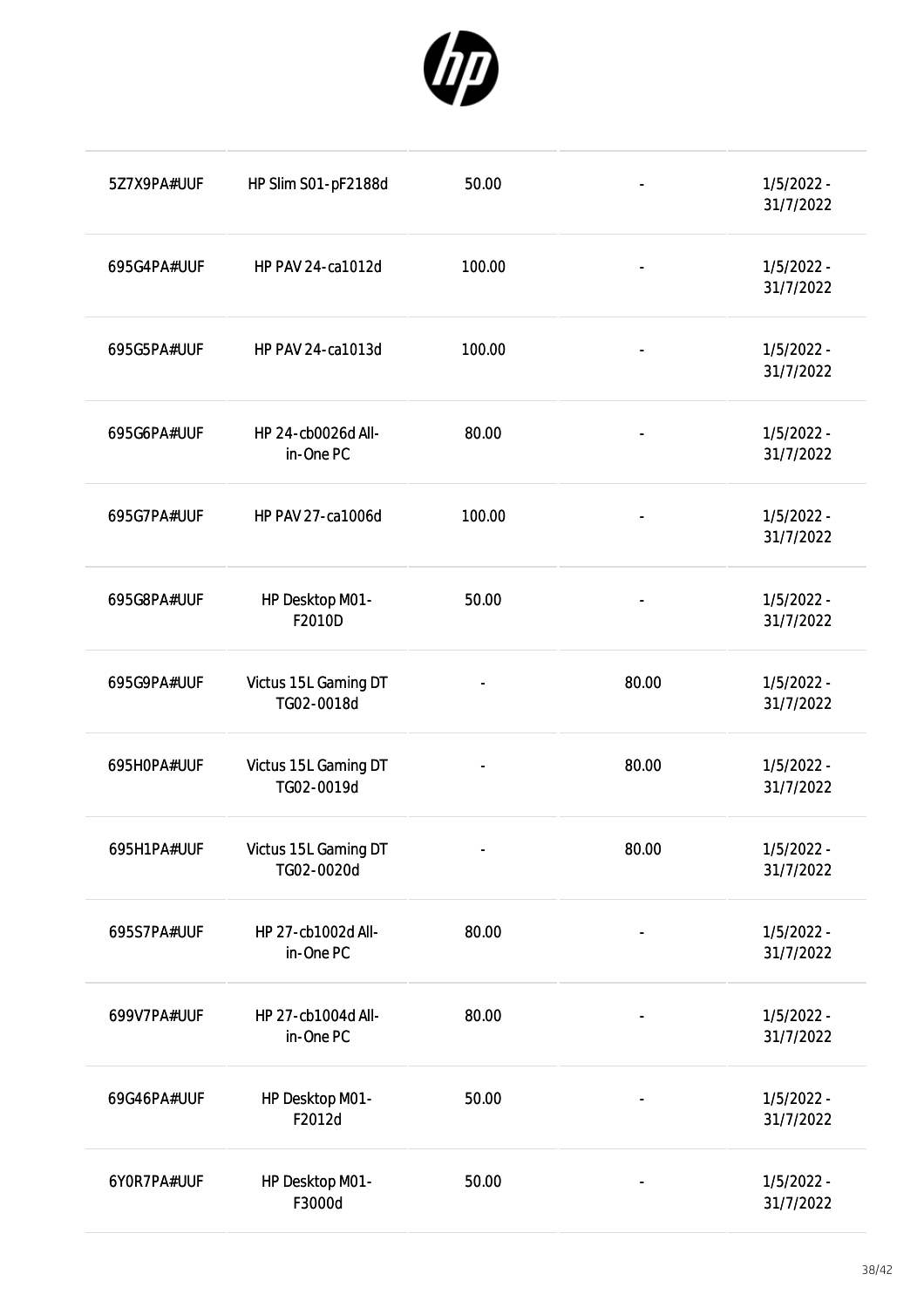

| 6Y0R8PA#UUF | HP Desktop M01-<br>F3001d        | 50.00 |                          | $1/5/2022 -$<br>31/7/2022 |
|-------------|----------------------------------|-------|--------------------------|---------------------------|
| 6Y0R9PA#UUF | HP Desktop M01-<br>F3002d        | 50.00 | $\overline{a}$           | $1/5/2022 -$<br>31/7/2022 |
| 6YOU6PA#UUF | HP Slim S01-pF2038d              | 50.00 | $\blacksquare$           | $1/5/2022 -$<br>31/7/2022 |
| 6YOU7PA#UUF | HP Slim S01-pF2039d              | 50.00 | $\overline{\phantom{0}}$ | $1/5/2022 -$<br>31/7/2022 |
| 6YOU8PA#UUF | HP Slim S01-<br>pF2040d          | 50.00 | $\overline{\phantom{0}}$ | $1/5/2022 -$<br>31/7/2022 |
| 6YOU9PA#UUF | HP Slim S01-pF2041d              | 50.00 | $\overline{\phantom{0}}$ | $1/5/2022 -$<br>31/7/2022 |
| 6YOVOPA#UUF | HP Slim S01-<br>pF2042d          | 50.00 | $\overline{a}$           | $1/5/2022 -$<br>31/7/2022 |
| 6Y0V2PA#UUF | HP Slim S01-<br>pF2043d          | 50.00 |                          | $1/5/2022 -$<br>31/7/2022 |
| 6Y0W8PA#UUF | HP Slim S01-<br>pF2044d          | 50.00 |                          | $1/5/2022 -$<br>31/7/2022 |
| 6Y0W9PA#UUF | HP Slim S01-<br>pF2045d          | 50.00 |                          | $1/5/2022 -$<br>31/7/2022 |
| 7XD65AA#UUF | HP Slim S01-aD0106d<br>DT PC A/P | 50.00 |                          | $1/5/2022 -$<br>31/7/2022 |
| 9AQ90AA#UUF | HP Slim S01-pF0312d<br>PC        | 50.00 |                          | $1/5/2022 -$<br>31/7/2022 |

2. Entry for the Promotion is only open to a Participant. Entries must be submitted by the Participant. The Promoter reserves the right to verify the validity of each entry, including whether the entrant qualifies as a Participant. The Promoter reserves the right to disqualify any Participant or person tampering with, or conspiring with another person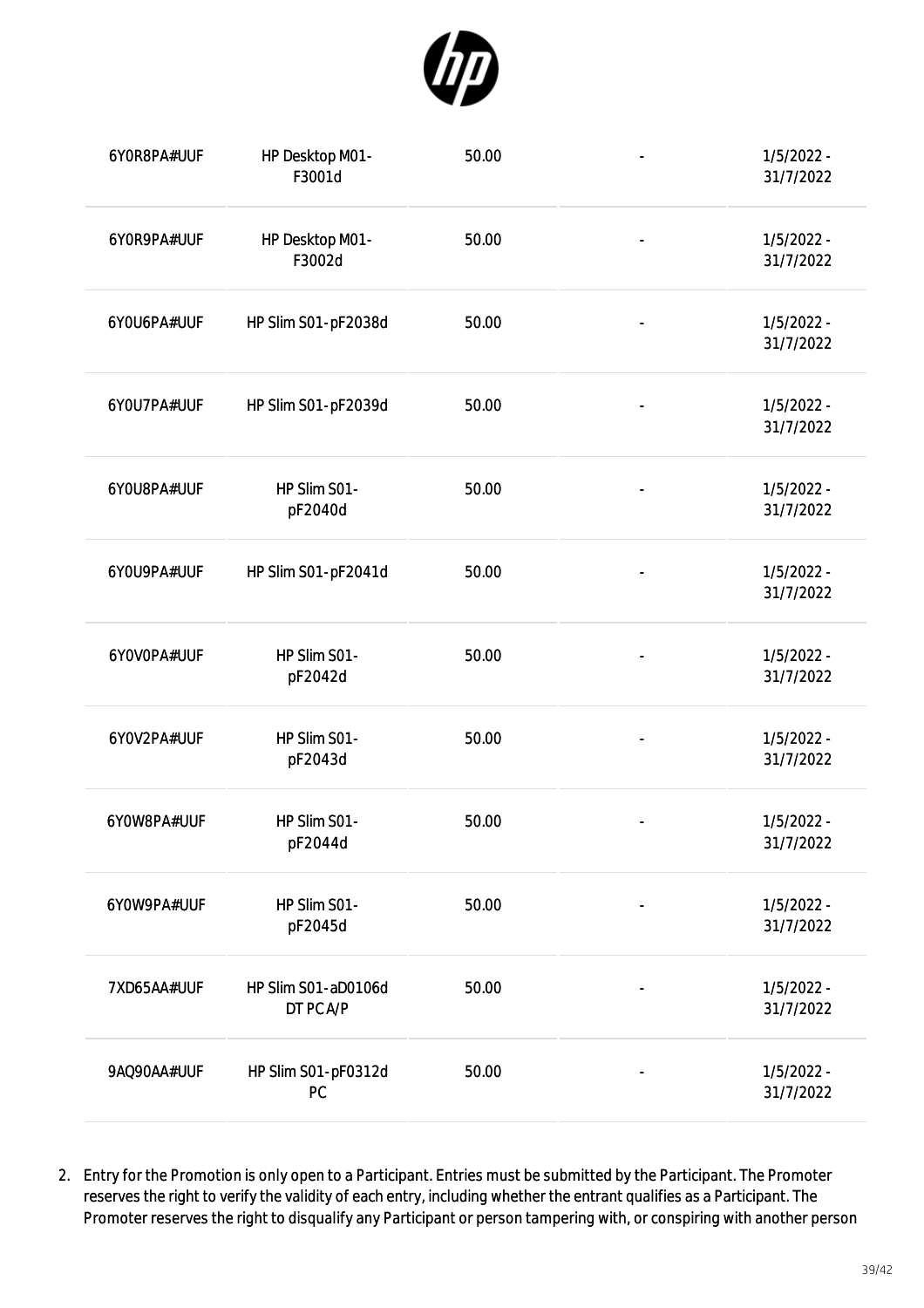

to tamper with, the entry process or any entrant who does not meet the eligibility requirements or does not comply with these terms and conditions.

- 3. A Participant may make Reward claims during the Promotional Period for up to 5 Eligible Products purchased. Only one claim will be accepted for each Eligible Product sold to each Participant. The Promoter may conduct audit calls to End Users to verify that the Eligible Product was purchased during the Promotional Period and has not been returned. If an Eligible Product is returned, the Promoter reserves the right to revoke any Rewards provided as part of the claim.
- 4. To enter the Promotion and make a Reward claim the following steps must be completed:
	- a. during the Promotional Period, the Participant must purchase in Malaysia in a single transaction from a Participating Partner an Eligible Product and be the End User of those Eligible Products;
	- b. the Participant must fully and correctly lodge a claim at [www.hp.com.my/psrewards](http://www.hp.com.my/psrewards) and provide the following correct details in the online Promotion entry form: end user (customer) first name, end user (customer) last name, valid email address, valid phone number , Eligible Product Part Number, Eligible Product Serial Number, a Photo/scan copy of the corresponding Tax Invoice for the sale of Eligible Products (hand written tax invoices and delivery dockets will not be accepted as proof of purchase), by the Closing Date;
	- c. upload the supporting Tax Invoice to the Promotion website at [www.hp.com.my/psrewards](http://www.hp.com.my/psrewards) as a PDF, JPG or other supported file type using the document upload facility that will be provided at the website;
	- d. the corresponding Tax Invoice submitted must contain the following:
		- i. End-user (customer) name
		- ii. End-user (customer) contact number
		- iii. Participating Partner company name
		- iv. Participating Partner company registration number
		- v. sale purchase date
		- vi. list of Eligible Products sold
		- vii. invoice number
	- e. All entries must be submitted online within 21 days of the date of purchase of Eligible Products.

Any claim submitted without the required proof of purchase documentation as listed above will be rejected. All documentation must be submitted within 21 days of the date of purchase of Eligible Products. Any documentation received after this date will not be validated and the corresponding claims declined. If the Reward claim meets the Promotion terms and conditions, the Participant will receive a claim approval email to the email address that was nominated in Clause 4 (b) by the Participant.

5. The Promoter's decision on all matters pertaining to this Promotion is final and binding and no correspondence will be entered into, except as otherwise stated in these terms and conditions. To the extent permitted by law, the Promoter reserves the right to change, amend or terminate the Promotion at any stage during the Promotional Period. The Promoter reserves the right to verify the validity of each entry and if an entry is invalid the Promoter reserves the right to decline or revoke any Rewards provided as part of the Promotion. The Promoter reserves the right to disqualify any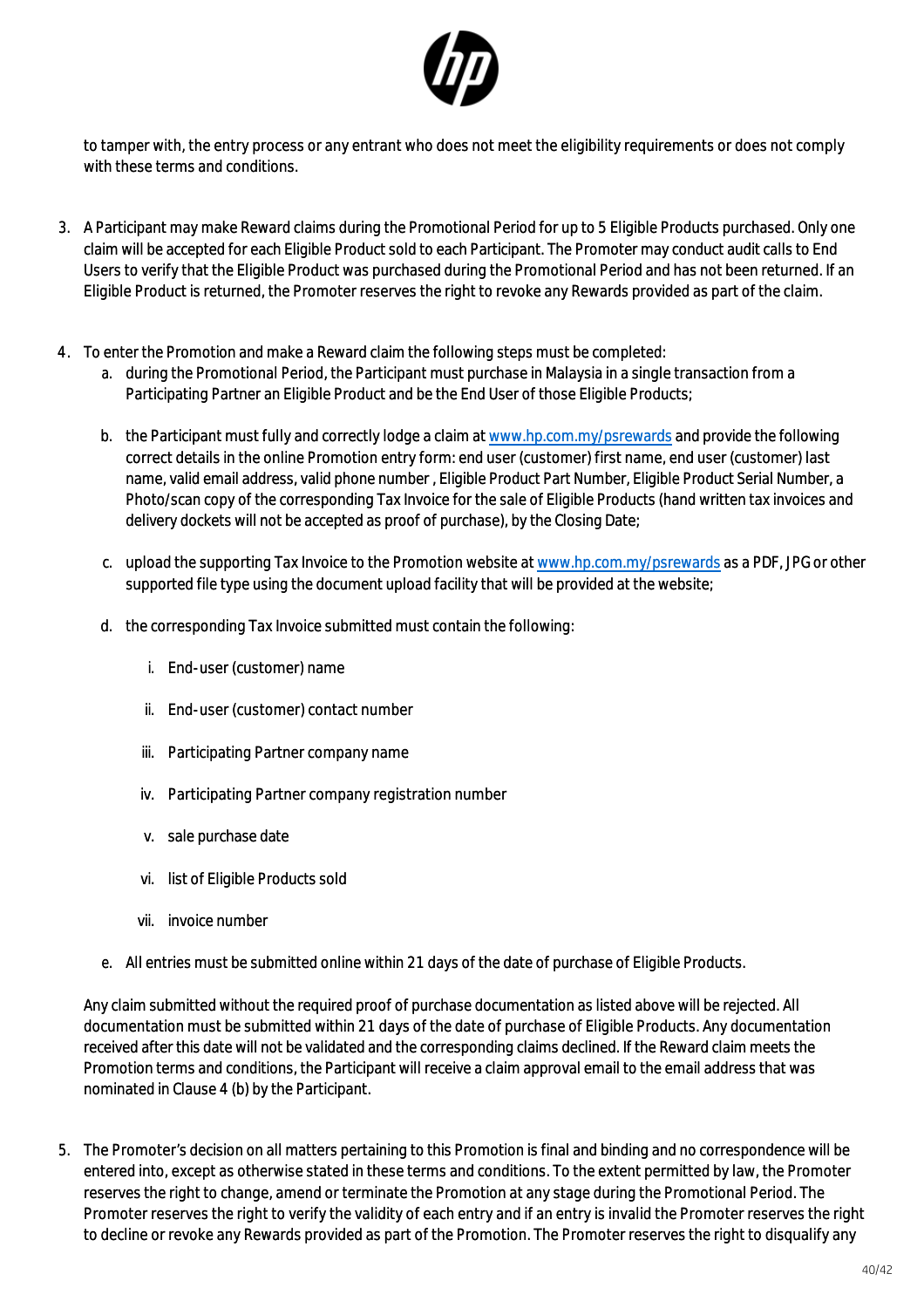

Participant or person tampering with, or conspiring with another person to tamper with, the entry process or any entrant who does not meet the eligibility requirements or does not comply with these terms and conditions.

- 6. To the extent permitted by law, the Promoter shall not be liable for any fault pertaining to the Reward.
- 7. By participating, each Participant agrees to release, indemnify and hold harmless the Promoter and each of their respective parent companies, subsidiaries, affiliates, partners, representatives, agents, successors, assigns, employees, officers and directors (collectively, the "Released Entities"), from any and all liability, for loss, harm, damage, injury, cost or expense whatsoever, including without limitation property damage, personal injury and/or death which may occur in connection with, preparation for, or participation in this Promotion, misuse of any Rewards or participation in any Promotion-related activity and for any claims based on publicity rights, defamation, misappropriation, false association, breach of privacy laws, copyright infringement, trademark infringement or any other intellectual property related cause of action and/or breach of contract.
- 8. The Promoter will accept no responsibility for late, lost or misdirected mail. Further, the Promoter shall not be liable for any loss or damage whatsoever incurred (including, without limitation, indirect, consequential or economic loss), or for any personal injury sustained as a result of participating in this Promotion, except for liabilities not excluded by law. Further, to the fullest extent permitted by law, the Promoter excludes any liabilities for any problems or technical malfunction of any telephone network or lines, computer online systems, servers, or providers, computer equipment, software, technical problems or traffic congestion on the Internet or any website, or any unauthorised intervention, or any combination thereof, including any non-delivery or corruption of entries to the Promoter, injury or damage to Participants' or any other person's computer related to or resulting from participation in or downloading any materials in this Promotion. The use of any automated entry software or any other mechanical or electronic means that allows a Participant to automatically enter repeatedly is prohibited and will render all entries submitted by that Participant invalid. If the Promoter has not entered into any correspondence with the Participant prior to the Closing Date of this Promotion, it is the responsibility of the Participant to contact the Promoter to ensure his/her claim has been received and/or verified.
- 9. Once Reward claims have been received and verified, please allow up to ninety (90) business days from claim approval to receive the Reward via the Participant's details provided in clause 4 (b).
- 10. The Reward can be used in accordance with the terms and conditions provided by the respective retailer. The promoter will not be responsible for any voucher being declined by any retailer. By accepting the terms and conditions you are aware of details and restrictions of the reward.
- 11. The Reward claims with purchases of special pricing, bulk deals, special deals and projects will not be entitled to this Promotion.
- 12. The Promoter does not accept any responsibility for misleading or incorrect information provided by a Participating Partner regarding this Promotion.
- 13. The Promoter will use the information contained in the Promotion entry form to contact the Participant if there are queries regarding claims, and where to send Reward(s) to.